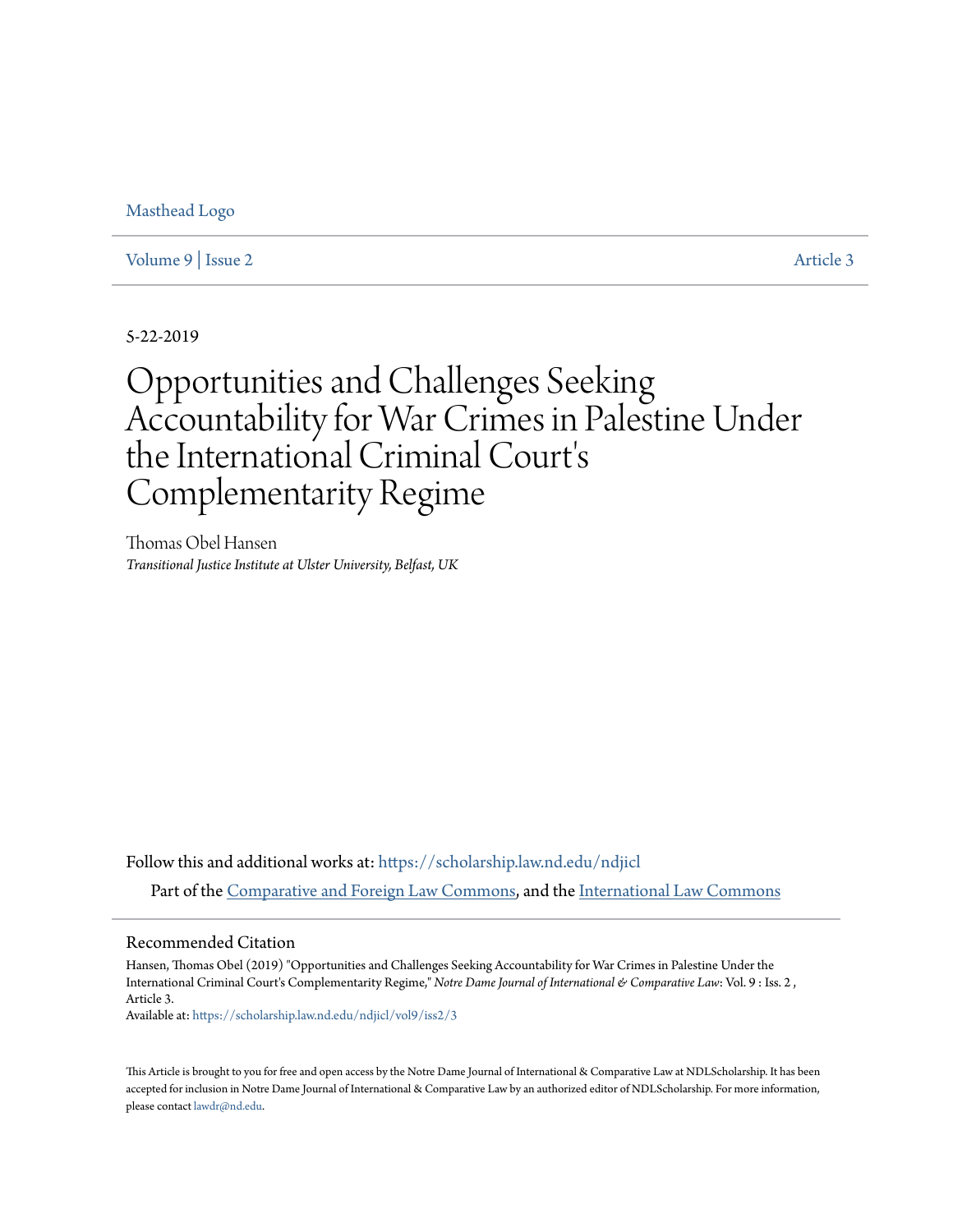## Opportunities and Challenges Seeking Accountability for War Crimes in Palestine Under the International Criminal Court's Complementarity Regime

## **Cover Page Footnote**

Lecturer in Law at Transitional Justice Institute at Ulster University, Belfast, UK. Ph.D. 2010, Aarhus University Law School, Denmark; LL.M. 2007, Aarhus University Law School, Denmark; B.A. 2005, Aarhus University Law School, Denmark. The author wishes to thank Olivia Judd and Emily Keijzer for their excellent research assistance. The author is grateful to the scholars and practitioners who commented on earlier drafts of this Article, in particular Fionnuala Ni Aolain and Chantal Meloni.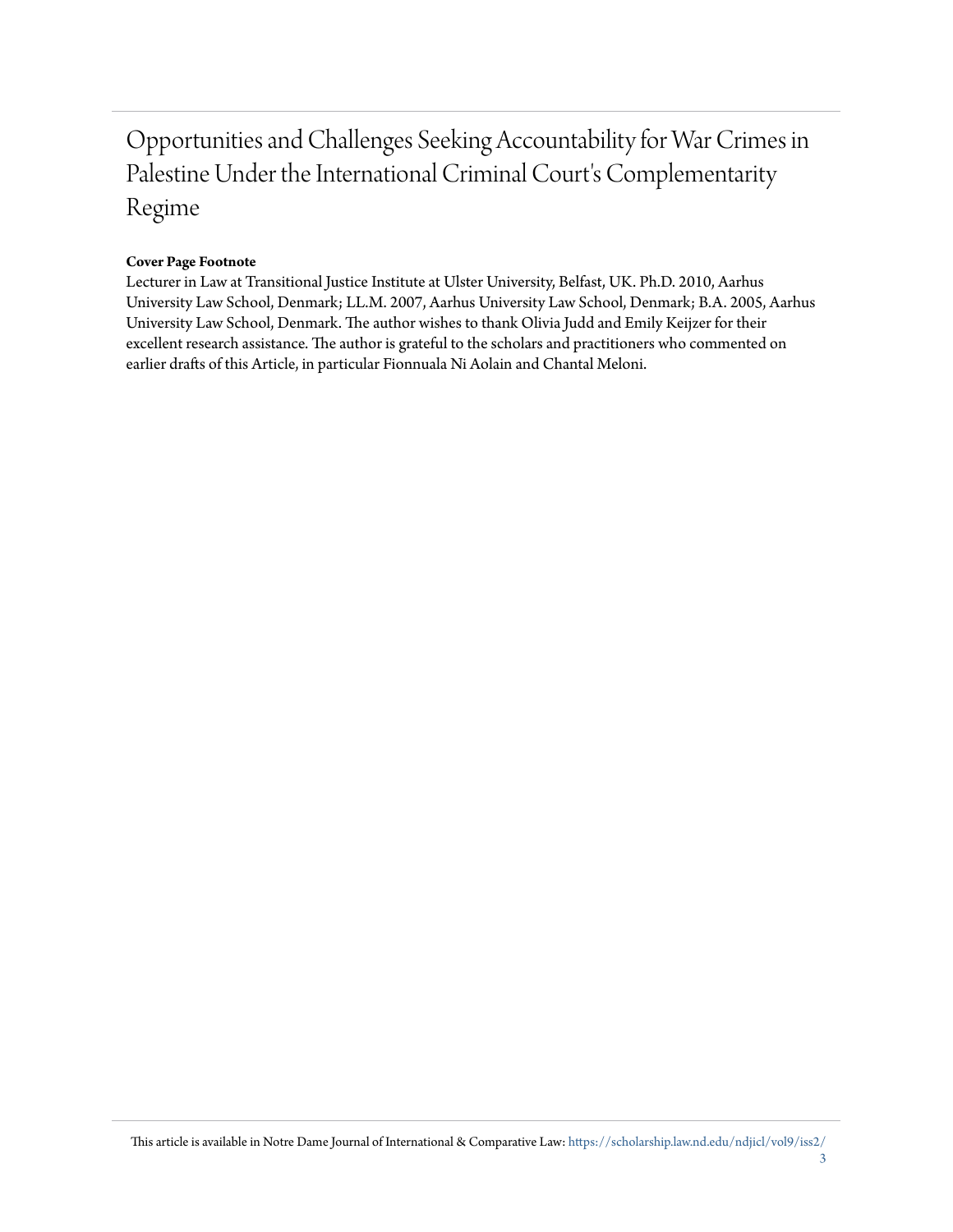## **OPPORTUNITIES AND CHALLENGES SEEKING ACCOUNTABILITY FOR WAR CRIMES IN PALESTINE UNDER THE INTERNATIONAL CRIMINAL COURT'S COMPLEMENTARITY REGIME**

THOMAS OBEL HANSEN*\**

| I. BACKGROUND AND STATUS OF THE ICC'S PRELIMINARY EXAMINATION OF      |
|-----------------------------------------------------------------------|
|                                                                       |
|                                                                       |
| B. NATURE AND STATUS OF THE PRELIMINARY EXAMINATION7                  |
| II. CRIMES AND ACTORS UNDER ICC SCRUTINY IN THE PALESTINE             |
| EXAMINATION, AND IMPLICATIONS FROM A COMPLEMENTARITY PERSPECTIVE9     |
|                                                                       |
| B. MONITORING OF OTHER CRIMES AND GOVERNMENT RESPONSES 11             |
| C. WHAT ACTORS ARE LIKELY TO BE SUBJECT TO A POTENTIAL INVESTIGATION? |
|                                                                       |
|                                                                       |
| A. COMPLEMENTARITY ASSESSMENT AT THE PRELIMINARY EXAMINATION STAGE    |
|                                                                       |
|                                                                       |
|                                                                       |
| IV. POSITIVE COMPLEMENTARITY—AN ASSET OR OBSTACLE TO                  |
|                                                                       |
| A. PRELIMINARY EXAMINATIONS, POSITIVE COMPLEMENTARITY, AND STATE      |
|                                                                       |
| <b>B. WHY POSITIVE COMPLEMENTARITY IS UNLIKELY TO WORK IN THE</b>     |
|                                                                       |
|                                                                       |
| ANNEX - OVERVIEW OF ICC ACTIVITY RELATING TO GLOBAL AND REGIONAL      |
|                                                                       |
| POST-SCRIPT: OPPORTUNITIES AND CHALLENGES SEEKING ACCOUNTABILITY      |
| FOR WAR CRIMES IN PALESTINE UNDER THE INTERNATIONAL CRIMINAL          |
|                                                                       |

#### **INTRODUCTION**

<span id="page-2-0"></span>The International Criminal Court (hereinafter ICC or Court) is currently conducting a preliminary examination of the situation in Palestine, involving

<sup>\*</sup> Lecturer in Law at Transitional Justice Institute at Ulster University, Belfast, UK. Ph.D. 2010, Aarhus University Law School, Denmark; LL.M. 2007, Aarhus University Law School, Denmark; B.A. 2005, Aarhus University Law School, Denmark. The author wishes to thank Olivia Judd and Emily Keijzer for their excellent research assistance. The author is grateful to the scholars and practitioners who commented on earlier drafts of this Article, in particular Fionnuala Ni Aolain and Chantal Meloni.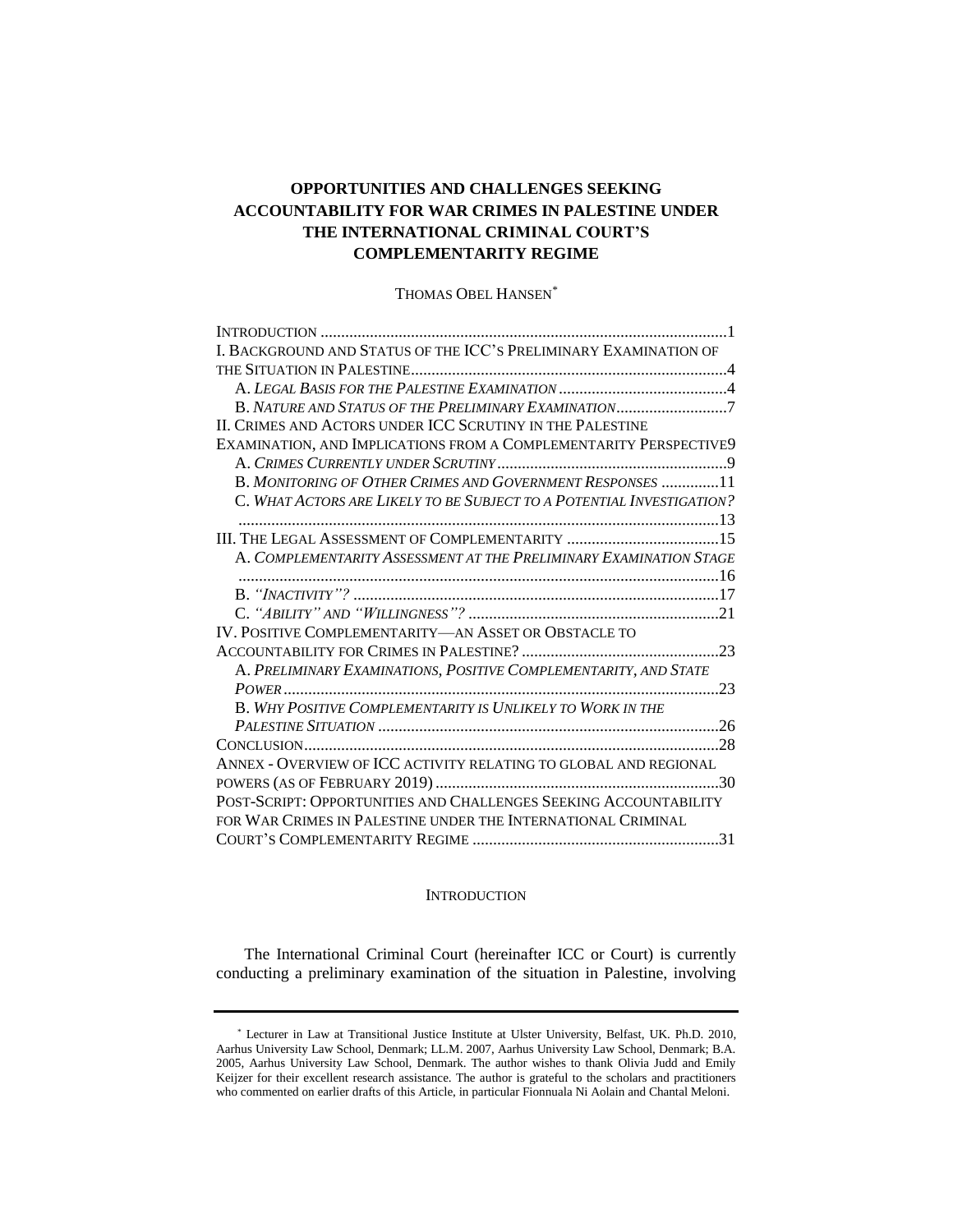<span id="page-3-1"></span><span id="page-3-0"></span>allegations against Israeli authorities and military personnel as well as what the Prosecutor refers to as "Palestinian armed groups."<sup>1</sup> The preliminary examination—opened in 2015 and currently placed in the so-called phase three, where ICC prosecutors focus on examining whether the admissibility requirements are satisfied<sup>2</sup>—creates a framework for advancing accountability norms in the Palestinian context *and* globally for international crimes committed by states with significant (military and diplomatic) resources. However, the road to accountability is anything but straightforward. Indeed, several challenges relating both to the applicable legal framework and broader policy issues could delay—or potentially even undermine—the accountability process, if not properly understood and managed. One particularly important issue addressed in this Article relates to the ICC's complementarity regime, whereby the Court can only proceed with cases that are not subject to an active and genuine investigation or prosecution domestically.<sup>3</sup> Whereas this principle is usually seen as something that intrinsically advances accountability norms, this Article questions whether this is necessarily the case in situations involving states with significant resources, including Israel in the Palestine examination.

Contextualizing the Court's activity in Palestine to other ICC interventions that target states with significant resources, at the broadest level this Article contributes to understanding the opportunities and challenges associated with seeking accountability for violations committed by global or regional powers.<sup>4</sup> It does so by taking the starting point in the ICC's preliminary examination in Palestine, and interrogates this process in light of the broader legal and policy issues that arise in situations where the Court's interventions clash with the interests of such powers. In this sense, the Article aims to shed light on the nature and prospects of an on-going legal process with significant policy ramifications inside and outside of the region, including for the United States

<sup>&</sup>lt;sup>1</sup> Int'l Criminal Court [ICC], Office of the Prosecutor, Report on Preliminary Examination Activities 2017, ¶¶ 51-78 (Dec. 4, 2017) [hereinafter 2017 OTP Report on Preliminary Examination Activities].

<sup>&</sup>lt;sup>2</sup> Int'l Criminal Court [ICC], Office of the Prosecutor, Report on Preliminary Examination Activities 2018, ¶¶ 251–294 (Dec. 5, 2018) [hereinafter 2018 OTP Report on Preliminary Examination Activities]; Int'l Criminal Court [ICC], Office of the Prosecutor, Policy Paper on Preliminary Examinations ¶ 82 (Nov. 2013) [hereinafter OTP Policy Paper on Preliminary Examinations].

<sup>&</sup>lt;sup>3</sup> Other important issues relating to the ICC's jurisdiction and issues of admissibility, including the ambiguous "gravity" standard, are not addressed in detail in this Article.

<sup>4</sup> Although there is no consensus around the concept of global and regional powers—and what States qualify as such—of the countries currently subject to ICC investigation or preliminary examination, the United States (U.S.) is commonly considered a global power, whereas Russia, the United Kingdom (U.K.) and—albeit more disputed—Israel are commonly considered regional powers. While some would consider Nigeria a regional power, for the purposes of this Article it makes more sense to not consider Nigeria as such, given its lack of the military and diplomatic capacity (or support) that characterizes the other countries and, arguably, provide them with unique opportunities in terms of influencing—and potentially countering—international legal processes. Of course, Israel's ability to exercise such influence is based not only on its own resources, but also, to a considerable extent, on its ability to count on U.S. support. For a discussion of the concept of regional powers, see e.g., Detlef Nolte, *How to Compare Regional Powers: Analytical Concepts and Research Topics*, 36 REV. INT'L STUD. 881 (2010). This Article uses the terms global and regional powers and countries with significant (military and diplomatic) resources interchangeably.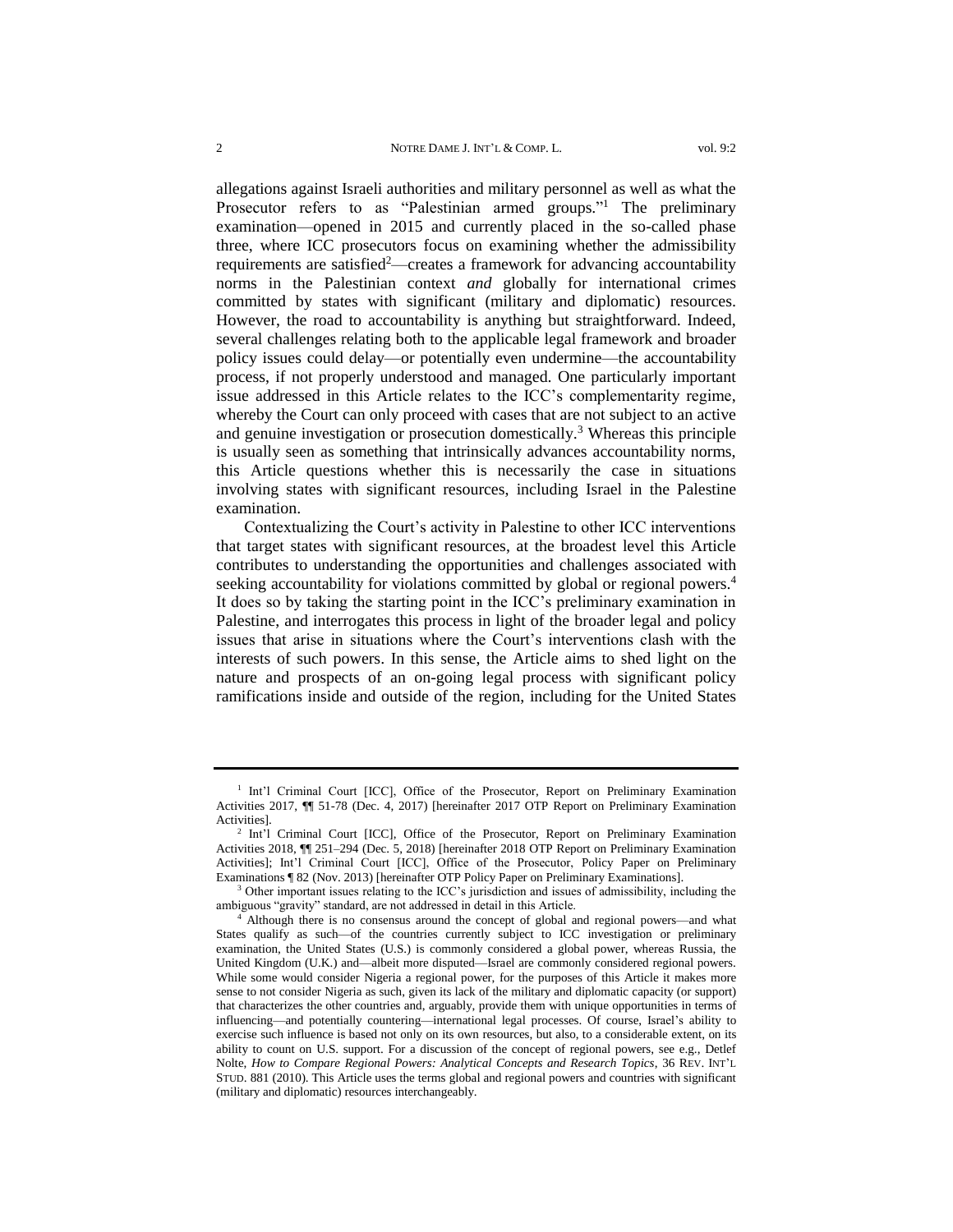<span id="page-4-3"></span><span id="page-4-2"></span><span id="page-4-0"></span>(U.S.). <sup>5</sup> Beyond contributing to the understanding of key issues at play in the Palestine examination,<sup>6</sup> this is important because much remains to be understood concerning the nature and impact of ICC preliminary examinations, <sup>7</sup> how the ICC's complementarity regime functions in highly sensitive political situations, and more broadly the opportunities and challenges associated with pursuing accountability for crimes committed by states with significant resources.<sup>8</sup>

<span id="page-4-1"></span>The Article makes three overarching arguments that advance our understanding of international criminal justice, in particular accountability for violations by states with significant resources. First, whereas ICC prosecutors are increasingly scrutinizing the actions of states with significant resources and seem willing to proceed with investigating highly sensitive situations, there are substantial challenges associated with achieving accountability for crimes committed by such states. In part, this is because these states have unique capabilities to create obstacles to accountability and, in part, because the ICC legal and policy framework is not fully geared to handle such situations. Second, even if there are important variations in government responses, states

<sup>5</sup> Concerning policy ramifications in the U.S., see generally David Bosco, *Palestine in The Hague: Justice, Geopolitics, and the International Criminal Court*, 22 GLOBAL GOVERNANCE 155, 168 (2016) (noting that the opening an investigation "would set in motion intense political maneuvering by all concerned states. The impact would likely be most dramatic in the United States, where Congress might consider new legislation limiting US [sic] support for and contact with the court."). For a (pro-Israel) discussion of policy ramifications for the U.S., see "*The Palestinian Authority's International Criminal Court Gambit: A True Partner for Peace?", Hearing before the H. Comm. on Foreign Affairs Subcomm. on the Middle East & N. Afr. Hearing*, 114th Cong. 26-42 (2015) (written testimony of Eugene Kontorovich).

<sup>&</sup>lt;sup>6</sup> A range of existing studies examine the ICC's Palestine examination. Many of them do so from the perspective of the broader policy ramifications of opening—or failing to open—an investigation or the particular legal standards relating to jurisdiction. In contrast, there has been only limited engagement with issues of complementarity in the context of the Palestine examination. For studies addressing the Palestine examination, *see generally* Mohamed M. El Zeidy, *Ad Hoc Declarations of Acceptance of Jurisdiction: The Palestinian Situation Under Scrutiny*, *in* THE LAW AND PRACTICE OF THE INTERNATIONAL CRIMINAL COURT (Carsten Stahn ed. 2015); Bosco, *supra* not[e 5;](#page-4-0) Daniel Benoliel & Ronen Perry, *Israel, Palestine, and the ICC*, 32 MICH. J. INT'L L. 73 (2010); John Dugard, *Palestine and the International Criminal Court: Institutional Failure or Bias?*, 11 J. INT'L CRIM. JUST. 563 (2013); Eugene Kontorovich, *When Gravity Fails: Israeli Settlements and Admissibility at the ICC*, 47 ISR. L. REV. 379 (2014); Eugene Kontorovich, *Israel/Palestine—The ICC's Uncharted Territory*, 11 J. INT'L CRIM. JUST. 979 (2013); Adam Oler, *The Looming Demise of the ICC's Complementarity Principle: Israel, U.S. Interests, and the Court's Future*, 31 EMORY INT'L. L. REV. 1001 (2017); Yaël Ronen, *Israel, Palestine and the IC—Territory Uncharted but not Unknown*, 12 J. INT'L CRIM. JUST. 7 (2014).

 $^7$  As Mark Kersten notes, "the preliminary examination stage presents a unique, if under-theorized, opportunity to potentially affect the behaviour [sic] of conflict and post-conflict actors." *See* Mark Kersten, *Casting a Larger Shadow: Premeditated Madness, the International Criminal Court, and Preliminary Examinations*, *in* QUALITY CONTROL IN PRELIMINARY EXAMINATION: VOLUME II 655, 667 (Morten Bergsmo & Carsten Stahn eds., 2018). Recently, however, international criminal law scholars have paid more attention to preliminary examinations. *See generally* QUALITY CONTROL IN PRELIMINARY EXAMINATION: VOLUME I & II. (Morten Bergsmo & Carsten Stahn eds., 2018).

<sup>8</sup> However, some recent studies provide for case specific analysis of these issues. *See, e.g.*, Carla Ferstman, *The International Criminal Court Prosecutor's Preliminary Examination on Afghanistan and Possible Impacts on Accountability for Secret Detention and Rendition* in EXTRAORDINARY RENDITION: ADDRESSING THE CHALLENGES OF ACCOUNTABILITY (Elspeth Guild, Didier Bigo & Mark Gibney eds., 2018); Thomas Obel Hansen, *Accountability for British War Crimes in Iraq? Examining the Nexus between International and National Justice Responses*, in QUALITY CONTROL IN PRELIMINARY EXAMINATION: VOLUME I 399 (Morten Bergsmo & Carsten Stahn eds., 2018) [hereinafter *Accountability for British War Crimes in Iraq*].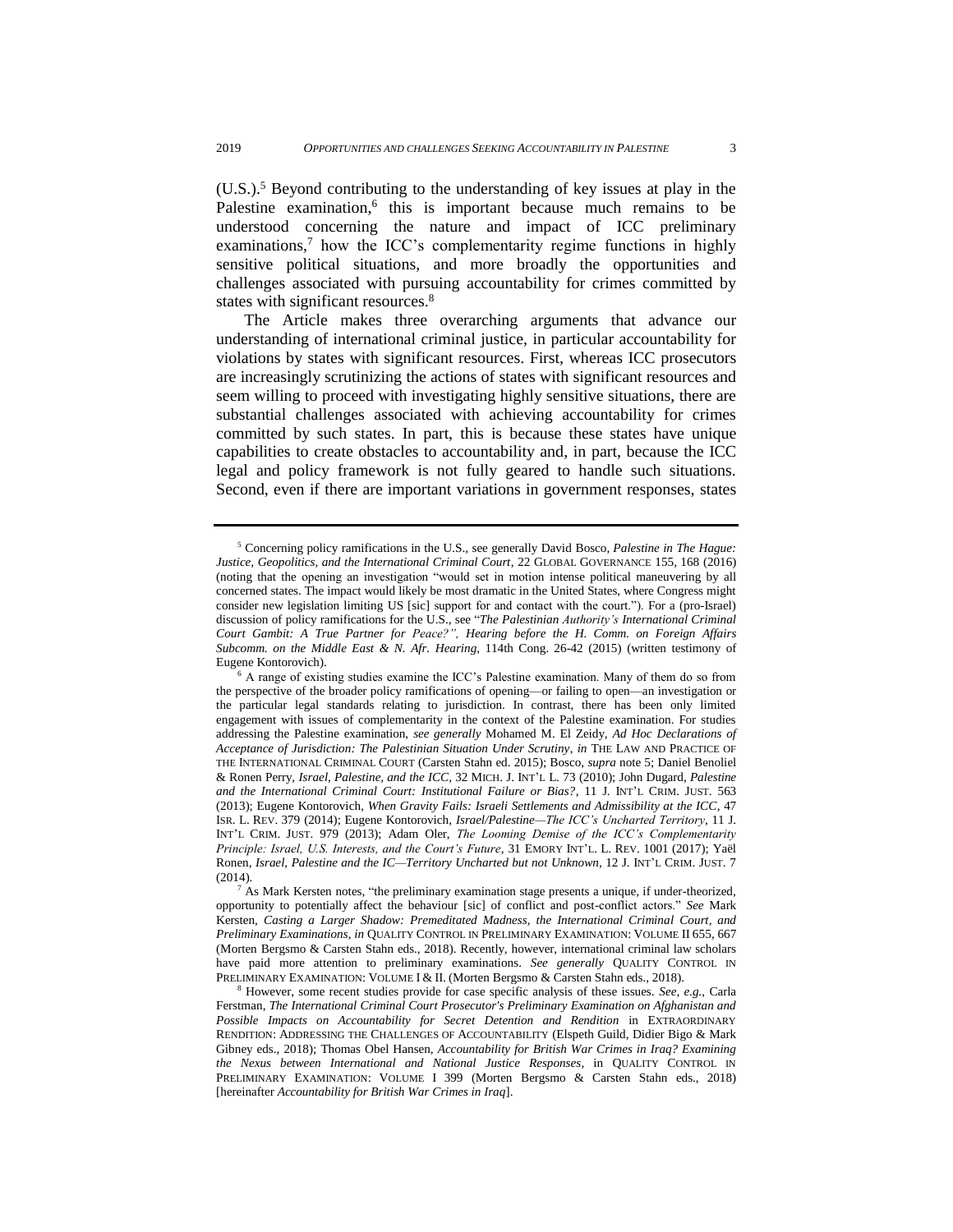with significant resources tend to take ICC intervention seriously, and there is some evidence that ICC interventions impact their behavior—although such change in behavior is not necessarily to the benefit of accountability. In part, this is because the launch of an internationally-driven accountability process adds a level of pressure on states by virtue of creating increased scrutiny and awareness of violations, and because ICC interventions—including preliminary examinations—carry with them stigma and entail substantial legitimacy costs for states, especially for those that claim to generally subscribe to the international rule of law. This in turn creates opportunities for actors seeking to promote accountability norms, though such opportunities are often constrained by counter-action by the relevant state. Third—and related to both of the above arguments—despite being typically viewed as something inherently "good" in terms of advancing accountability norms, the ICC's complementarity regime often presents challenges for advancing accountability in situations involving states with significant resources. This is partly because these states have unique capabilities to utilize the complementary regime in ways that are detrimental to accountability, including by framing and directing domestic legal processes so as to prolong or otherwise frustrate the pursuit of accountability for those who bear the greatest responsibility for international crimes.

The Article proceeds by describing the background to the ICC's examination in Palestine, including its legal basis, the measures taken by Palestine to trigger the Court's intervention, and the current status of the examination. Next, the Article explains what crimes are under ICC scrutiny and discusses the consequences of this. While much remains unknown for now, one key question to consider in that regard is what actors are likely to be investigated—and potentially prosecuted—should a formal investigation be opened. The Article then proceeds to an analysis of the ICC's complementarity regime, including an assessment of the legal and policy framework and challenges and opportunities associated with giving effect to its values in the Palestine case, and more broadly situations involving allegations against resourceful states. The Article concludes by considering broader policy issues associated with pursuing accountability for crimes by states with significant resources.

## <span id="page-5-0"></span>I. BACKGROUND AND STATUS OF THE ICC'S PRELIMINARY EXAMINATION OF THE SITUATION IN PALESTINE

#### <span id="page-5-1"></span>A. *LEGAL BASIS FOR THE PALESTINE EXAMINATION*

On January 16, 2015, ICC Chief Prosecutor Fatou Bensouda announced that the Office of the Prosecutor (hereinafter Office) had opened a preliminary examination of the situation in Palestine.<sup>9</sup> This followed a dual-action

<sup>&</sup>lt;sup>9</sup> Press Release, Int'l Criminal Court, Office of the Prosecutor, The Prosecutor of the International Criminal Court, Fatou Bensouda, Opens a Preliminary Examination of the Situation in Palestine (Jan.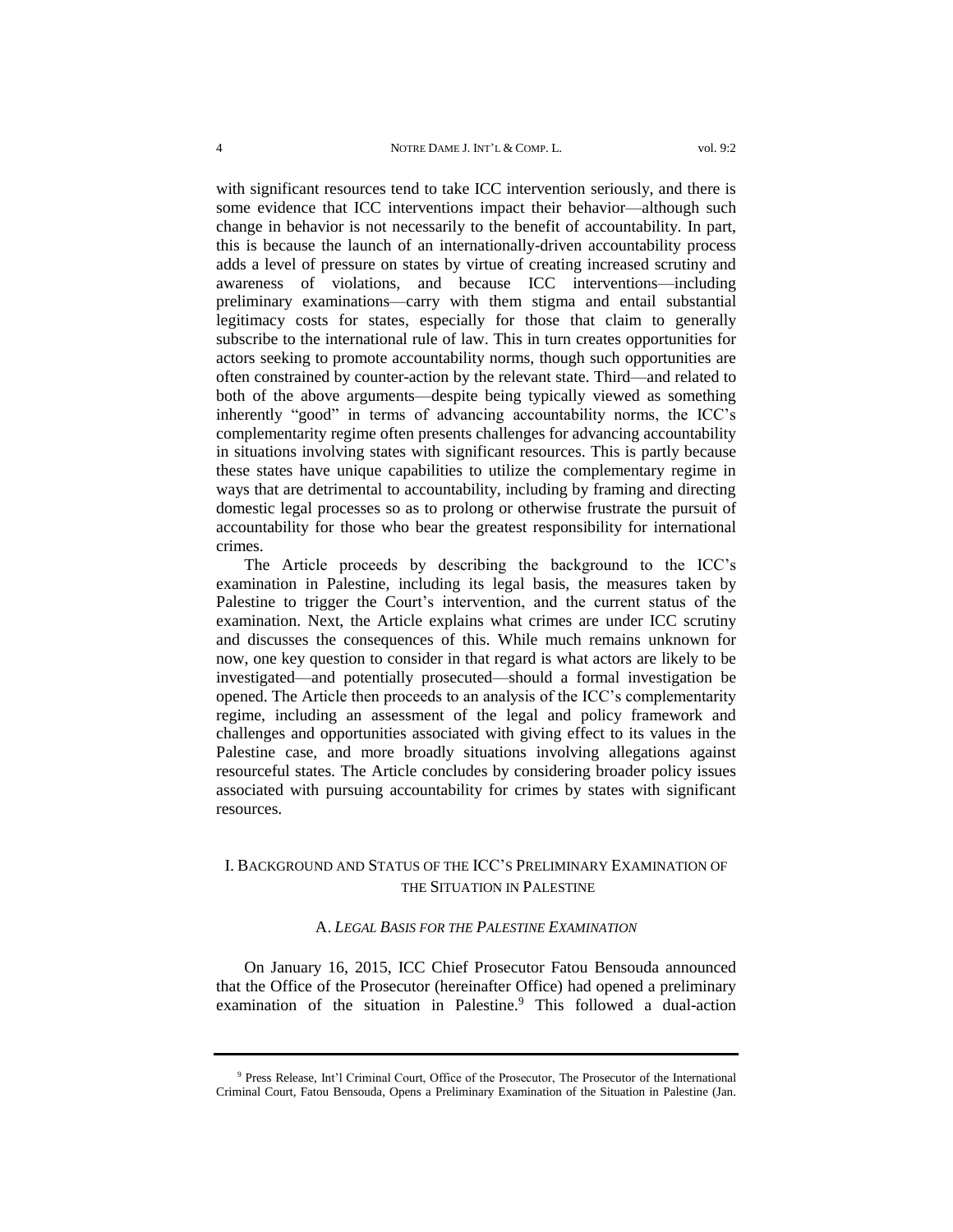approach of the government of Palestine. On January 1, 2015, Palestine lodged a declaration under Article 12(3) of the Rome Statute accepting the retroactive jurisdiction of the ICC over crimes committed in the Occupied Palestinian Territory (OPT), including East Jerusalem, since June 13, 2014.<sup>10</sup> The day after, the government made its deposition of instruments of accession to the Rome Statute with the United Nations (U.N.) Secretary-General. The Rome Statute entered into force for Palestine on April 1, 2015, but due to the Article 12(3) declaration the Court may exercise jurisdiction retroactively from June 13, 2014.<sup>11</sup>

<span id="page-6-0"></span>To complicate the picture further, in May 2018, Palestine submitted a referral under Article 14 of the Rome Statute, requesting the ICC Prosecutor to "investigate, in accordance with the temporal jurisdiction of the Court, past, ongoing and future crimes within the Court's jurisdiction, committed in all parts of the territory of the State of Palestine."<sup>12</sup> The referral takes note of the ongoing preliminary examination, and argues that "given the acceleration of settlement-related crimes and their irreversible effect on the lives of Palestinians and on the prospects for a lasting peace, it is imperative that the [ICC Prosecutor] immediately commence[s] an investigation into the crimes herein referred as its highest priority." <sup>13</sup> The referral "specifies that the circumstances relevant to the present referral include, but are not limited to, all matters related to the Israeli settlement regime," in particular "any conduct, policies, laws, official decisions and practices that underlie, promote, encourage or otherwise make a contribution to the commission of these crimes." <sup>14</sup> While the referral does not change the nature or status of the preliminary examination itself or impose any obligation on the ICC Prosecutor to focus on the crimes highlighted in the referral, it does mean that should the Prosecutor decide that the situation in Palestine warrants a full investigation, her Office would not need to seek the authorization of the pre-trial chamber.<sup>15</sup> Beyond these legal ramifications, it is worth noting that ICC interventions

<sup>16,</sup> 2015), [https://www.icc-cpi.int//Pages/item.aspx?name=pr1083](https://www.icc-cpi.int/Pages/item.aspx?name=pr1083) [hereinafter OTP Jan. 2015 Press Release].

 $10$  The provision reads: "If the acceptance of a State which is not a Party to this Statute is required under paragraph 2, that State may, by declaration lodged with the Registrar, accept the exercise of jurisdiction by the Court with respect to the crime in question. The accepting State shall cooperate with the Court without any delay or exception in accordance with Part 9." Rome Statute of the International Criminal Court art. 12(3), July 17, 1998, 2187 U.N.T.S. 90 [hereinafter Rome Statute]. Preliminary examinations may be initiated by the Office of the Prosecutor either on the basis of a) information sent by individuals or groups, states, inter-governmental or non-governmental organizations, or "other reliable sources"; b) a referral from a state party or the U.N. Security Council; or c) a declaration accepting the exercise of jurisdiction by the court pursuant to article 12(3) lodged by a state which is not a party to the Statute. *See* OTP Policy Paper on Preliminary Examinations, *supra* note [2,](#page-3-0) at ¶¶ 73– 76.

<sup>11</sup> *Preliminary Examinations: Palestine*, INT'L CRIM. CT. OFF. OF THE PROSECUTOR, [https://www.icc](https://www.icc-cpi.int/palestine)[cpi.int/palestine](https://www.icc-cpi.int/palestine) (last visited Apr. 22, 2019).

 $^{12}$  The State of Palestine, Referral by the State of Palestine Pursuant to Articles 13(A) and 14 OF THE ROME STATUTE ¶ 9 (May 15, 2018) [hereinafter REFERRAL BY THE STATE OF PALESTINE]. *See also Statement by ICC Prosecutor, Mrs Fatou Bensouda, on the Referral Submitted by Palestine*, INT'LCRIM.CT.OFF. OF THE PROSECUTOR (May 22, 2018), [https://www.icc-cpi.int//Pages/item.aspx?name=180522-otp-stat](https://www.icc-cpi.int/Pages/item.aspx?name=180522-otp-stat) [hereinafter *OTP Statement on the Referral Submitted by Palestine*]*.*

<sup>13</sup> REFERRAL BY THE STATE OF PALESTINE, *supra* note [12](#page-6-0) at ¶ 8.

<sup>14</sup> *Id*. at ¶ 11.

<sup>15</sup> *See* Rome Statute, *supra* note 10, at art. 12(3); *see also OTP Statement on the Referral Submitted by Palestine*, *supra* note 12*.*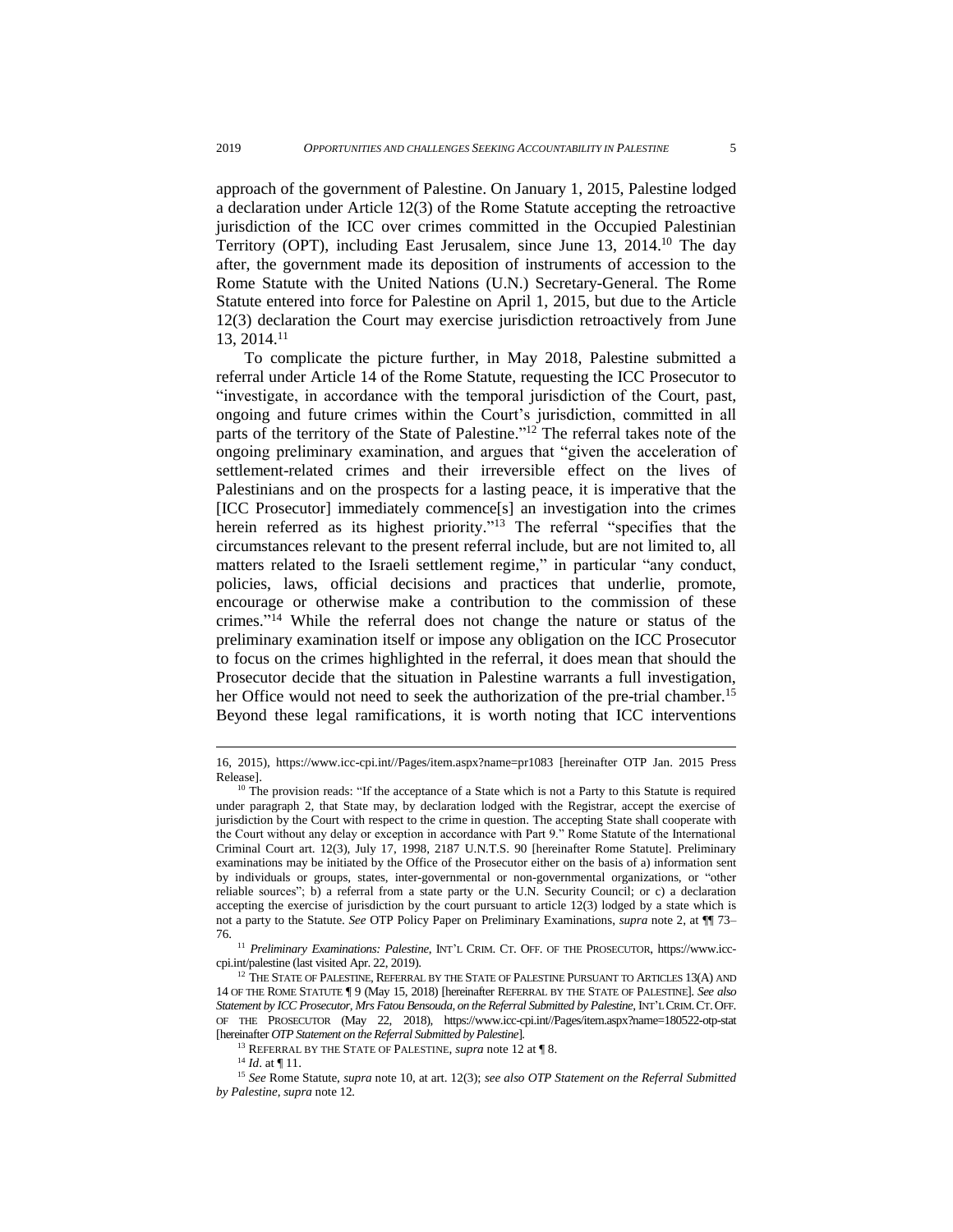triggered by state referrals tend to take a specific direction in that they usually focus on actors that challenge the referring state, as opposed to members of the referring government itself.<sup>16</sup> They also tend to proceed quicker, perhaps in part because of the enhanced cooperation offered by the referring state.<sup>17</sup>

In this sense, the examination in Palestine sets itself apart from other situations involving allegations against states with significant resources in that the legal basis for opening a potential investigation was initially to be found in the Article 12(3) declaration by Palestine combined with the Prosecutor's *proprio motu* powers in Article 15, but subsequently in the referral made by Palestine under Article 14. Accordingly, in this case a state party to the Rome Statute is actively seeking to trigger the Court's jurisdiction but that referral is intended to target Israel, which is not a party to the Rome Statute. In contrast, most other situations involving allegations against states with significant resources do not involve state referrals and investigations are, or would be, based on the Prosecutor's use of the *proprio motu* powers.<sup>18</sup> This may turn out to be important because Palestinian authorities are expected to be forthcoming (as are numerous Palestinian and Israeli civil society organizations), providing the Court with evidence and other forms of cooperation needed to take potential cases forward, at least if they relate to alleged Israeli crimes.

The current preliminary examination came in the wake of a previous unsuccessful attempt by Palestine to invoke the jurisdiction of the ICC over crimes in its territory. In 2012, the then–chief ICC Prosecutor Luis Moreno-Ocampo decided to close the preliminary examination relating to the situation in Palestine on the grounds that Palestine did not amount to a state under the Rome Statute. That decision was made on the basis that the United Nations General Assembly (UNGA) had, at the time, not recognized Palestinian statehood. The Prosecutor's view, therefore, was that the Article 12(3) declaration submitted by Palestine in 2009 could not be acted on since only states can submit such declarations under the Rome Statute.<sup>19</sup> What ultimately proved central to the Prosecutor's 2015 decision to proceed with an examination in Palestine was, therefore, the UNGA's vote in November 2012 to recognize Palestine as a non-member observer state.<sup>20</sup> In turn, ICC membership supports claims for Palestinian statehood, even if ratification of treaties is not a formal criterion for assessing statehood under the Montevideo

<sup>20</sup> *See* OTP Jan. 2015 Press Release, *supra* note [9.](#page-5-1)

<sup>16</sup> *See, e.g.*, Thomas Obel Hansen, *Reflections on the ICC Prosecutor's Recent 'Selection Decisions,'* 17 MAX PLANCK Y.B. U.N. L. 125, 151-152 (2013).

<sup>&</sup>lt;sup>17</sup> For an analysis of the duration of various preliminary examinations, see Sara Wharton & Rosemary Grey, *Preliminary Examinations: A Closer Look at One of the Most Important Parts of the ICC Office of the Prosecutor's Work*, INTLAWGRRLS (Dec. 8, 2017), [https://ilg2.org/2017/12/08/preliminary](https://ilg2.org/2017/12/08/preliminary-examinations-a-closer-look-at-one-of-the-most-important-parts-of-the-icc-office-of-the-prosecutors-work/)[examinations-a-closer-look-at-one-of-the-most-important-parts-of-the-icc-office-of-the-prosecutors-work/.](https://ilg2.org/2017/12/08/preliminary-examinations-a-closer-look-at-one-of-the-most-important-parts-of-the-icc-office-of-the-prosecutors-work/)

 $18$  However, the preliminary examination of the situation in Ukraine is based on an Article 12(3) declaration. *See infra* Annex (for an outline of how other preliminary examinations and investigations involving allegations against global or regional powers were initiated and their current status).

<sup>&</sup>lt;sup>19</sup> See Int'l Criminal Court [ICC]. Office of the Prosecutor, Report on Preliminary Examination Activities 2012, at ¶ 201 (Nov. 2012) (noting that "[i]n interpreting and applying article 12 of the Rome Statute, the Office has assessed that it is for the relevant bodies at the United Nations or the Assembly of States Parties to make the legal determination whether Palestine qualifies as a State for the purpose of acceding to the Rome Statute and thereby enabling the exercise of jurisdiction by the Court under article 12(1)."). For a discussion of (the lack of) Palestinian statehood at the time and its ramifications for the ICC process, see Benoliel & Perry,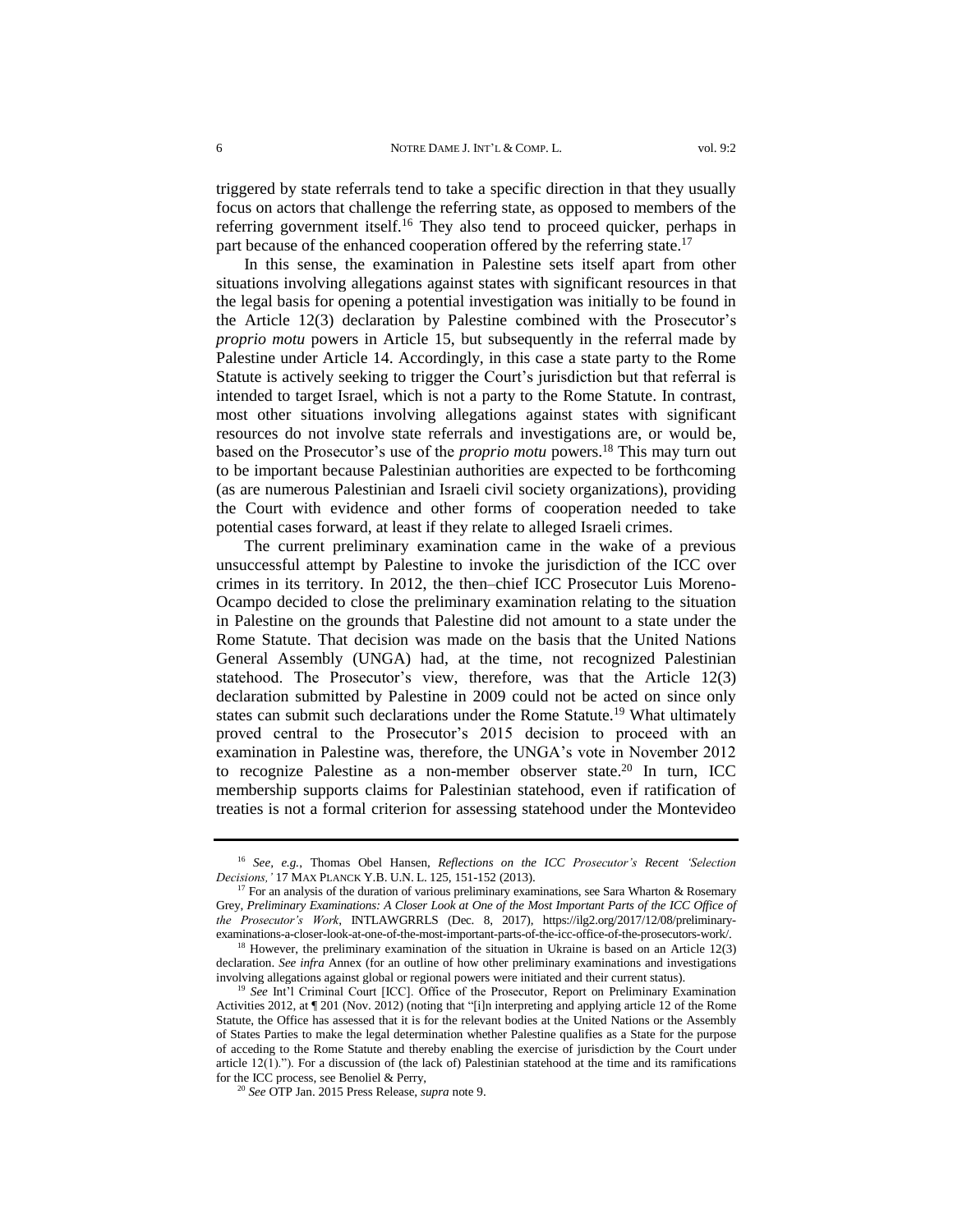#### <span id="page-8-0"></span>Convention.<sup>21</sup>

#### B*. NATURE AND STATUS OF THE PRELIMINARY EXAMINATION*

<span id="page-8-1"></span>The Prosecutor does not enjoy full investigative powers at the preliminary examination stage. Rather, a preliminary examination—largely unregulated in the ICC's legal framework—is primarily based on a review of documentary evidence and aims at determining whether there is a basis for opening a formal investigation.<sup>22</sup> According to Article  $53(1)$  of the Rome Statute, in making this determination the Prosecutor shall consider issues of jurisdiction, admissibility and the interests of justice.<sup>23</sup> As noted above, the practice of the ICC Prosecutor varies considerably in terms of how quickly preliminary examinations proceed, making it difficult to predict when exactly a decision will be made to either take forward or terminate the Palestine examination.

The Palestine examination has since December 2018 been placed in the socalled phase three, meaning that the Prosecutor focuses on assessing whether statutory requirements relating admissibility are satisfied.<sup>24</sup> This includes an assessment of complementarity, whereby the existence of national proceedings relating to the same conduct examined by the ICC could lead to a conclusion of inadmissibility.<sup>25</sup> Beyond this narrow legal assessment of complementarity under Article 53(1) (cf. Article 17) of the Rome Statute, the Prosecutor endorses a policy of promoting so-called "positive complementarity," understood as a question of "ending of impunity, by encouraging genuine national proceedings." <sup>26</sup> As detailed below in this Article, the Prosecutor's understanding of existing legal processes in Israel and Palestine—as well as the Office's understanding of the potential for these to "improve" or for new ones to occur—could prove decisive for whether, and if so, when the Palestine examination proceeds to a full investigation.

 $23$  For a description of how this analysis is conducted, see OTP Policy Paper on Preliminary Examinations, *supra* note [2,](#page-3-0) at ¶¶ 34–71.

<sup>21</sup> *See generally* Bosco, *supra* note [5.](#page-4-0) *See also* Thomas Obel Hansen, *What Are the Consequences of Palestine Joining the International Criminal Court?*, E-INT'L REL. (Apr. 6, 2015), [http://www.e](http://www.e-ir.info/2015/04/06/what-are-the-consequences-of-palestine-joining-the-international-criminal-court/)[ir.info/2015/04/06/what-are-the-consequences-of-palestine-joining-the-international-criminal-court/.](http://www.e-ir.info/2015/04/06/what-are-the-consequences-of-palestine-joining-the-international-criminal-court/)

<sup>22</sup> *See generally* Carsten Stahn, *Damned If You Do, Damned If You Don't: Challenges and Critiques of Preliminary Examinations at the ICC*, 15 J. INT'L CRIM. JUST. 413 (2017). *See id.* at 414 (noting that "[t]he term 'preliminary examinations' has marginal importance in the Rome Statute. It appears in Article 15(6) of the Statute, and indirectly in Article 42. It refers broadly speaking to a phase that is 'not yet an investigation', but a 'sort of pre-investigation carried out by the Prosecutor.'" (footnote omitted)). Accordingly, as David Bosco notes, "the [office's] discretion is broad during this phase of the [C]ourt's work [and n]either the Rome Statute nor the Rules of Procedure and Evidence offer any significant guidance on how to conduct preliminary examinations, although they do make clear that the prosecutor may seek additional information and may take oral or written testimony during this phase." David Bosco, *The International Criminal Court and Crime Prevention: Byproduct or Conscious Goal*, 19 MICH. ST. U. COLL. L. J. INT'L L. 163 (2011) [hereinafter *Byproduct or Conscious Goal*]. For a description of the steps typically taken by the Prosecutor during preliminary examinations, see OTP Policy Paper on Preliminary Examinations, *supra* note [2,](#page-3-0) at ¶¶ 85-88.

<sup>24</sup> 2018 OTP Report on Preliminary Examination Activities, *supra* note 2.

<sup>&</sup>lt;sup>25</sup> For a description of the assessments undertaken in phase three, including with respect to complementarity, gravity and the concept of "interest of justice," see generally OTP Policy Paper on Preliminary Examinations, *supra* note [2,](#page-3-0) at ¶¶ 42–71.

<sup>26</sup> *Id.* at ¶¶ 5, 93.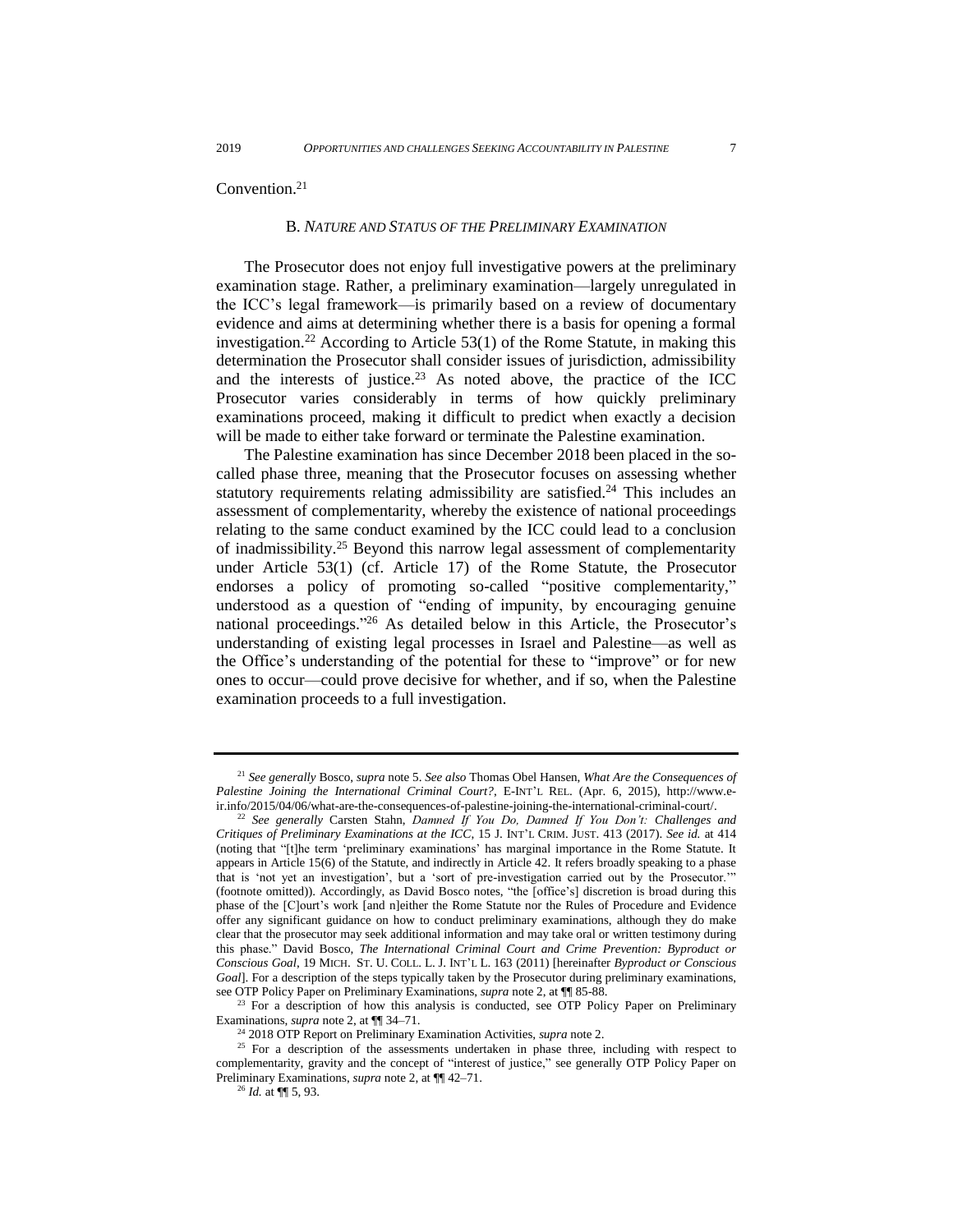Meanwhile, the Prosecutor's reports on preliminary examinations imply that the assessment of subject-matter jurisdiction is not straightforward. Whereas the preliminary examination formally progressed to phase three in December 2018 and thus, in theory focuses on admissibility, issues relating to subject-matter jurisdiction appear to continue to pose challenges for ICC prosecutors. The 2018 Report on Preliminary Examinations Activities (2018 Report) notes that the Palestine examination has "raised specific challenges relating to both factual and legal determinations," including "possible challenges to the Court's jurisdiction, and to the scope of such jurisdiction."<sup>27</sup> This must be read in light of the 2017 Report on Preliminary Examinations Activities (2017 Report) that suggested that the Prosecutor remains uncertain whether a range of legal requirements relating to subject-matter jurisdiction are

One issue relates to the legal regime applicable to the situation in the West Bank. In the 2017 Report, the Prosecutor noted that multiple sources, including the International Court of Justice (ICJ) and the United Nations Security Council (UNSC), have held that the West Bank and East Jerusalem should be considered occupied territory, but also took note of the Israeli view that the area should be seen as "disputed territory," subject to competing claims, which should result in the rejection of the "de jure application of the Geneva Conventions to the territory." <sup>28</sup> Other than the general comment relating to jurisdictional uncertainty mentioned above, the 2018 Report makes no specific comments on this issue.

satisfied in the Palestine situation, particularly highlighting two issues.

Another key issue relates to the legal characterization of the Gaza conflict. The 2017 Report notes:

> [T]he appropriate legal characterisation [sic] of the conflict presents several difficulties in light of the *sui generis* nature of the conflict. While most agree on the existence of an armed conflict, the classification of the conflict as one of an international or non-international character, or both existing in parallel, remains subject to significant debate and diverging views. The classification of the 2014 Gaza conflict has an impact on the Office's analysis of particular crimes allegedly committed during the 2014 conflict. While a number of crimes of possible relevance to the situation are substantially similar in the context both of international and noninternational armed conflicts, certain war crimes provisions under the Statute appear to be applicable to international armed conflicts only.<sup>29</sup>

<sup>27</sup> 2018 OTP Report on Preliminary Examination Activities 2018, *supra* note 2, at ¶ 268.

<sup>&</sup>lt;sup>28</sup> 2017 OTP Report on Preliminary Examination Activities, *supra* note 1, at ¶ 69.

<sup>&</sup>lt;sup>29</sup> *Id*. at ¶ 70. It is beyond the scope of this Article to engage the debate as to whether Gaza should be considered occupied territory. *But see, e.g.*, Hanne Cuyckens, *Is Israel Still an Occupying Power in Gaza?*, 63 NETH. INT'L L. REV. 275 (2016) (concluding that, "the effective control test at the core of the law of occupation is no longer met and hence Gaza is no longer occupied. [But g]iven that Israel nevertheless continues to exercise some degree of control over Gaza and its population, the absence of occupation does not mean the absence of accountability. This responsibility is however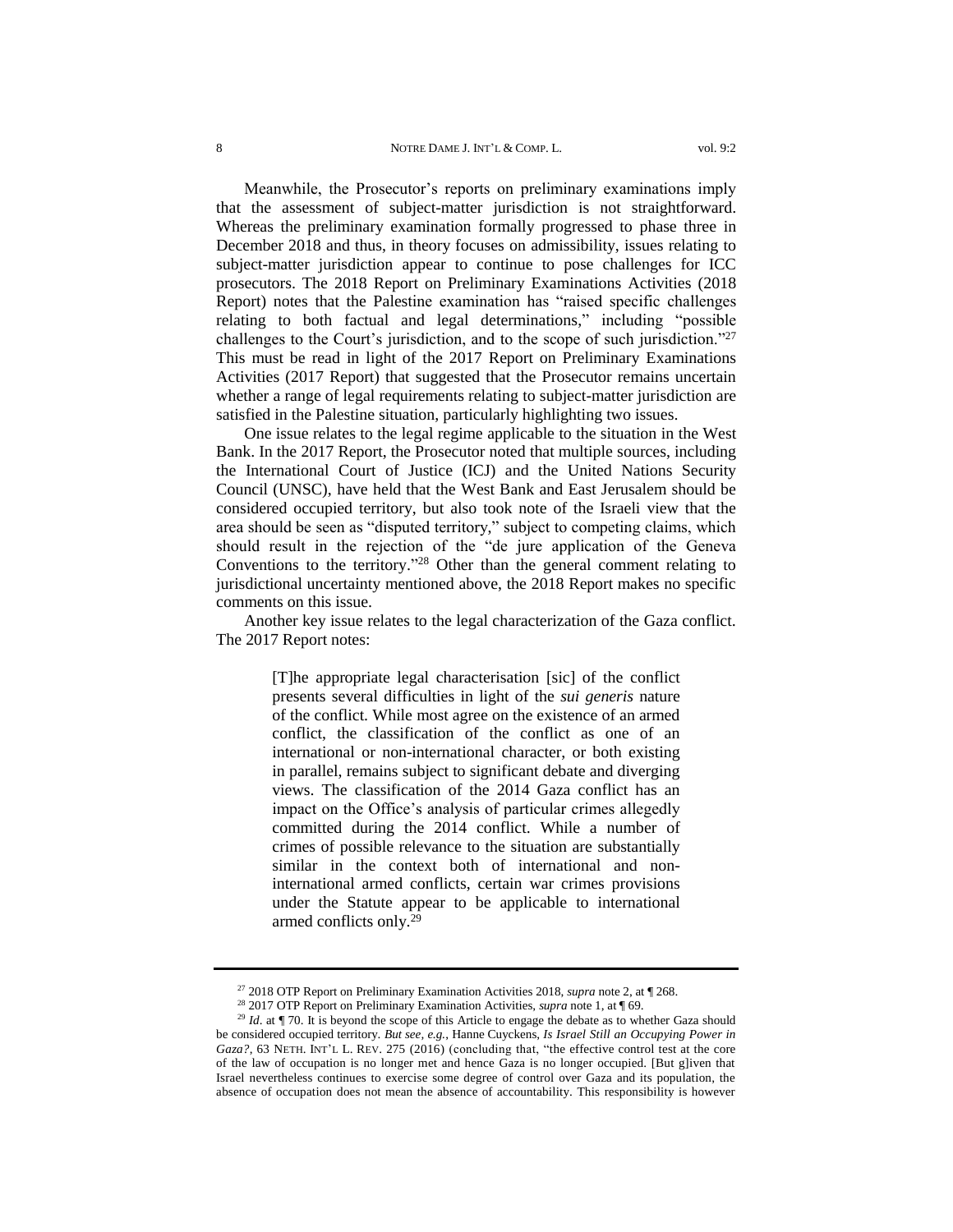The 2018 Report provides little additional clarification, even if the examination has now progressed to focus on admissibility issues, which normally implies that the Office has concluded its preliminary examination analysis of issues of subject-matter jurisdiction. The report notes:

> Based on the information available, the hostilities that took place in Gaza between 7 July and 26 August 2014 may be classified as either an international or non-international armed conflict. Accordingly, the Office has taken into account the possible alternative available classifications of the 2014 armed conflict and the related possible alternative legal qualifications of the relevant alleged acts of the various perpetrators. Such an approach, however, has implications for any conclusions to be reached on the commission of particular alleged crimes of relevance, given that certain war crimes that are criminalised [sic] under the Statute provisions relevant to international armed conflicts, are by contrast *not* criminalised [sic] under the Statute in the case of a noninternational armed conflict. Consequently, the Office's conclusions on the commission of alleged crimes in some instances depend on the qualification of the conflict as either international or non-international in character.<sup>30</sup>

These are unusually transparent—some would say uncertain—comments for the Office to make in reports on preliminary examinations regarding its understanding of key legal issues, which suggest that these are likely to resurface in the context of a potential formal investigation.

## <span id="page-10-0"></span>II. CRIMES AND ACTORS UNDER ICC SCRUTINY IN THE PALESTINE EXAMINATION, AND IMPLICATIONS FROM A COMPLEMENTARITY PERSPECTIVE

To understand the opportunities for, and challenges of, seeking accountability for crimes in Palestine under the ICC's complementarity regime, it is necessary to set out the focus of the ICC's preliminary examination, including the crimes and actors currently under scrutiny.

#### A. *CRIMES CURRENTLY UNDER SCRUTINY*

<span id="page-10-1"></span>The ICC examination has apparently focused on only a relatively limited—albeit important—range of crimes. Specifically, the examination currently involves an assessment of: settlements activities authorized by Israeli authorities in the West Bank and East Jerusalem; crimes allegedly committed

not founded on the law of occupation but on general international humanitarian law, potentially complemented by international human rights law."). *See also* Bosco, *supra* not[e 5,](#page-4-0) at 161.

<sup>30</sup> 2018 OTP Report on Preliminary Examination Activities, *supra* note 2, at ¶ 273.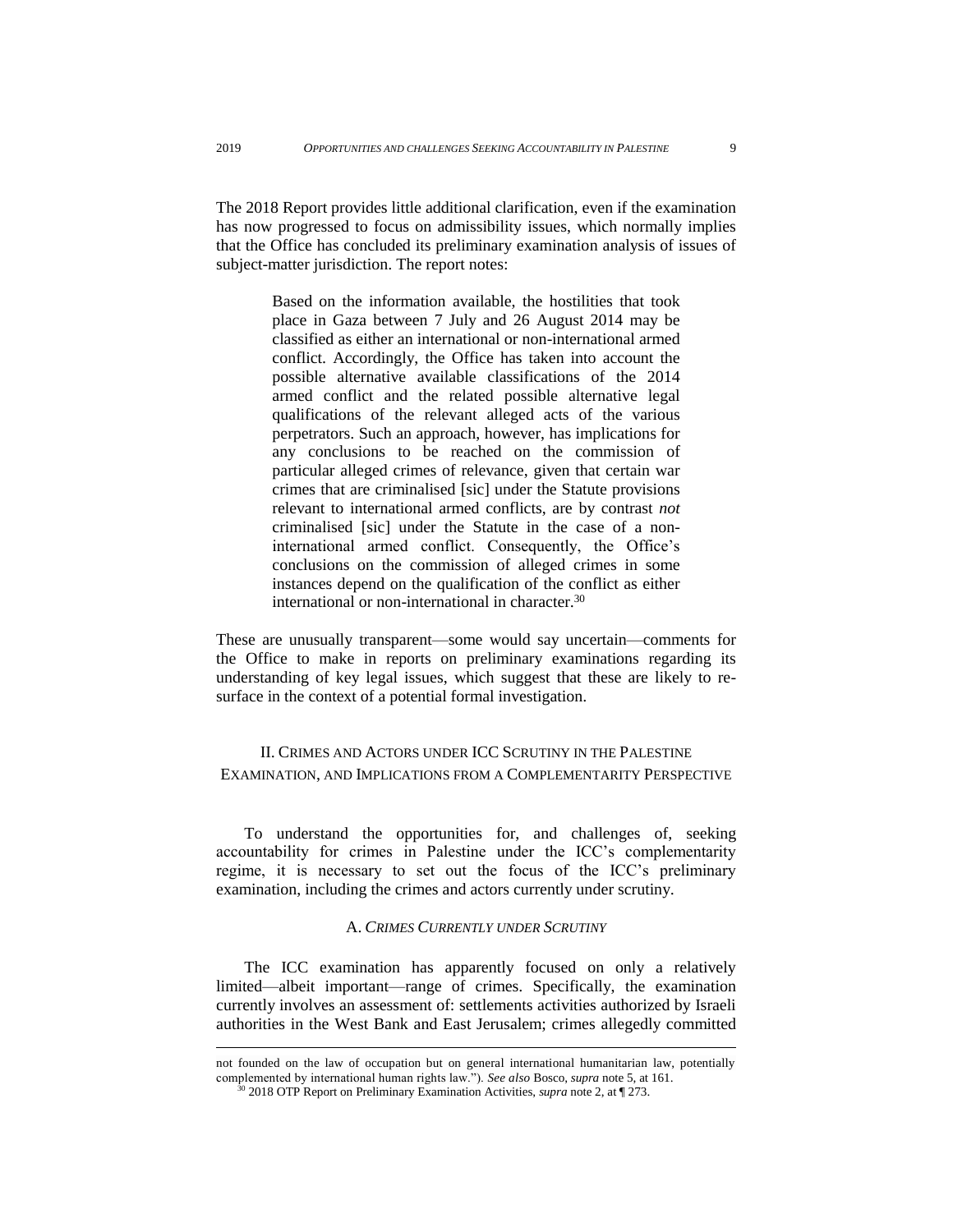by the Israel Defense Forces (IDF) as well as Palestinian armed groups during the conflict in Gaza between July 7 and August 26, 2014, known as the "the 2014 Gaza conflict"; and "other alleged conduct since 30 March 2018," including the 2018 protests along the Israel-Gaza border and Israeli responses thereto. 31

The situation in Palestine is similar to most other ICC situations targeting the conduct of global and regional powers in that it focuses on crimes allegedly committed by both parties to a conflict.<sup>32</sup> However, it sets itself apart from other such interventions in that one category of crimes under scrutiny relates to a state-sanctioned policy of settlements and transfer of population.<sup>33</sup> Even if allegations against British and U.S. armed forces and the CIA suggest that crimes were committed systematically and with some form of policy approval, in no other situation involving a state with significant resources has the Court focused explicitly on conduct that, if investigated, would almost certainly lead the Prosecutor to examine individual criminal responsibility of the country's senior most officials and decision-makers.<sup>34</sup> This helps explain Israel's response to the ICC intervention, discussed further below in this Article.

How then is the ICC Prosecutor describing the conduct subject to analysis in the preliminary examination? Details regarding wording matter in the context of the Prosecutor's reporting on preliminary examinations, and there are some notable changes in the Prosecutor's assessments in the most recent November 2017 and December 2018 reports on preliminary examinations.

For one, previous reports explicitly cited to allegations of crimes committed by Hamas,<sup>35</sup> but the 2017 Report spoke only in more generic terms about crimes allegedly committed by "Palestinian armed groups." <sup>36</sup> While referring to Hamas and other named Palestinian armed groups as parties to the 2014 conflict in Gaza, the 2018 Report continues to refer to alleged crimes by "Palestinian armed groups."<sup>37</sup> This is an unusual turn that could possibly suggest that this aspect of the examination has not moved forward as "normal" (if there is anything such as "normal" in the context of preliminary examinations), since the Prosecutor tends to be more specific concerning the actors allegedly responsible for the crimes examined as the preliminary examination proceeds.<sup>38</sup>

<sup>37</sup> 2018 OTP Report on Preliminary Examination Activities, *supra* note 2, at ¶¶ 260–67, 274.

<sup>31</sup> *Id.* at ¶¶ 269–75.

 $32$  The situation in Iraq stands out in this regard, as it involves allegations against one actor only, namely British service personnel. *See infra* Annex.

<sup>33</sup> *Id.*

<sup>34</sup> *See also* David Bosco, *How to Avoid Getting Hauled Before The Hague*, FOREIGN POL'Y. (Apr. 1, 2015), [https://foreignpolicy.com/2015/04/01/how-to-avoid-getting-hauled-before-the-hague-palestine-international](https://foreignpolicy.com/2015/04/01/how-to-avoid-getting-hauled-before-the-hague-palestine-international-criminal-court/)[criminal-court/](https://foreignpolicy.com/2015/04/01/how-to-avoid-getting-hauled-before-the-hague-palestine-international-criminal-court/) [hereinafter *How to Avoid*].

<sup>&</sup>lt;sup>35</sup> Int'l Criminal Court [ICC], Office of the Prosecutor, Report on Preliminary Examination Activities 2016, at ¶ 125 (Nov. 2016) [hereinafter 2016 OTP Report on Preliminary Examination Activities].

<sup>36</sup> 2017 OTP Report on Preliminary Examination Activities 2017, *supra* note [1,](#page-3-1) at ¶ 66.

<sup>&</sup>lt;sup>38</sup> By way of example, in the preliminary examination of the situation in Afghanistan, the Prosecutor initially referred to acts of torture by "various parties to the conflict," but later publicly identified specific actors as alleged perpetrators, including U.S. armed forces and the CIA. *Compare* Int'l Criminal Court [ICC], Office of the Prosecutor, Report on Preliminary Examination Activities 2011, at ¶ 26 (Dec. 2011), *with* 2017 OTP Report on Preliminary Examination Activities 2017, *supra* note [1,](#page-3-1) at ¶ 255.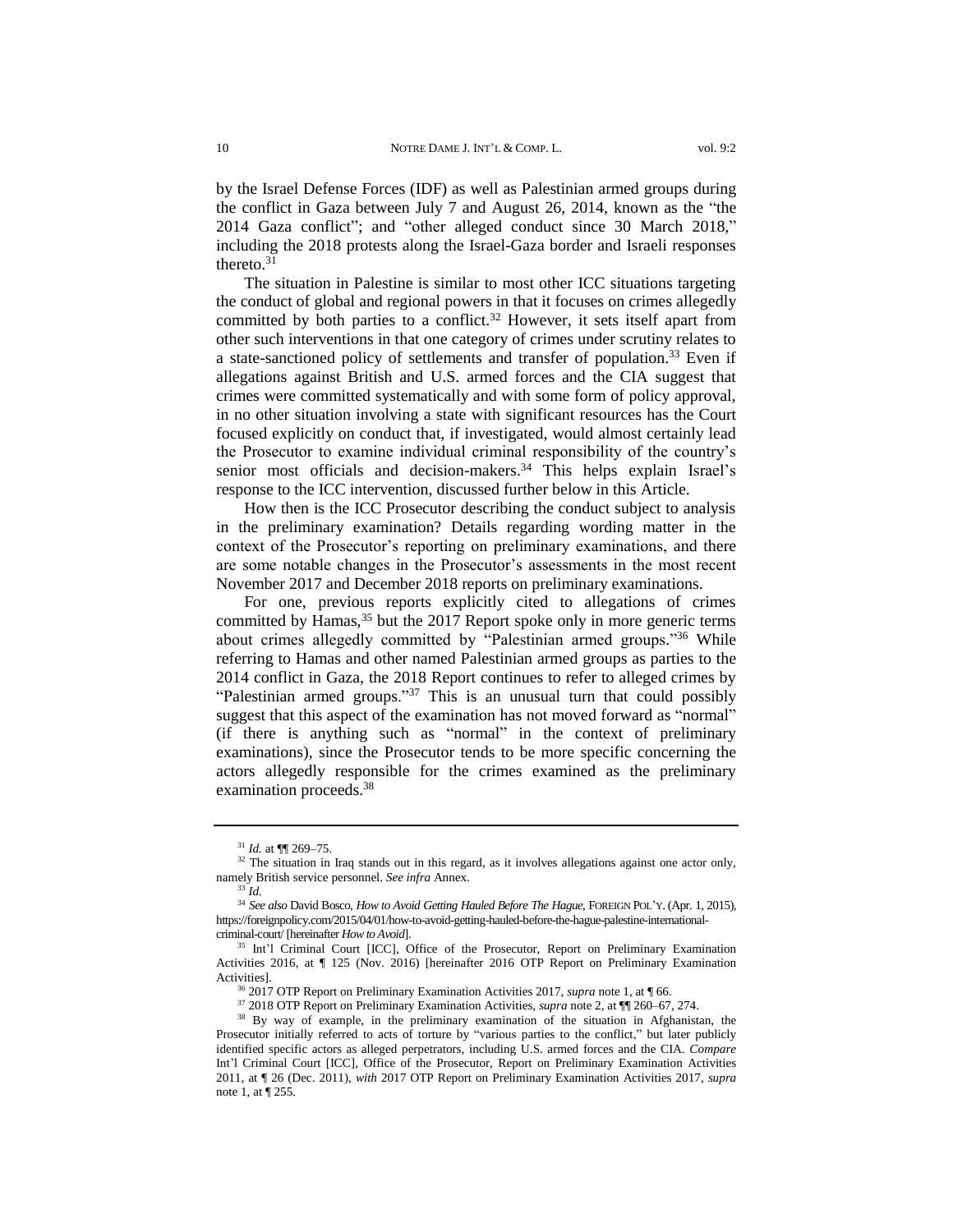At the same time, it is noteworthy that the most recent reports on preliminary examination activities provide additional details concerning alleged crimes relating to Israeli settlement activities in the West Bank and East Jerusalem. Importantly, the reports suggest that the preliminary examination specifically covers political actors at the highest level, noting that "[i]n March 2017, for the first time in decades, Israel's security cabinet reportedly approved the construction of an entirely new settlement."<sup>39</sup> Leaving aside here the legal and diplomatic obstacles associated with pursuing accountability for incumbent political leaders, this sends a strong message to the Israeli leadership that decisions relating to settlement activities are being scrutinized from the perspective of individual criminal accountability. Equally important, the 2017 Report cites to UNSC Resolution 2334 of December 23, 2016, which reaffirmed the occupied status of the West Bank, and explicitly condemned the "construction and expansion of settlements, transfer of Israeli settlers, confiscation of land, demolition of homes and displacement of Palestinian civilians, in violation of international humanitarian law and relevant resolutions." <sup>40</sup> Some commentators believe this should be seen to suggest that the Prosecutor "may feel freer than ever before to treat Israeli settlements in the West Bank as war crimes." <sup>41</sup> What seems clear is that the UNSC resolution adds substantial legitimacy for the Prosecutor to further pursue the settlement activities as a crime that can be prosecuted under the Rome Statute; although some permanent members of the UNSC, in particular the U.S., will almost certainly not condone an ICC investigation of Israeli settlements and would likely target the Court or Court officials, if it does.<sup>42</sup>

#### <span id="page-12-0"></span>B. *MONITORING OF OTHER CRIMES AND GOVERNMENT RESPONSES*

Even if other reported crimes—including more recent ones—are only

<sup>39</sup> 2017 OTP Report on Preliminary Examination Activities, *supra* note [1,](#page-3-1) at ¶ 61.

<sup>&</sup>lt;sup>40</sup> *Id.* at ¶ 69 [citations omitted]. Demonstrating how political leaders seek to instrumentalize the legal process, following the adoption of UNSC Resolution 2334, Palestinian authorities immediately advocated for the opening of a full investigation, calling on the ICC Prosecutor "to expedite her initial examination into settlements and subsequently proceed to opening a full investigation, now that [the UNSC] has established that they are illegal." Adam Ragson & Yonah J. Bob, *Following UNSC Resolution, PLO Wants ICC to Open Full Investigation Into Settlements*, JERUSALEM POST (Dec. 28, 2016), [https://www.jpost.com/Arab-Israeli-Conflict/Palestinian-Official-PLO-wants-ICC-to-open-full](https://www.jpost.com/Arab-Israeli-Conflict/Palestinian-Official-PLO-wants-ICC-to-open-full-investigation-into-settlements-476755)[investigation-into-settlements-476755](https://www.jpost.com/Arab-Israeli-Conflict/Palestinian-Official-PLO-wants-ICC-to-open-full-investigation-into-settlements-476755) (citations omitted).

<sup>41</sup> Yonah J. Bob, *Four Main Take-ways From ICC Report on Israel-Palestinians*, JERUSALEM POST (Dec. 4, 2017), [https://www.jpost.com/Israel-News/Four-main-take-aways-from-ICC-report-on-Israel-](https://www.jpost.com/Israel-News/Four-main-take-aways-from-ICC-report-on-Israel-Palestinians-517006)[Palestinians-517006.](https://www.jpost.com/Israel-News/Four-main-take-aways-from-ICC-report-on-Israel-Palestinians-517006)

<sup>42</sup> *See generally* John B. Bellinger III*, The International Criminal Court and the Trump Administration*, COUNCIL ON FOREIGN REL.: BLOG (Mar. 28, 2018), [https://www.cfr.org/blog/international-criminal-court-and](https://www.cfr.org/blog/international-criminal-court-and-trump-administration)[trump-administration;](https://www.cfr.org/blog/international-criminal-court-and-trump-administration) Adam Entous, *Donald Trump's New World Order*, NEW YORKER (June 18, 2018), [https://www.newyorker.com/magazine/2018/06/18/donald-trumps-new-world-order.](https://www.newyorker.com/magazine/2018/06/18/donald-trumps-new-world-order) It is worth recalling that President Trump's national security advisor, John Bolton, is a fierce opponent of the ICC and that the administration has often taken a more pro-Israeli stand on key issues compared to previous U.S. administrations. In 2018, Bolton delivered the so far hardest attack on the ICC, threatening U.S. sanctions and other measures, citing among other issues to the Court's intervention in Palestine. *See Full Text of John Bolton's Speech to the Federalist Society*, ALJAZEERA (Sept. 10, 2018), [https://www.aljazeera.com/news/2018/09/full-text-john-bolton](https://www.aljazeera.com/news/2018/09/full-text-john-bolton-speech-federalist-society-180910172828633.html)[speech-federalist-society-180910172828633.html.](https://www.aljazeera.com/news/2018/09/full-text-john-bolton-speech-federalist-society-180910172828633.html)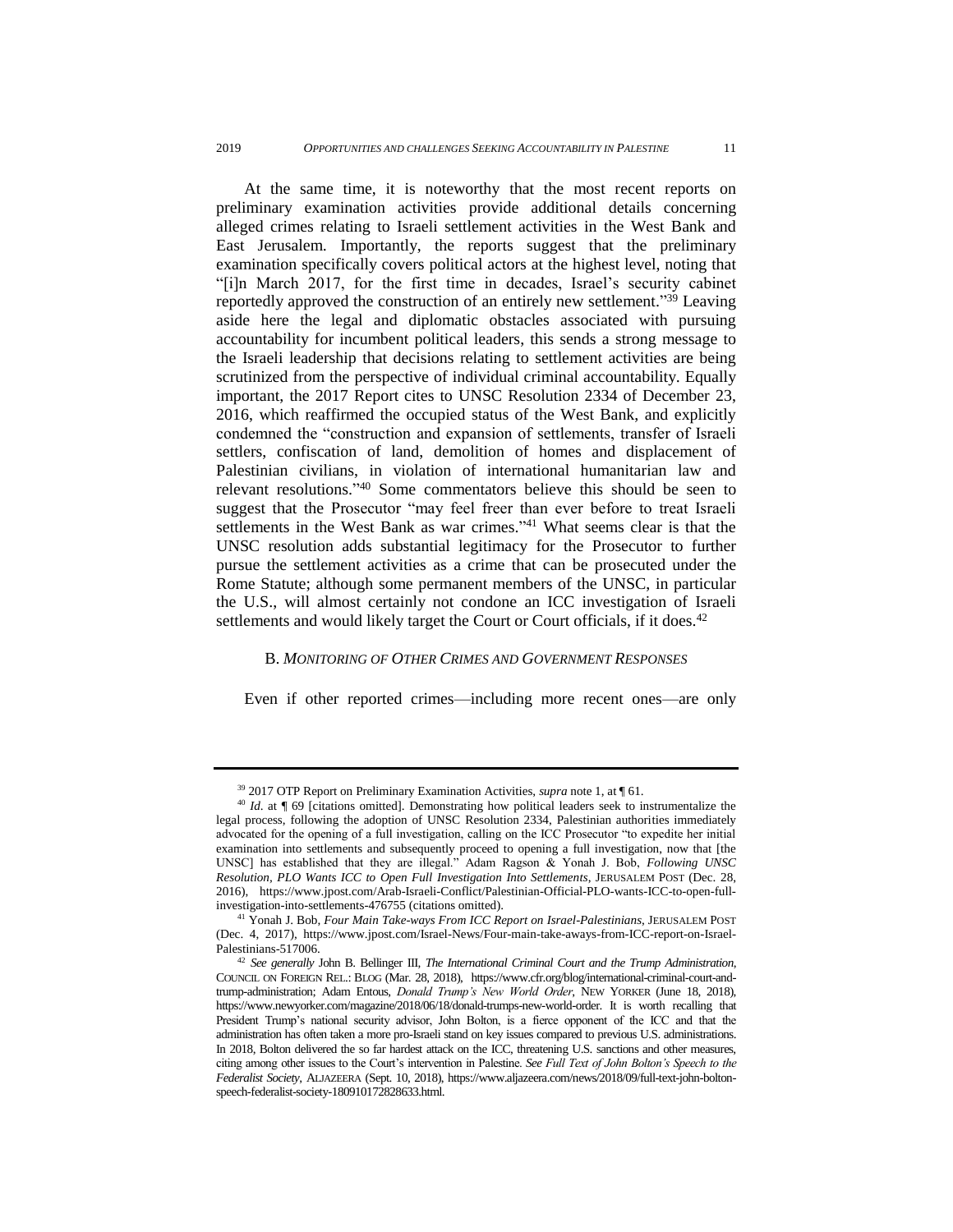broadly referred to in the recent reports on preliminary examinations, <sup>43</sup> the ICC Prosecutor continues to monitor developments in Palestine. Notably, on April 8, 2018, Prosecutor Bensouda issued a statement, stating that "[i]t is with grave concern that I note the violence and deteriorating situation in the Gaza Strip in the context of recent mass demonstrations." <sup>44</sup> The Prosecutor further observed that since March 30, 2018, "at least 27 Palestinians have been reportedly killed by the Israeli Defence [sic] Forces, with over a thousand more injured, many, as a result of shootings using live ammunition and rubber-bullets," which "could constitute crimes under the Rome Statute . . . as could the use of civilian presence for the purpose of shielding military activities."<sup>45</sup> The Prosecutor reminded all parties that the situation in Palestine is under preliminary examination, emphasizing that "any new alleged crime committed in the context of the situation in Palestine may be subjected to [the] Office's scrutiny."<sup>46</sup>

Israeli, Palestinian, and international media widely reported on the Prosecutor's statement.<sup>47</sup> Prior to the Prosecutor's statement, Palestinian foreign minister Riyad al-Malki had submitted a letter to the Prosecutor in which he denounced the "escalation of unlawful practices by Israel" in Gaza and called on the ICC to "stop Israel [from] violating international laws 'in respect of children that may amount to a violation of Israel's obligations."<sup>48</sup> Hours after the Prosecutor issued her statement, the IDF leadership announced that it would launch an inquiry into the conduct of its troops in the recent incidents in Gaza. <sup>49</sup> Leaving aside whether this is likely to be a credible inquiry, the Israeli Defence Force's (IDF) announcement suggests that Israeli authorities are closely monitoring and appear to take the ICC activities seriously. Previously, in January 2018, Israel's National Security Council warned members of the Knesset's Foreign Affairs and Defense Committee that the ICC was likely to move from the examination to the investigation phase

<sup>&</sup>lt;sup>43</sup> The 2018 Report states: "The Office has gathered information regarding other crimes allegedly committed by both sides in relation to the violence that has occurred in the context of the protests held along the Israel-Gaza border since 30 March 2018. These and any other alleged crimes that may occur require further assessment." 2018 OTP Report on Preliminary Examination Activities, *supra* note 2, at ¶ 275.

<sup>44</sup> *See* Fatou Bensouda, *Statement of the Prosecutor of the International Criminal Court, Fatou Bensouda, Regarding the Worsening Situation in Gaza*, INT'L CRIM. CT. OFF.OF PROSECUTOR (Apr. 8, 2018), [https://www.icc-cpi.int//Pages/item.aspx?name=180408-otp-stat.](https://www.icc-cpi.int/Pages/item.aspx?name=180408-otp-stat) [hereinafter *Prosecutor Bensouda's Statement*]. <sup>45</sup> *Id*.

<sup>46</sup> *Id*.

<sup>47</sup> *See, e.g.*, Owen Bowcott, *Chief ICC Lawyer Calls for End to Violence Along Gaza Border*, GUARDIAN (Apr. 8, 2018), [https://www.theguardian.com/world/2018/apr/08/chief-icc-lawyer-calls-for](https://www.theguardian.com/world/2018/apr/08/chief-icc-lawyer-calls-for-end-to-violence-along-gaza-border)[end-to-violence-along-gaza-border;](https://www.theguardian.com/world/2018/apr/08/chief-icc-lawyer-calls-for-end-to-violence-along-gaza-border) *Israeli Army Orders Investigation of its Response to Gaza Border Protests*, JEWISH TELEGRAPHIC AGENCY (Apr. 8, 2018), [https://www.jta.org/2018/04/08/news](https://www.jta.org/2018/04/08/news-opinion/idf-orders-investigation-militarys-response-gaza-border-protests)[opinion/idf-orders-investigation-militarys-response-gaza-border-protests.](https://www.jta.org/2018/04/08/news-opinion/idf-orders-investigation-militarys-response-gaza-border-protests)

<sup>48</sup> *Palestinians Appeal to ICC to Halt Alleged Israeli Crimes*, TIMES ISRAEL (Jan. 20, 2018), [https://www.timesofisrael.com/palestinians-appeals-to-icc-to-halt-alleged-israeli-crimes/.](https://www.timesofisrael.com/palestinians-appeals-to-icc-to-halt-alleged-israeli-crimes/)

<sup>49</sup> *See Israel to Probe Gaza Border Deaths Avoiding International Investigation*, ASHARQ AL-AWSAT (Apr. 10, 2018), [https://aawsat.com/english/home/article/1232846/israel-probe-gaza-border](https://aawsat.com/english/home/article/1232846/israel-probe-gaza-border-deaths-avoiding-international-investigation)[deaths-avoiding-international-investigation.](https://aawsat.com/english/home/article/1232846/israel-probe-gaza-border-deaths-avoiding-international-investigation)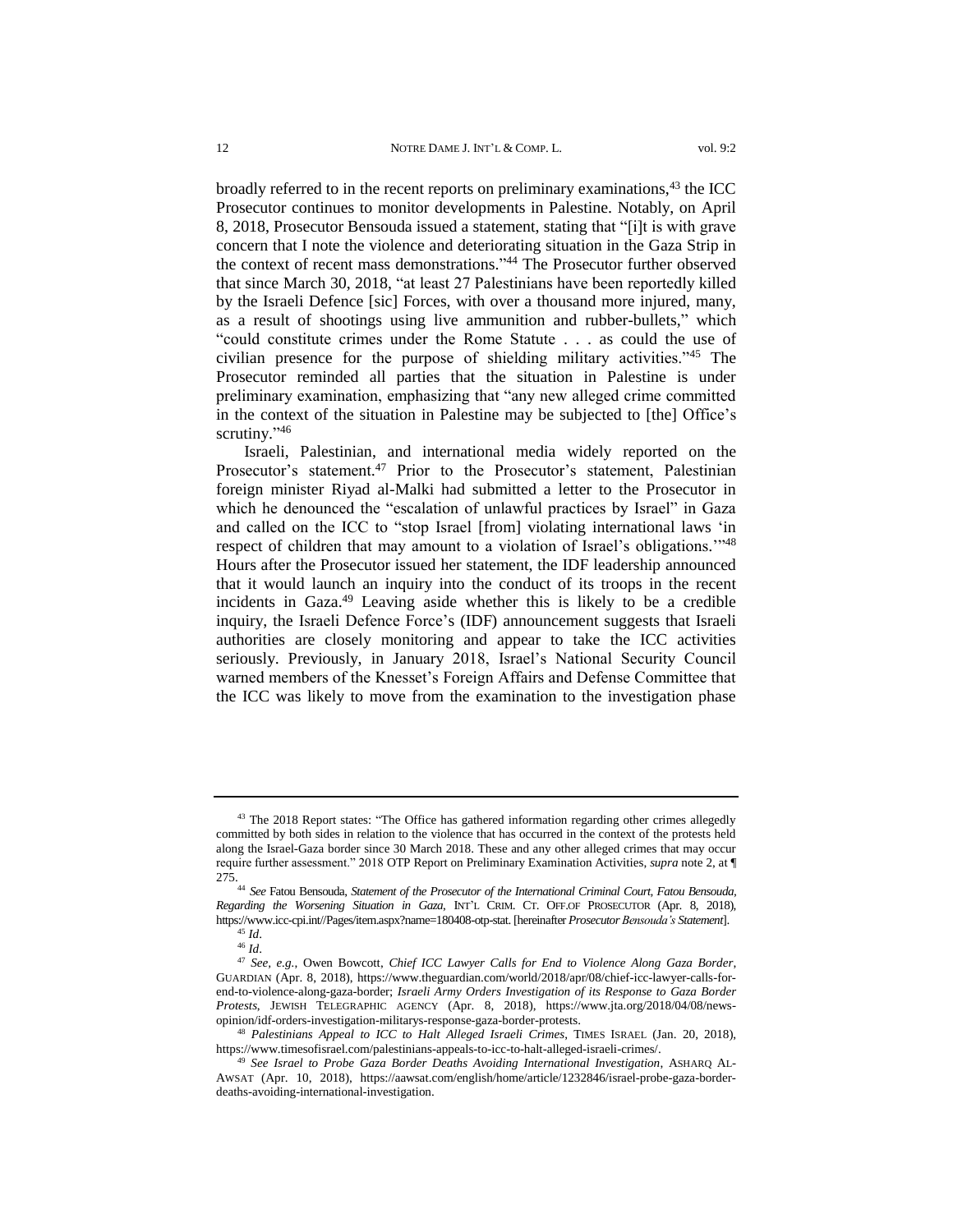soon with respect to alleged Israeli crimes.<sup>50</sup>

More generally, Israel's response to the ICC's activity in Palestine has varied over time. The most aggressive responses include making efforts to prevent Palestine from joining the ICC; labeling the Court as "anti-Israeli," stating it will demand from its allies that they stop funding the Court; and making it clear that it will take action to "dismantle" the ICC.<sup>51</sup> However, the Israeli government has recently used a more conciliatory tone towards the ICC, including opening a "dialogue" with the Prosecutor and helping to facilitate a visit of her Office to Israel and Palestine in October 2016, involving outreach and education activities.<sup>52</sup> Yet, as detailed below in this Article, this change in attitude towards the ICC does not appear to be accompanied by any substantial change in terms of its approach to domestic inquiries into crimes under the ICC's examination.

In simpler terms, the ICC process impacts decision-makers in Israel and Palestine, although—as discussed in more detail below in this Article—it is far from certain this will prove to be an example of what ICC prosecutors and commentators refer to as positive complementarity.

#### <span id="page-14-0"></span>C. *WHAT ACTORS ARE LIKELY TO BE SUBJECT TO A POTENTIAL INVESTIGATION?*

Should the preliminary examination proceed to a full investigation, what actors are then most likely to be the focus of such an investigation? Some commentators suggest that the Prosecutor may be inclined, at least in the first place, to pursue only members of Hamas for rocket attacks on civilians, because these "would be by far the easiest of all the crimes to prosecute" and because it may be seen by the Prosecutor as politically more feasible.<sup>53</sup> In the view of this Author, the Prosecutor would be well advised to pursue both Palestinian and Israeli actors, including those responsible for unlawful

<sup>&</sup>lt;sup>50</sup> Alan Baker notes that the report states that the "opening of an investigation has serious implications for Israel," but also "refer[ring] to differing views within Israel's justice and foreign affairs ministries as to the seriousness of this issue, [the report] holds that these ministries nevertheless view the matter with concern and appreciate the need to deal with it at the legal and political levels to remove the threat." Alan Baker, *Palestinian Manipulation of the International Criminal Court*, JERUSALEM CTR. FOR PUB. AFF. (Jan. 21, 2018), [http://jcpa.org/will-the-international-criminal-court-disregard](http://jcpa.org/will-the-international-criminal-court-disregard-international-law/)[international-law/.](http://jcpa.org/will-the-international-criminal-court-disregard-international-law/) Alan Baker also notes that it is "unclear if the fears of the Israeli National Security Council are based on solid information emanating from the Office of the ICC Prosecutor, or merely on conjecture." *Id.*

<sup>51</sup>*See generally* Mark Kersten, *In Its Fight Against the ICC, Israel Takes a Page Out of John Bolton's Playbook*, JUST. CONFLICT (Jan. 20, 2015), [https://justiceinconflict.org/2015/01/20/in-its-fight](https://justiceinconflict.org/2015/01/20/in-its-fight-against-the-icc-israel-takes-a-page-out-of-john-boltons-playbook/)[against-the-icc-israel-takes-a-page-out-of-john-boltons-playbook/](https://justiceinconflict.org/2015/01/20/in-its-fight-against-the-icc-israel-takes-a-page-out-of-john-boltons-playbook/) (outlining the Israeli government's behavior and statements); Mark Kersten, *The International Criminal Court Can and Should Investigate Violence in Gaza*, JUST. CONFLICT (May 17, 2018), [https://justiceinconflict.org/2018/05/17/the](https://justiceinconflict.org/2018/05/17/the-international-criminal-court-can-and-should-investigate-violence-in-gaza/)[international-criminal-court-can-and-should-investigate-violence-in-gaza/](https://justiceinconflict.org/2018/05/17/the-international-criminal-court-can-and-should-investigate-violence-in-gaza/)*.* 

<sup>52</sup> *See* Tom Miles, *Israel 'Engaging' with ICC over Gaza War Crimes Inquiry: Prosecutor*, REUTERS (June 3, 2016), [https://www.reuters.com/article/us-israel-palestinians-icc-idUSKCN0YP1CT;](https://www.reuters.com/article/us-israel-palestinians-icc-idUSKCN0YP1CT) *see also* 2016 OTP Report on Preliminary Examination Activities, *supra* note 35, at ¶ 143; *[Statement](https://www.icc-cpi.int/Pages/item.aspx?name=161005-OTP-stat-Palestine) of the Prosecutor of the [International](https://www.icc-cpi.int/Pages/item.aspx?name=161005-OTP-stat-Palestine) Criminal Court, Fatou Bensouda, Ahead of the Office's Visit to Israel and [Palestine](https://www.icc-cpi.int/Pages/item.aspx?name=161005-OTP-stat-Palestine) from 5 to 10 October 2016*, INT'L CRIM. CT. OFF. OF PROSECUTOR (Oct. 5, 2016) (emphasizing that the purpose of the visit was to "undertake outreach and education activities," but not to "engage in evidence collection in relation to any alleged crimes," "undertake site visits" or "assess the adequacy of the respective legal systems to deal with crimes that fall within ICC jurisdiction.").

<sup>53</sup> *See* Kevin J. Heller, *The ICC in [Palestine:](https://justiceinconflict.org/2015/04/02/the-icc-in-palestine-be-careful-what-you-wish-for/) Be Careful What You Wish For*, JUST. CONFLICT (Apr. 2, 2015), [https://justiceinconflict.org/2015/04/02/the-icc-in-palestine-be-careful-what-you-wish-for/.](https://justiceinconflict.org/2015/04/02/the-icc-in-palestine-be-careful-what-you-wish-for/)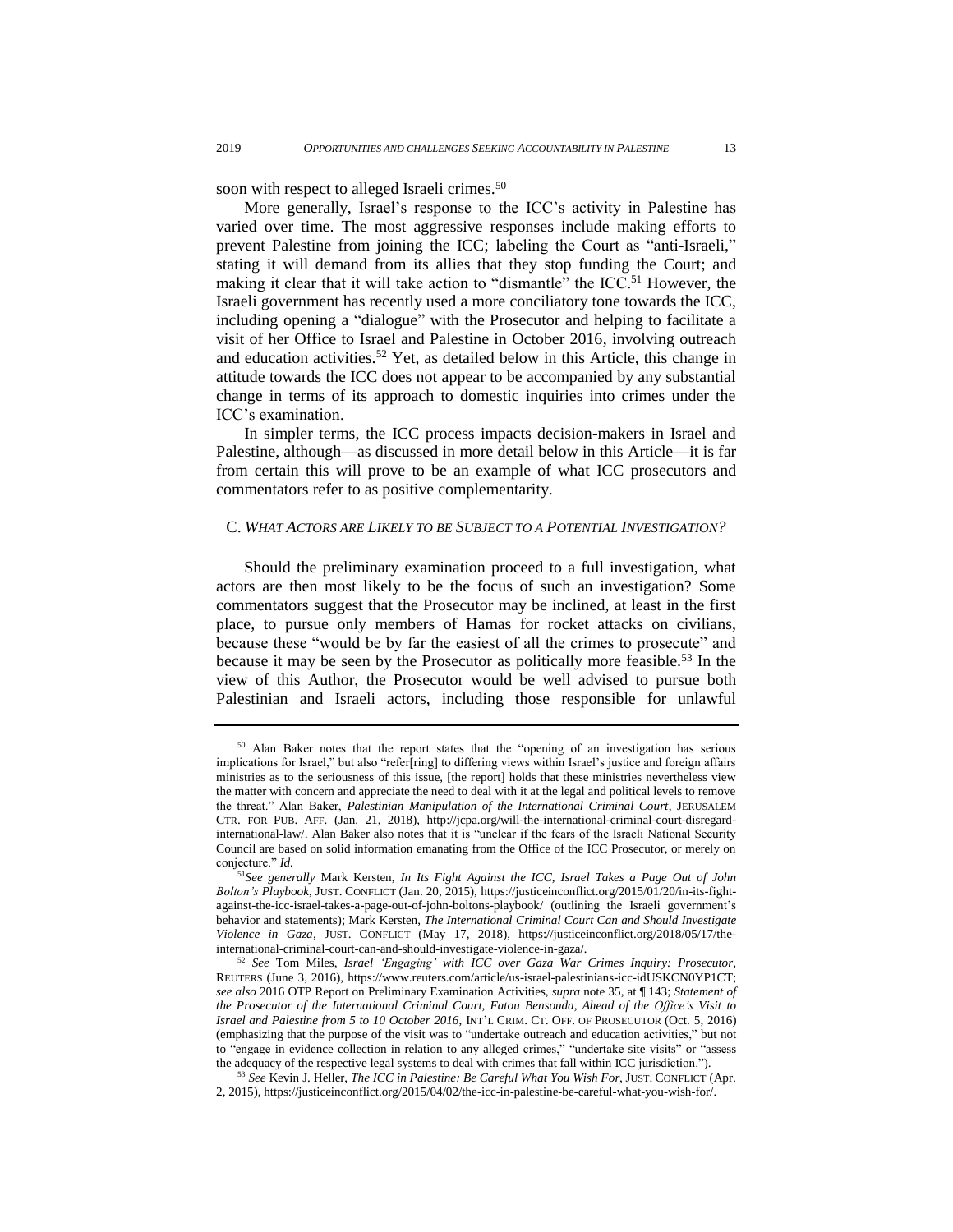settlement activities.

First, an exclusive focus on crimes by one actor would almost certainly lead to a new backlash against the Prosecutor for being biased—and should the focus be Palestinian armed groups, criticism for targeting less resourceful parties to conflicts.<sup>54</sup> This could easily undermine perceptions of the legitimacy of the ICC's intervention in Palestine—and the legitimacy of the Court more broadly—among crucial audiences, including civil society and academia.

Second, there would be significant symbolic value in pursuing Israeli violations, in particular settlement activities, as international crimes. It is widely acknowledged that settlements have a severe impact on the Palestinian people as a whole and the prospects for a resolution of the conflict.<sup>55</sup> Other efforts to condemn and put a stop to unlawful Israeli settlement policies and practices, including UNSC resolutions, have proven unsuccessful so far.<sup>56</sup> Adding the dimension of international criminalization would signal clearly the level of international outrage of Israel's decision to continue and expand settlements in blatant violation of international law. In the best case, it could also create a level of deterrence. Although the capacity of the ICC to deter international crimes is widely disputed,  $57$  the opening of a formal investigation that covers settlement activities is likely to make Israeli decision-makers at least consider the ramifications of being indicted by an international court.

Third, as settlement activities are endorsed as a matter of state policy, they would be relatively straightforward to prove, at least in terms of facts pointing to their occurrence and official authorization.<sup>58</sup> One common barrier in prosecuting international crimes committed by states with significant resources is that plans or policies authorizing or condoning the crimes are typically not written down, making it hard to find "smoking guns." For example, one key challenge advancing accountability for those most responsible for detainee abuse by U.K. forces in Iraq is that such crimes appear to have taken place on the basis of an institutionally embedded informal system not revealed by any

<sup>54</sup> For an example of such criticism, see William A. Schabas, *The Banality of International Justice*, 11 J. INT'L CRIM. JUST. 545 (2013). For an example of criticism specifically concerning the failure of the ICC to proceed with an investigation in Palestine, see also John Dugard, *Palestine and the International Criminal Court: Institutional Failure or Bias?* 11 J. INT'L CRIM. JUST. 563 (2013). For a more general account of the difficult selection decisions facing the ICC, see Darryl Robinson, *Inescapable Dyads: Why the ICC Cannot Win,* 28 LEIDEN J. INT'L CRIM. L. 323 (2015).

<sup>55</sup> *See, e.g.*, Rachelle Marshall, *Israeli Settlements Come at a High Price*, 35 WASH. REP. ON MIDDLE EAST AFF. 8 (2016).

<sup>56</sup> *See, e.g.*, Meeting Coverage, Security Council, Settlement Expansion, Jerusalem Embassy Decision Eroding Prospects for Peace in Middle East, Special Coordinator Tells Security Council (Mar. 28, 2018).

<sup>57</sup> *See generally* James F. Alexander*, The International Criminal Court and the Prevention of Atrocities: Predicting the Court's Impact*, 54 VILL. L. REV. 1, 10 (2009); Hyeran Jo & Beth A. Simmons, *Can the International Criminal Court Deter Atrocity?*, 70 INT'L ORG. 443 (2016); Jan Klabbers, *Just Revenge? The Deterrence Argument in International Criminal Law*, 12 FINNISH Y.B. INT'L L. 249 (2001); Leslie Vinjamuri, *Deterrence, Democracy, and the Pursuit of International Justice*, 24 ETHICS & INT'L AFF. 191 (2010); David Wippman, *Atrocities, Deterrence, and the Limits of International Justice*, 23 FORDHAM INT'L L. J. 473 (1999).

<sup>58</sup> As noted above, the 2017 Report on Preliminary Examination Activities takes note that Israel's security cabinet has reportedly approved the construction of new settlements, something that would be straightforward to prove. *See* 2017 OTP Report on Preliminary Examination Activities, *supra* note [1,](#page-3-1) at  $\P 61.$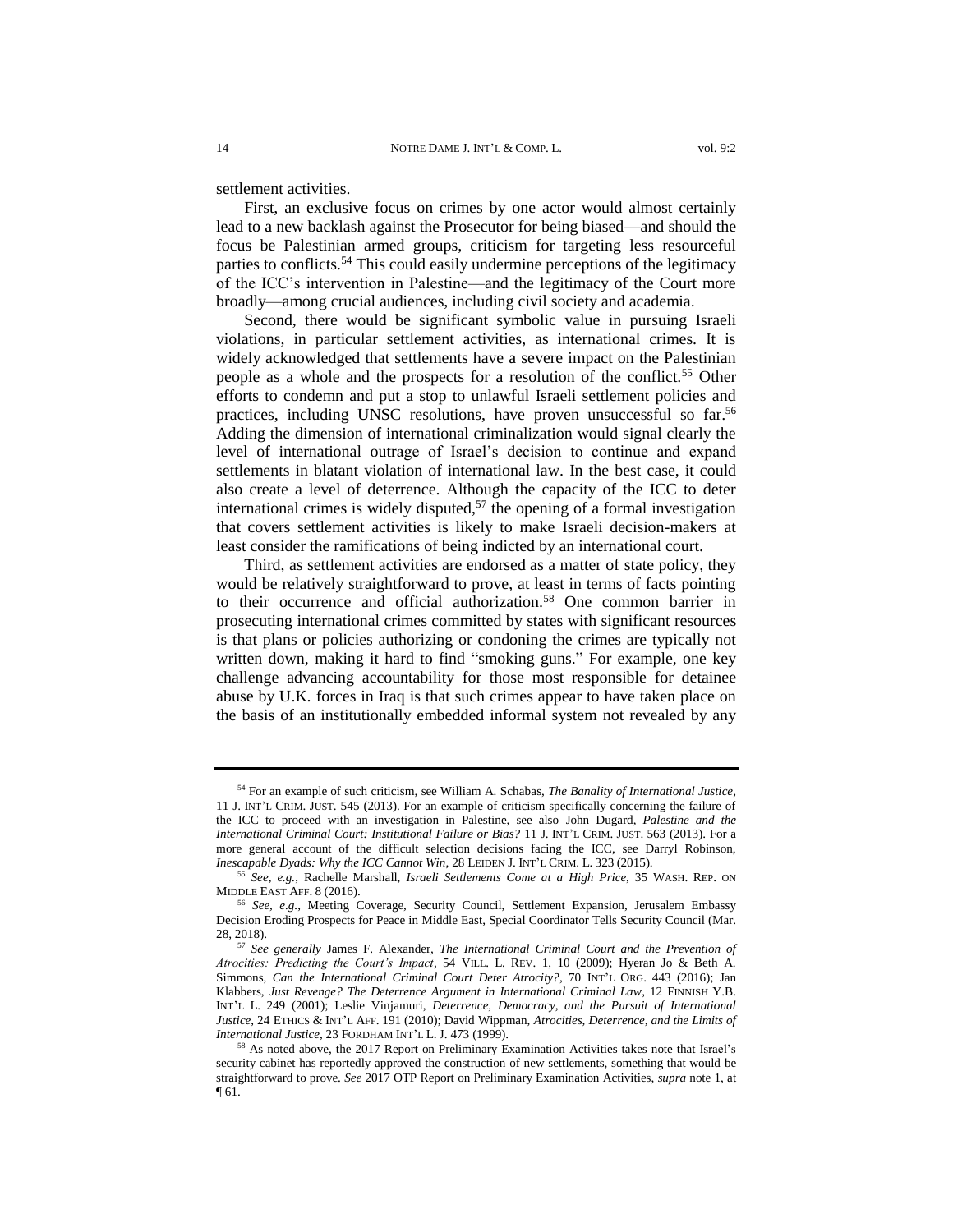written trail.<sup>59</sup> Accordingly, the ICC Prosecutor may have easier access to certain forms of evidence in the situation in Palestine, compared to other situations covering global and regional powers.

Finally, because settlement activities are not subject to any criminal justice inquiry domestically, for reasons set out below in this Article, pursuing this category of crimes would pose far fewer challenges for the ICC under the complementarity regime compared to other reported crimes in the Palestine situation.

Of course, any move by the ICC to investigate and potentially prosecute Israeli officials responsible for settlement activities would bring the Court into a direct confrontation with Israel, and its key ally, the U.S., which may prove difficult, if not impossible, for Court officials to manage. Yet recent moves by the Prosecutor suggest her Office is entering new territory and has become increasingly willing to directly challenge the interests of global and regional powers. Notably, in late 2017, the Prosecutor almost simultaneously decided to proceed to phase three of the examination in Iraq, covering war crimes allegedly committed by British service personnel, and requested the Chamber's authorization to open an investigation of the situation in Afghanistan, covering war crimes allegedly committed by U.S. armed forces and the CIA.<sup>60</sup> This obviously does not mean that the ICC will succeed in holding accountable military commanders or officials of Western powers, but it does suggest that an escalation of the ICC's intervention in Palestine, including a formal investigation of Israeli settlement activities, may not be as far-fetched as many observers seem to think.<sup>61</sup> Israel will carefully watch how the Prosecutor proceeds in other situations relating to global and regional powers, in particular in terms of prioritizing investigation of military commanders and state officials, as such actions could set a precedent for how prosecutors will proceed in the Palestine examination.

Taken together, the above analysis indicates that should a formal investigation be opened, it could likely focus on both Palestinian and Israeli actors, including those responsible for authorizing the highly controversial settlement activities. As will be discussed in the following Part IV, this has significant ramifications for how the ICC's complementarity regime could play out in the Palestine situation.

<span id="page-16-0"></span>III. THE LEGAL ASSESSMENT OF COMPLEMENTARITY

<sup>59</sup> *See Accountability for British War Crimes in Iraq, supra* note [8.](#page-4-1)

<sup>60</sup> *See* 2017 OTP Report on Preliminary Examination Activities, *supra* note [1,](#page-3-1) at ¶ 203; *The Prosecutor of the International Criminal Court, Fatou Bensouda, Requests Judicial Authorisation to Commence an Investigation into the Situation in the Islamic Republic of Afghanistan, INT'L CRIM. CT.* OFF. OF PROSECUTOR (Nov. 20, 2017), [https://www.icc-cpi.int//Pages/item.aspx?name=171120-otp](https://www.icc-cpi.int/Pages/item.aspx?name=171120-otp-stat-afgh)[stat-afgh](https://www.icc-cpi.int/Pages/item.aspx?name=171120-otp-stat-afgh) [hereinafter *OTP Afghanistan Investigation Request*]. For a discussion of the prospects of bringing cases against U.S. armed forces and the CIA*,* see also Thomas Obel Hansen, *International Criminal Court Indictments of U.S. Officials are not Impossible,* JUST SECURITY (Jan. 5, 2018), [https://www.justsecurity.org/50638/international-criminal-court-indictment-u-s-officials-impossible/.](https://www.justsecurity.org/50638/international-criminal-court-indictment-u-s-officials-impossible/)

<sup>61</sup> For an example of such skepticism, see Heller, *supra* note 53; Kontorovich, *supra* not[e 6.](#page-4-2)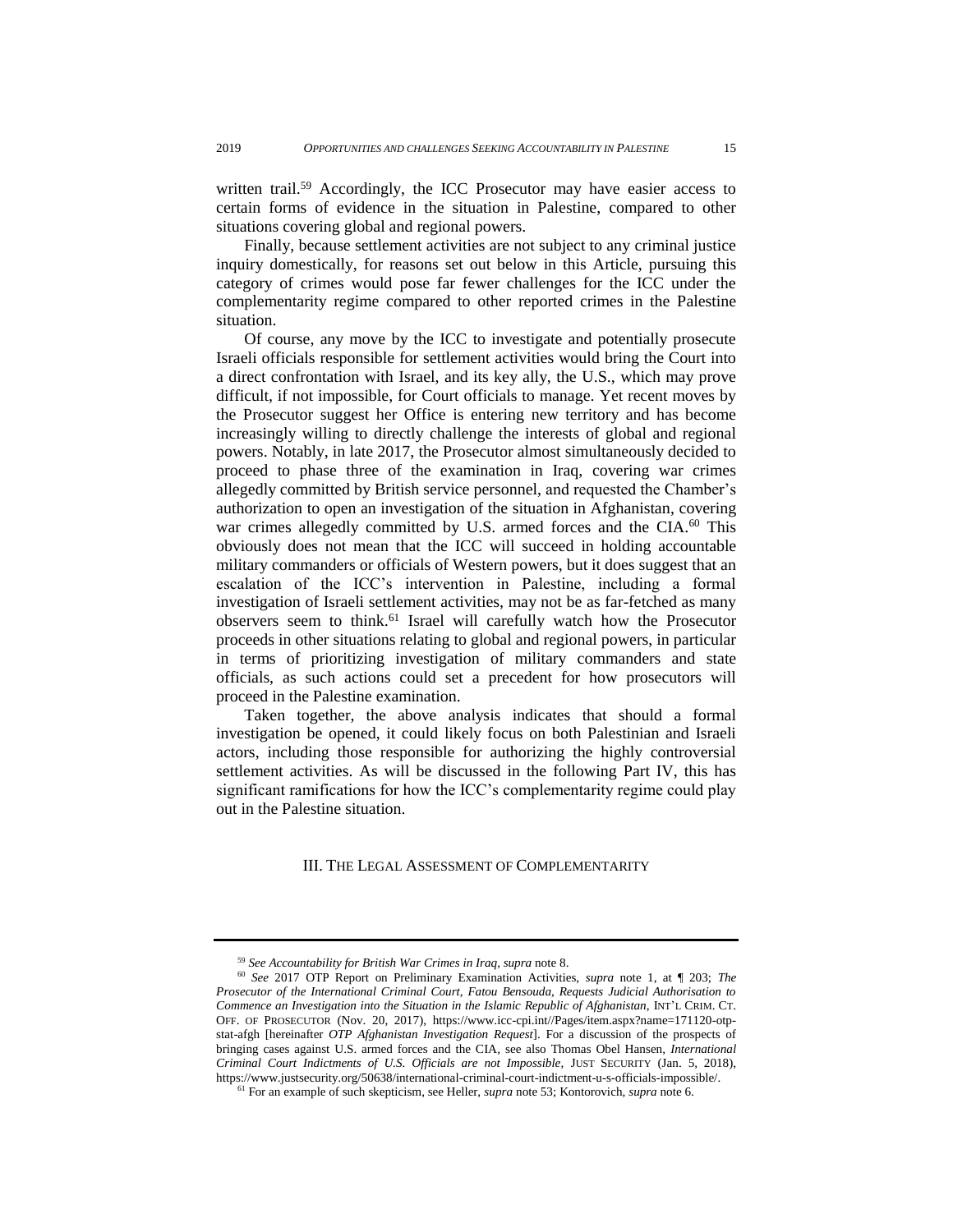As the ICC Prosecutor has progressed the Palestine examination to phase three, it is necessary to set out how the Office of the Prosecutor approaches the assessment of complementarity at this stage and to ask what the outcome should be of this assessment.

#### <span id="page-17-0"></span>A. *COMPLEMENTARITY ASSESSMENT AT THE PRELIMINARY EXAMINATION STAGE*

The principle of complementarity is enshrined in Article  $17(1)(a)$  of the Rome Statute, which provides that "the Court shall determine that a case is inadmissible where [] [t]he case is being investigated or prosecuted by a State which has jurisdiction over it, unless the State is unwilling or unable genuinely to carry out the investigation or prosecution." <sup>62</sup> Importantly, the Appeals Chamber has endorsed a distinction, according to which Article 17 must be applied differently depending on the stage of the ICC proceedings.<sup>63</sup> At the preliminary stages, where the Rome Statute speaks of a "situation" as opposed to a "case," <sup>64</sup> and when the suspects have not yet been (publicly) identified, the Appeals Chamber has noted that the inadmissibility test should be based on the question of whether the relevant state is investigating the same overall conduct that is being examined by the ICC.<sup>65</sup> In contrast, when a full investigation at the ICC level is launched, domestic proceedings "must cover the same individual and substantially the same conduct as alleged in the proceedings before the Court." 66

The Prosecutor's policy paper on preliminary examination states that the Office's assessment of complementarity at the preliminary examination stage focuses on "potential cases that would likely arise from an investigation into the situation," defined by factors such as:

> (i) the groups of persons involved that are likely to be the focus of an investigation for the purpose of shaping the future case(s); and (ii) the crimes within the jurisdiction of the Court allegedly committed during the incidents that are likely to be the focus of an investigation for the purpose of shaping the future case $(s)$ .<sup>67</sup>

This is significant because states cannot avoid the opening of an ICC investigation by simply investigating or prosecuting *any* crime or persons relating to the overall conduct examined by the ICC; instead, it needs to be the specific persons and crimes that are subject to the Prosecutor's scrutiny.

<sup>62</sup> Rome Statute, *supra* note 10, at art. 17.

<sup>&</sup>lt;sup>63</sup> As such, the Appeals Chamber has noted that Article 17 applies to the determination of admissibility at the preliminary stages under Articles 15 and 18 of the Rome Statute (and the Prosecutor's decision under Article 53(1)) as well as the determination of admissibility under Article 19 where a suspect, or a state with jurisdiction, challenges the admissibility of a specific case. *See*  Prosecutor v Muthaura, ICC-01/09-02/11-274, Judgment on the appeal of the Republic of Kenya against the Pre-Trial Chamber II of 30 May 2011, ¶ 37 (Aug. 20, 2011).

<sup>64</sup> *See* Rome Statute, *supra* note 10, at art. 13–15, 18.

<sup>65</sup> *See Muthaura*, ICC-01/09-02/11-274 at ¶ 38.

<sup>66</sup> *Id.* at ¶ 39.

<sup>67</sup> OTP Policy Paper on Preliminary Examinations, *supra* not[e 2,](#page-3-0) at ¶ 43.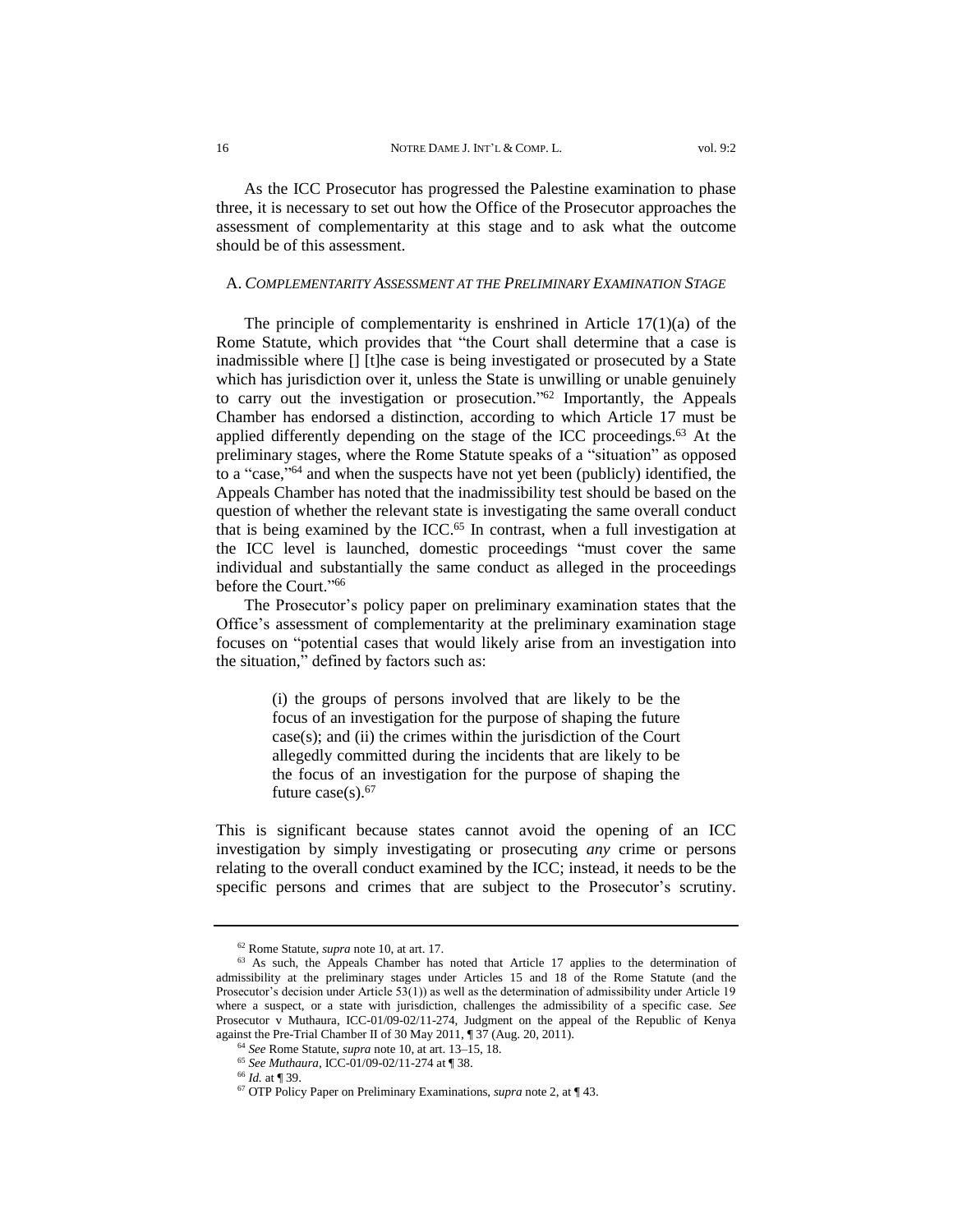Because it is often unclear to the public and the affected state who exactly these persons are at the preliminary examination stage, this may complicate efforts by states—both those genuinely committed to accountability and those not—to avoid the opening of an ICC investigation with reference to the ICC's complementarity regime. Turned around, the limited transparency offered by this framework means that the ICC Prosecutor is, in reality, left with a significant amount of discretion, which may, at least in theory, be used to promote accountability domestically with reference to the policy objective of positive complementarity.<sup>68</sup>

## B. *"INACTIVITY"?*

<span id="page-18-0"></span>Chambers of the Court have established that the determination of complementarity must rely on a two-fold test, whereby any assessment of unwillingness or inability takes place only if it has first been established that there is relevant investigatory or prosecutorial activity in the state concerned.<sup>69</sup> Chambers of the Court have made it clear that such activity can only be said to exist if investigations at the national level are *ongoing*, as opposed to some future planned or scheduled investigations.<sup>70</sup> Further, Chambers have clarified that it is insufficient for a state with jurisdiction over the crimes to merely claim that there is an ongoing investigation. Instead, there must be "concrete evidence of such steps."71

Should there be a total absence of any investigatory or prosecutorial activity domestically—as is the case with respect to Israeli settlement  $activities<sup>72</sup>$  as well as alleged Palestinian crimes during the 2014 Gaza

<sup>&</sup>lt;sup>68</sup> Unlike later stages, the determination of admissibility at the preliminary examination stage rests with the Prosecutor with no possibilities for judicial review. As a result, although the Rome Statute does provide for a consultation process with the affected state(s), states who are subject to scrutiny on the basis of a referral under Article 14 of the Statute cannot necessarily avoid the opening of an investigation if the Prosecutor determines that the admissibility standards are met. Questions of admissibility at later stages are decided by Chambers of the Court, either on their own motion or at the request of the accused or the affected state. *See* Rome Statute, *supra* note 10, at art. 18–19.

<sup>69</sup> *See, e.g.*, Prosecutor v. Katanga, ICC-01/04-01/07-1497, Judgment on the Appeal against the Oral Decision of Trial Chamber II of 12 June 2009 on the Admissibility of the Case, at  $\P$  78 (Sept. 25, 2009).

<sup>70</sup> *See generally* Prosecutor v. Muthaura, ICC-01/09-02/11-96, Decision on the Application by the Government of Kenya Challenging the Admissibility of the Case pursuant to Article 19(2)(b) of the Statute, ¶ 59 (May 30, 2011).

<sup>71</sup> *See generally id*. ¶ 16 (whereas the Chamber held that "[a state] lodging an admissibility challenge bears the burden of proof," this does, self-evidently, not apply at the preliminary examination stage).

<sup>72</sup> *See* 2018 OTP Report on Preliminary Examination Activities, *supra* note 2, at ¶ 277. As acknowledged by the ICC Prosecutor, there has been some legal activity relating to settlement issues, but this has not taken the form of criminal investigations and prosecutions of those responsible for authorizing and implementing the settlement regime as such. Israeli courts have refused to entertain the matter of whether the settlement regime is lawful. As David Bosco notes, whereas Palestinian groups and Israeli human rights advocates regularly challenge Israeli occupation practices in court, "for all its independence, the top Israeli court has repeatedly avoided the question of whether Israeli settlements in the West Bank are legal." *How to Avoid*, *supra* note 34 (further noting that "[i]n a series of cases, the Supreme Court has punted, deciding that settlements are a political question that should be resolved through international negotiations"); *see also* Michael Schaeffer Omer-Man, *Israel's High Court Just Made an ICC Investigation More Likely*, +972 (May 29, 2018), https://972mag.com/israels-high-courtjust-made-an-icc-investigation-more-likely/135789/ (observing that "[i]n the case of the settlements, the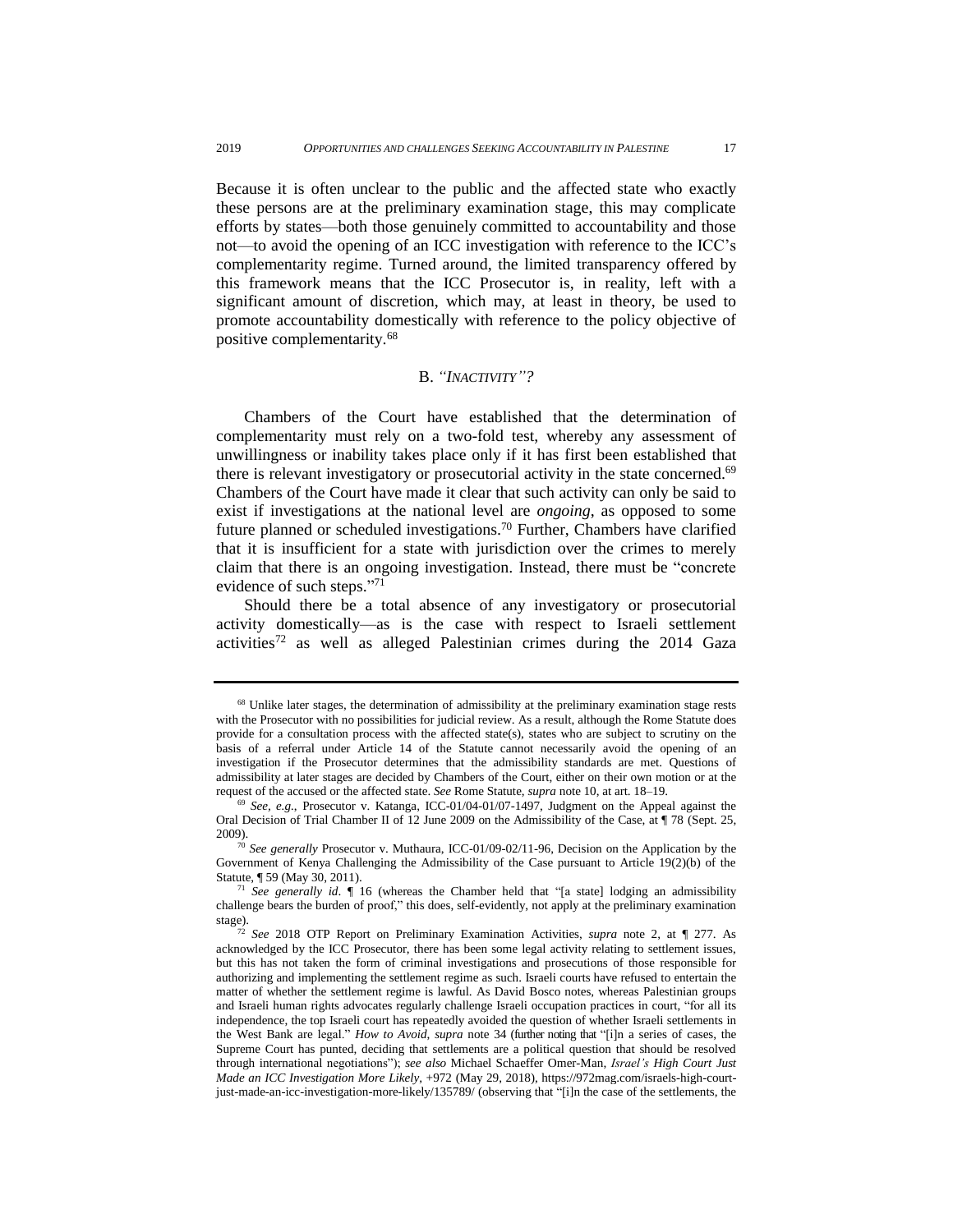conflict<sup>73</sup>—the conclusion would seem straightforward: The ICC Prosecutor can only conclude that there remains a situation of "inactivity," and on this basis proceed to a full investigation, if there is a finding that other statutory requirements are satisfied. However, as discussed below in this Article, even in such situations the policy objective of positive complementarity may lead ICC Prosecutors to give national authorities more time to put in place, or improve, existing legal proceedings, if the Office perceives that there is a possibility that such domestic legal activity may be activated by action taken by the Office, or for other reasons. Even if the Palestine examination progressed to phase three in December 2018, and the Prosecutor has noted that she "intends to complete the preliminary examination as early as possible," <sup>74</sup> it is certainly a possibility that the Palestine examination will remain an examination for years to come, with the Prosecutor making some form of reference to positive complementarity. <sup>75</sup> However, as this Article argues, this is not an option that is

Where some form of investigatory or prosecutorial activity relating to the crimes under ICC examination exists—as is the case for alleged Israeli crimes committed during the 2014 Gaza conflict—the ICC Prosecutor's analysis is less straightforward. In such situations, one factor relevant to the ICC Prosecutor's assessment of "activity" is whether there is an "absence of an adequate legislative framework." <sup>76</sup> Israel's Ministry of Foreign Affairs emphasizes that the system for investigating alleged crimes by Israel's armed forces is impartial, complies with international standards, and "compares favourably [sic] with the investigative mechanisms of other democratic countries." <sup>77</sup> Independent observers tend to be more critical. Notably, the U.N.

likely to advance accountability in the Palestine situation.

<sup>74</sup> 2018 OTP Report on Preliminary Examination Activities, *supra* note 2, at ¶ 284.

court has issued countless rulings on the legality of individual settler homes, and sometimes even entire settlements, but it has consistently refused to adjudicate the legality of the broader policy of creating settlements themselves under international law"). On the Israeli legal processes, see also David Kretzmer, *The Law of Belligerent Occupation in the Supreme Court of Israel*, 94 (885) INT'L REV. RED CROSS 207 (2012).

<sup>&</sup>lt;sup>73</sup> Human Rights Watch notes that the Palestinian Authority in the West Bank and Hamas in Gaza are not known to have carried out any investigations of alleged war crimes committed by Palestinian armed groups, including the deliberate or indiscriminate firing on civilians in Israel. *See* Human Rights Watch, *Palestine: ICC Should Open Formal Probe* (June 5, 2016), [https://www.hrw.org/news/2016/06/05/palestine-icc-should-open-formal-probe.](https://www.hrw.org/news/2016/06/05/palestine-icc-should-open-formal-probe)

<sup>75</sup> *See also* Bosco, *supra* note [5](#page-4-0) (noting that the "preliminary examination will almost certainly be a slow, deliberate process," emphasizing that the ongoing Israeli investigations of its own conduct may provide the ICC Prosecutor a "reason to delay a final decision").

 $76$  This includes among other issues an assessment of "the existence of laws that serve as a bar to domestic proceedings, such as amnesties, immunities or statutes of limitation." *See* OTP Policy Paper on Preliminary Examinations, *supra* note [2,](#page-3-0) at ¶ 48.

<sup>77</sup> Israel Ministry of Foreign Affairs, *Israel's Investigation of Alleged Violations of the Law of Armed Conflict*, MFA.GOV (June 14, 2015), [http://mfa.gov.il/MFA/ForeignPolicy/IsraelGaza2014/Pages/Israel-](http://mfa.gov.il/MFA/ForeignPolicy/IsraelGaza2014/Pages/Israel-Investigation-of-Alleged-Violations-of-Law-of-Armed-Conflict.aspx)[Investigation-of-Alleged-Violations-of-Law-of-Armed-Conflict.aspx.](http://mfa.gov.il/MFA/ForeignPolicy/IsraelGaza2014/Pages/Israel-Investigation-of-Alleged-Violations-of-Law-of-Armed-Conflict.aspx) The Ministry states that "Israel maintains a multi-layered investigations system, with numerous checks and balances to ensure impartiality before investigative, administrative, and judicial authorities. Israel's military justice system, and its procedures for investigating possible violations of the Law of Armed Conflict, are continually reviewed and updated. The three main components of the military justice system are the Military Advocate General's Corps ("MAG Corps"), the Military Police Criminal Investigation Division ("MPCID"), and the independent Military Courts. Moreover, Israel's military justice system is subject to civilian oversight by the Attorney General of Israel, and subject to judicial review by Israel's Supreme Court, which has adopted doctrines of standing and justiciability that readily allow for petitions regarding IDF activity. In 2010, the Government of Israel created an independent public commission of inquiry headed by a former Justice of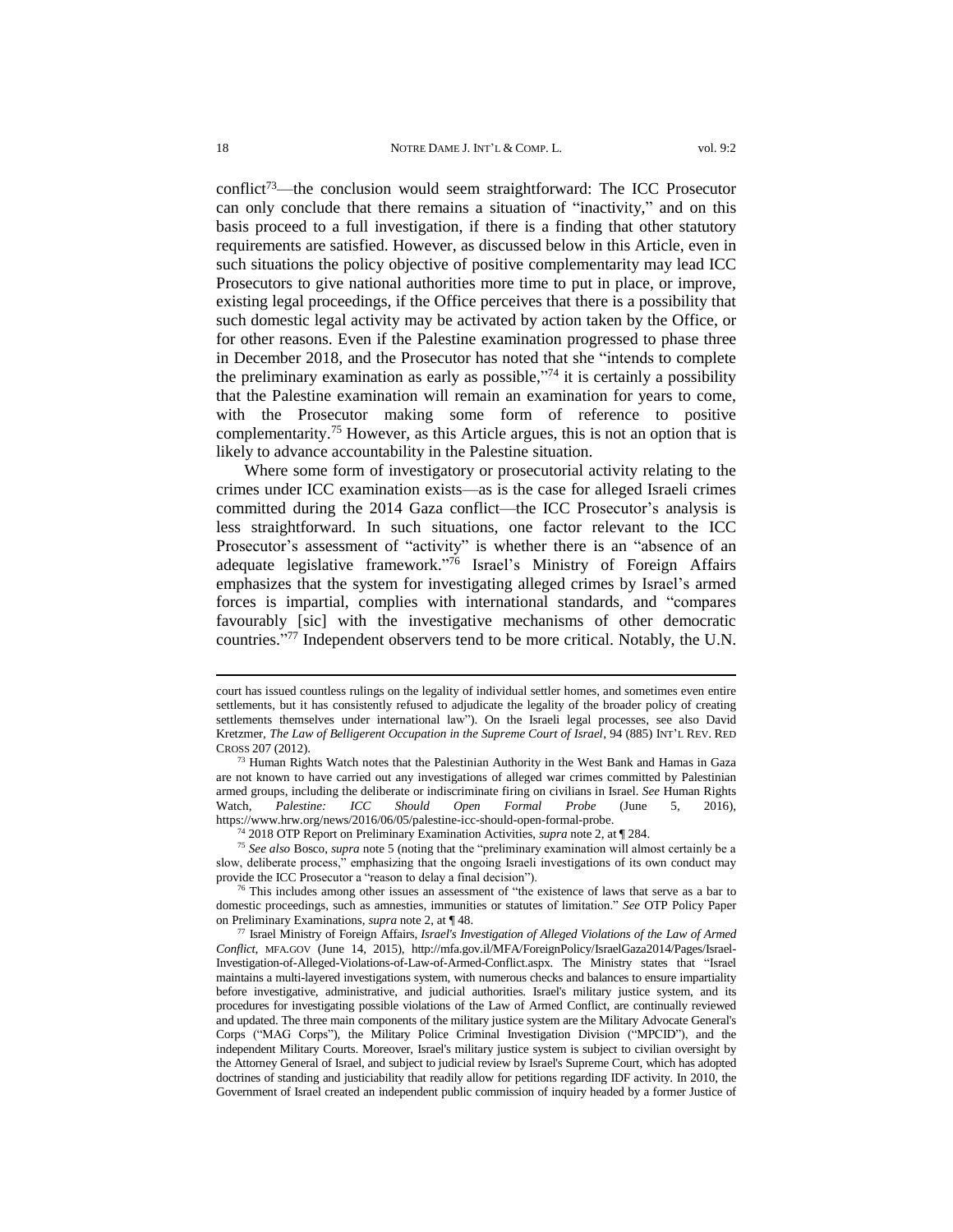Commission of Inquiry [expresses](http://www.ohchr.org/EN/HRBodies/HRC/CoIGazaConflict/Pages/ReportCoIGaza.aspx#report) concern about "a number of procedural, structural and substantive shortcomings, which continue to compromise Israel's ability to adequately fulfil its duty to investigate."<sup>78</sup> Whereas the Commission notes the steps taken by Israel towards bringing its system of investigations into compliance with international standards, it emphasizes that flaws remain with respect to the State's "adherence to international standards" and concludes that "significant further changes are required to ensure that Israel adequately fulfils [sic] its duty to investigate, prosecute and hold perpetrators of alleged violations of international humanitarian law and international human rights law accountable." <sup>79</sup> Israel's state comptroller similarly points to shortcomings in the legal framework.<sup>80</sup> Yet it is not particularly likely that the ICC Prosecutor will conclude there is a situation of inactivity on the basis that Israel's legal framework is inadequate. The Office has never made such a determination in any situation under examination to date, and Israel, with its comparatively sophisticated legal system, is not an obvious candidate to become the first country to be subject to such a judgment.<sup>81</sup> The reports on preliminary examinations do not suggest that this is even an issue being considered by ICC prosecutors.

Another factor, which could in theory prove decisive to the ICC Prosecutor's assessment of "activity" with respect to the allegations surrounding the 2014 Gaza conflict, is whether there is a "deliberate focus of proceedings on low-level or marginal perpetrators despite evidence on those more responsible." <sup>82</sup> In some situations, the Office observed that it is not sufficient that a limited number of direct physical perpetrators were prosecuted where evidence points to systematic crimes, and on that basis proceeded to request the Chamber's authorization of an investigation.<sup>83</sup> Israel's Ministry of

 $78$  Comm'n of Inquiry, Report of the Detailed Findings of the Independent Commission of Inquiry Established Pursuant to Human Rights Council Resolution S-21/1, ¶ 618, U.N. Doc. A/HRC/29/CRP.4 (June 24, 2015) [hereinafter Report of the Independent Commission].

<sup>79</sup> *Id*. at ¶ 662.

Israel's Supreme Court and that included distinguished international legal observers (the "Turkel Commission"). Following a comprehensive review, the Turkel Commission concluded in 2013 that Israel's mechanisms for examining and investigating complaints and claims of violations of the Law of Armed Conflict generally comply with its obligations under international law, and made a number of recommendations to improve these mechanisms further. The Turkel Commission also found that Israel's system compares favourably [sic] with the investigative mechanisms of other democratic countries, including Australia, Canada, Germany, the Netherlands, the United Kingdom and the United States." *Id.*

<sup>&</sup>lt;sup>80</sup> An investigation launched by the state comptroller in January 2015 and published in March 2018 noted that Israel's legislation concerning war crimes is not fully in line with international law; that the IDF's reporting procedure only covers deliberate attacks on civilians (and hence not all war crimes); and that the IDF has no effective investigation policy of allegations of war crimes. *See* STATE COMPTROLLER, OPERATION 'PROTECTIVE EDGE': IDF ACTIVITY FROM THE PERSPECTIVE OF INTERNATIONAL LAW, PARTICULARLY WITH REGARD TO MECHANISMS OF EXAMINATION AND OVERSIGHT OF CIVILIAN AND MILITARY ECHELONS (Mar, 2018) [hereinafter 2018 REPORT BY S[TATE](http://www.mevaker.gov.il/En/publication/Articles/Pages/2015.07.21-ProtectiveEdge.aspx?AspxAutoDetectCookieSupport=1) C[OMPTROLLER](http://www.mevaker.gov.il/En/publication/Articles/Pages/2015.07.21-ProtectiveEdge.aspx?AspxAutoDetectCookieSupport=1)].

<sup>&</sup>lt;sup>81</sup> As David Bosco notes, "Israel has an active, respected, and independent judiciary that is unique in the region. Its Supreme Court, in particular, enjoys a strong international reputation and has several times challenged sensitive government policies, including in the occupied territories." *See How to Avoid*, *supra* note 34.

<sup>82</sup> OTP Policy Paper on Preliminary Examinations, *supra* note [2,](#page-3-0) at ¶ 48. Besides the two factors cited here, the Prosecutor also refers to "other, more general issues related to the lack of political will or judicial capacity." *Id.*

<sup>&</sup>lt;sup>83</sup> For example, with respect to domestic accountability processes covering members of the Afghan authorities, the Office implies that in light of the allegations of widespread ill-treatment of detainees, it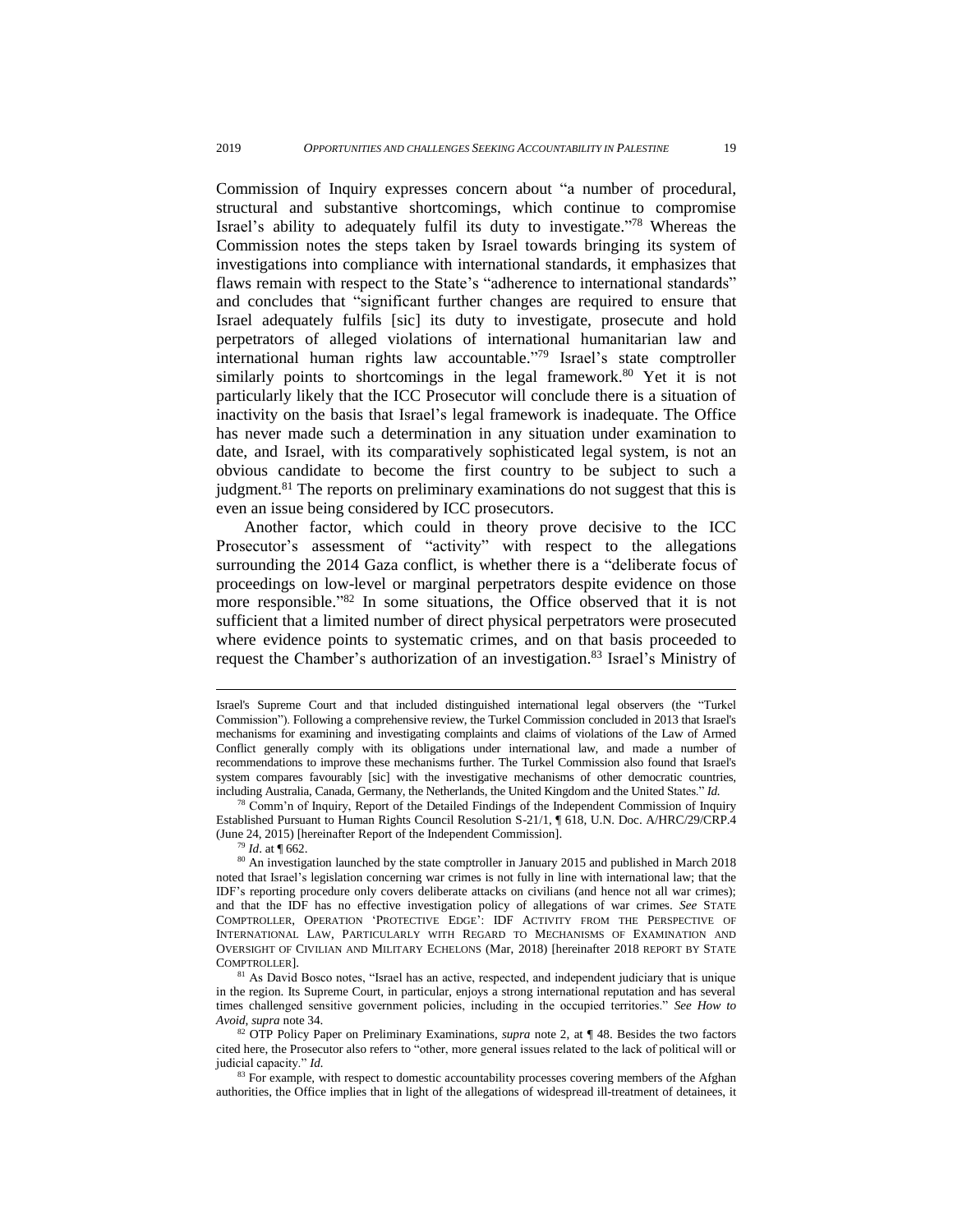Foreign Affairs stated that "Israel is aware of allegations that certain IDF actions during the 2014 Gaza Conflict violated international law [and] Israel reviews complaints and other information it receives suggesting IDF misconduct, regardless of the source, and is committed to investigating fully any credible accusation or reasonable suspicion of a serious violation of the Law of Armed Conflict."<sup>84</sup> Whereas Israel has conducted various inquiries and investigations into the actions of members of its armed forces during the 2014 Gaza conflict, the scope of these investigations is limited and they appear to focus exclusively on low-level perpetrators.<sup>85</sup> In a June 2016 report, Human Rights Watch observed that there had been no "meaningful progress in providing justice for serious laws-of-war violations during the 2014 conflict," emphasizing that whereas "Israeli military [inquiries](http://www.newsweek.com/idf-investigate-deadly-gaza-attack-un-school-315313) into the 2014 Gaza hostilities are [ongoing\[](http://www.mag.idf.il/163-7183-en/Patzar.aspx?pos=1),] [t]hus far [only] two soldiers have been charged with looting about US\$600 from a Palestinian home and a third with covering it up." <sup>86</sup> In August 2018, the IDF closed its largest investigation into incidents relating to the 2014 Gaza conflict, known as the "Black Friday probe," without recommending that any charges be brought. $87$  The report by the U.N. Commission of Inquiry implies that the very limited scope of Israeli investigations covering the 2014 Gaza conflict is no coincidence, noting that "[i]n many cases, individual soldiers may have been following agreed military policy, but it is the policy itself that may violate the laws of war."<sup>88</sup> Again, however, recent reports on preliminary examinations make no suggestion that ICC prosecutors are concerned about a deliberate focus on low-level perpetrators. Indeed, the 2018 Report simply notes that "[w]ith respect to

does not view it as sufficient that authorities have prosecuted only two National Directorate of Security officials. *See* 2016 OTP Report on Preliminary Examination Activities, *supra* note 35, at ¶ 217.

<sup>84</sup> Israel Ministry of Foreign Affairs, *supra* note 77*.*

<sup>&</sup>lt;sup>85</sup> Levy and Rozenzweig note that Israel's Military Advocate General Corps has received about 100 communications regarding "irregular events" during the 2014 Gaza conflict, which were forwarded to the new General Staff investigative apparatus (used for the first time in connection with this operation) for further investigation, and that, additionally, the "Military Advocate General opened 19 criminal investigations against soldiers who were suspected of violations of the laws of warfare," but "not a single soldier has been tried, not even at the disciplinary hearing level." *See* Bar Levy & Shir Rozenzweig, *Israel and the International Criminal Court: A Legal Battlefield*, 19 STRATEGIC ASSESSMENT 129, 135 (2016). For the official description of the General Staff Mechanism for Fact-Finding Assessments (the 'FFA Mechanism'), which examines "exceptional incidents that occurred during Operation [Protective](http://mfa.gov.il/MFA/ForeignPolicy/Pages/Israel-under-fire-Operation-Protective-Edge.aspx) Edge," see Israel Ministry of Foreign Affairs, *Israel Under Fire: Operation Protective Edge*, MFA.GOV (Sept. 10, 2014) [http://mfa.gov.il/MFA/ForeignPolicy/IsraelGaza2014/Pages/IDF](http://mfa.gov.il/MFA/ForeignPolicy/IsraelGaza2014/Pages/IDF-investigating-exceptional-incidents-from-Operation-Protective-Edge-10-Sep-2014.aspx)[investigating-exceptional-incidents-from-Operation-Protective-Edge-10-Sep-2014.aspx](http://mfa.gov.il/MFA/ForeignPolicy/IsraelGaza2014/Pages/IDF-investigating-exceptional-incidents-from-Operation-Protective-Edge-10-Sep-2014.aspx)*.* For a more optimistic account of the Israeli accountability efforts, see Oler, *supra* note [6,](#page-4-2) at 1008 (arguing that it is "imperative to recognize the extensive and substantial steps taken by the Israelis themselves to investigate alleged crimes by Operation Protective Edge participants").

<sup>86</sup> Human Rights Watch, *supra* note [73](#page-4-3).

<sup>87</sup> *See* Yonah J. Bob, *IDF Closes Largest War Crime Probe of 2014 Gaza War*, JERUSALEM POST (Aug. 15, 2018), [https://www.jpost.com/Israel-News/IDF-closes-largest-war-crimes-probe-of-2014-](https://www.jpost.com/Israel-News/IDF-closes-largest-war-crimes-probe-of-2014-Gaza-war-564946) [Gaza-war-564946.](https://www.jpost.com/Israel-News/IDF-closes-largest-war-crimes-probe-of-2014-Gaza-war-564946)

<sup>88</sup> *See* Report of the Independent Commission, *supra* note 78, at ¶¶ 640–41 (further noting that Israeli investigations focus "on so-called 'exceptional incidents' suggesting a rather narrow approach, which may fail to take into account violations of international law that result from an intentional policy or military command, which itself may fail to comply with international legal obligations . . . In the latest round of violence, no action is known to have been taken by the MAG, in the case of military commanders, and by the Attorney General, with respect to military and civilian leadership, to initiate investigations into the role of senior officials."). The report by Israel's state comptroller also points to a range of flaws relating to inquiries into the decision-making process and military action in Gaza in 2014. *See* 2018 REPORT BY STATE C[OMPTROLLER](http://www.mevaker.gov.il/En/publication/Articles/Pages/2015.07.21-ProtectiveEdge.aspx?AspxAutoDetectCookieSupport=1), *supra* note 80.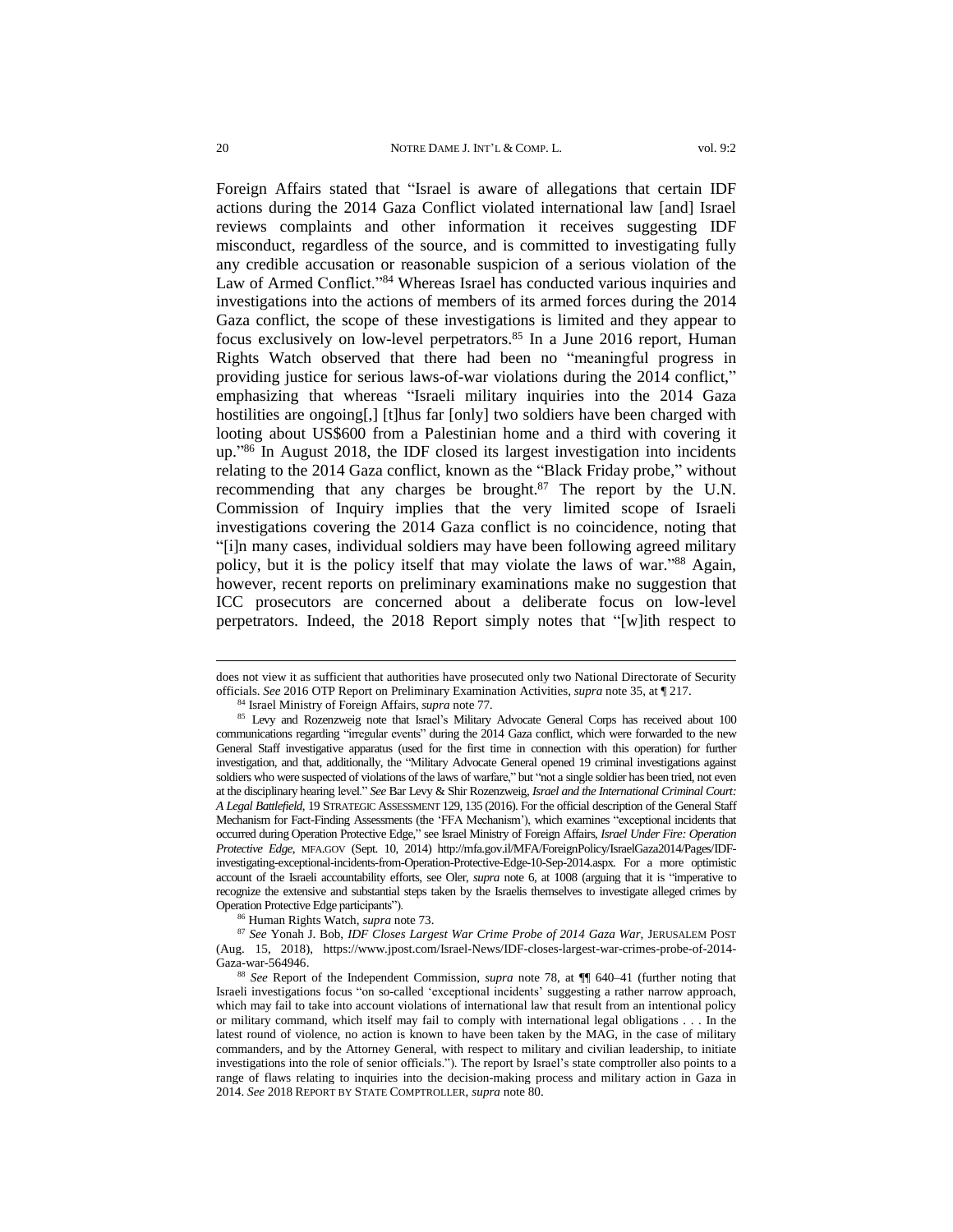crimes allegedly committed by members of the IDF [in Gaza], the information available indicates that all of the relevant incidents are or have been the subject of some form of investigative activities at the national level within the IDF military justice system."<sup>89</sup>

The existence of investigatory activity, which appears to focus solely on low-level perpetrators, is a common challenge in situations under the ICC's scrutiny, including in situations involving states with significant resources and sophisticated legal systems.<sup>90</sup> However, because the scope and outcome of such proceedings are surrounded by a level of uncertainty, they may work to complicate and delay the Prosecutor's complementarity assessment, or simply lead the Prosecutor to conclude that complementarity precludes further action by the Office.<sup>91</sup>

## C. *"ABILITY" AND "WILLINGNESS"?*

<span id="page-22-0"></span>Should the ICC Prosecutor conclude that there is not a "situation of inactivity," the Office will proceed to the second step of the complementarity assessment involving an assessment of whether the relevant state is able and willing to investigate and prosecute the crimes.

The Prosecutor's assessment of *ability* at the preliminary examination stage entails an analysis of "whether, due to a total or substantial collapse or unavailability of its national judicial system, the State is unable to collect the necessary evidence and testimony, unable to obtain the accused, or is otherwise unable to carry out its proceedings." $92$  As noted above, it is not particularly likely that the Prosecutor will observe that Israel's legal system is altogether

<sup>91</sup> *See* Human Rights Watch, *Pressure Point: The ICC's Impact on National Justice* (May 2018), [https://www.hrw.org/report/2018/05/03/pressure-point-iccs-impact-national-justice/lessons-colombia](https://www.hrw.org/report/2018/05/03/pressure-point-iccs-impact-national-justice/lessons-colombia-georgia-guinea-and)[georgia-guinea-and](https://www.hrw.org/report/2018/05/03/pressure-point-iccs-impact-national-justice/lessons-colombia-georgia-guinea-and) [hereinafter *Pressure Point*] (noting that there is a risk that "domestic authorities producing a certain amount of activity—opening of case files and limited investigative steps—to stave off ICC intervention, but without following through with prosecutions"). Yet, the Prosecutor demonstrated in the Afghanistan probe that the Office is ultimately prepared to request the opening of a full investigation in situations where long-lasting domestic accountability measures focus only on direct physical perpetrators; *see also OTP Afghanistan Investigation Request, supra* note 60.

<sup>89</sup> 2018 OTP Report on Preliminary Examination Activities, *supra* note 2, at ¶ 279.

<sup>90</sup> By way of example, in the situation in Afghanistan, the Prosecutor observes: "Although the US [sic] has asserted that it has conducted thousands of investigations into detainee abuse, to the extent discernible, such investigations and/or prosecutions appear to have focused on alleged acts committed by direct physical perpetrators and/or their immediate superiors. None of the investigations appear to have examined the criminal responsibility of those who developed, authorised [sic] or bore oversight responsibility for the implementation by members of the US [sic] armed forces of the interrogation techniques that resulted in the alleged commission of crimes within the jurisdiction of the Court." *See* 2017 OTP Report on Preliminary Examination Activities, *supra* note 1, at ¶ 268. Similarly, investigatory activity in the U.K. relating to the Iraq allegations has so far apparently focused mainly on direct physical perpetrators, as opposed to the possible liability of commanders and decision-makers who were reportedly responsible for creating or sustaining a system and culture that permitted regular abuse of detainees. *See also Accountability for British War Crimes in Iraq*, *supra* note 8, at 423–24.

<sup>92</sup> OTP Policy Paper on Preliminary Examinations, *supra* note [2,](#page-3-0) at ¶ 56. In conducting this evaluation, the Office considers, inter alia, "the ability of the competent authorities to exercise their judicial powers in the territory concerned; the absence of conditions of security for witnesses, investigators, prosecutors and judges or the lack of adequate protection systems; the absence of the required legislative framework to prosecute the same conduct or forms of responsibility; the lack of adequate resources for effective investigations and prosecutions; as well as violations of fundamental rights of the accused." *Id.* at ¶ 57.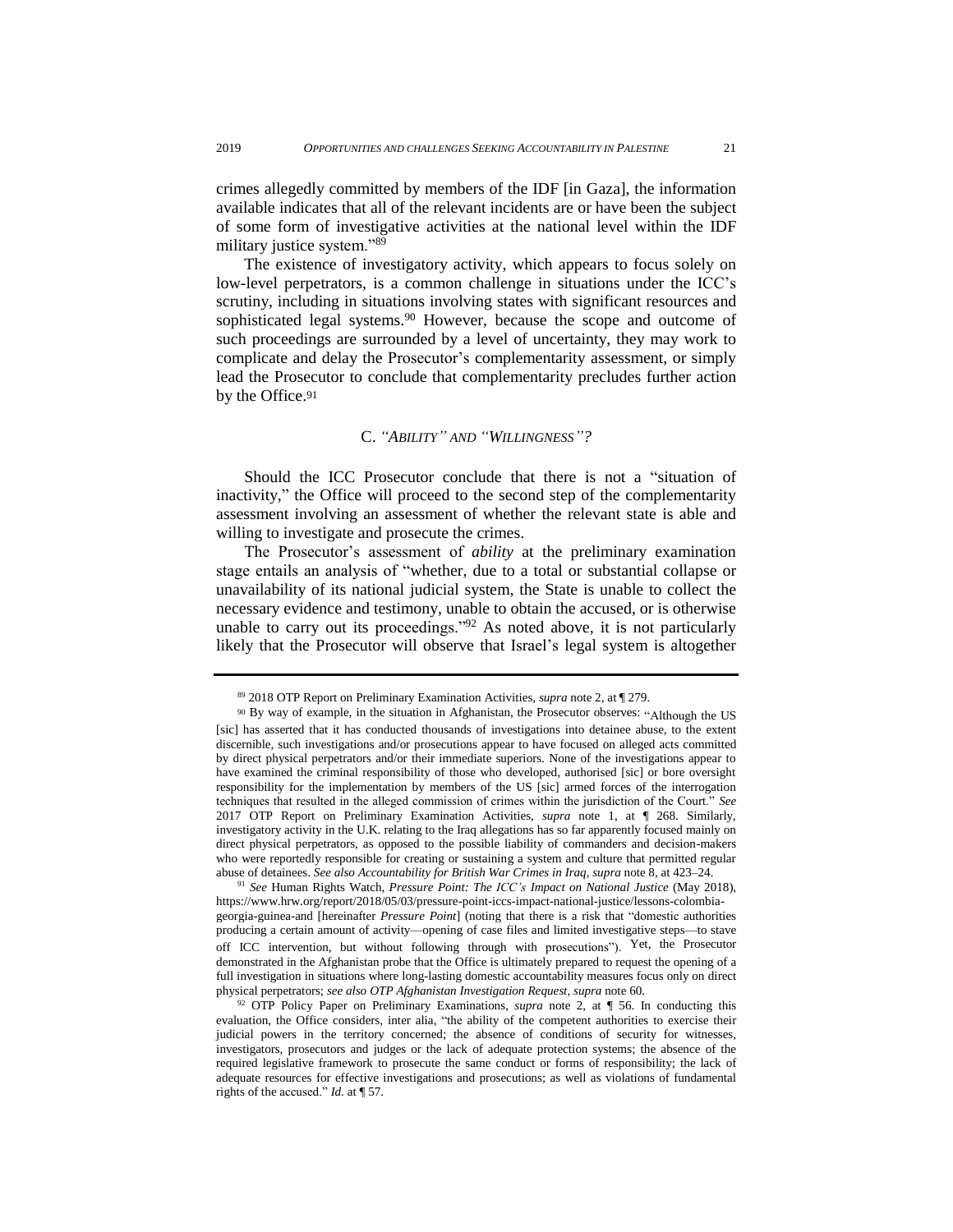unable to conduct investigations and proceedings even with respect to complex international crimes cases. However, the question of ability will require particular attention with respect to crimes falling under the jurisdiction of Palestinian authorities, especially in light of their own admission that "its failure to open investigations results from insufficient means to carry out investigations in a territory over which it has yet to re-establish unified control." <sup>93</sup> This could easily lead the Prosecutor to conclude that cases relating to alleged crimes by Palestinian armed groups are admissible since Palestine is unable to investigate.<sup>94</sup>

The Prosecutor's assessment of *unwillingness* to investigate or prosecute at the preliminary examination stage involves an analysis of the standards mentioned in Article 17(2) of the Rome Statute, including whether:

> (a) the proceedings were or are being undertaken for the purpose of shielding the person concerned from criminal responsibility for crimes within the ICC jurisdiction, (b) there has been an unjustified delay in the proceedings which in the circumstances is inconsistent with an intent to bring the person concerned to justice, and (c) the proceedings were or are not conducted independently or impartially and in a manner consistent with an intent to bring the person concerned to justice.<sup>95</sup>

As this partly overlaps with the standards that are assessed under "activity," this Article will focus here on the issue of "unjustified delay in the proceedings." <sup>96</sup> In that regard, it is noteworthy that the Office's Policy Paper on Preliminary Examinations observes that delays in national proceedings may be assessed in light of indicators "such as, the pace of investigative steps and proceedings; whether the delay in the proceedings can be objectively justified in the circumstances; and whether there is evidence of a lack of intent to bring the person(s) concerned to justice." <sup>97</sup> Suggesting that the *intention* of national authorities is key, in some situations the Office has stated that it would accept a (not specified) "reasonable delay" in national proceedings, noting that "the

<sup>&</sup>lt;sup>93</sup> Human Rights Council, Report of the Independent Commission of Inquiry Established Pursuant to Human Rights Council Resolution S-21, ¶ 73, U.N. Doc. A/HRC/29/52 (June 24, 2015).

It may be that the Prosecutor will also—or instead—conclude that Palestine is *unwilling* to investigate and prosecute the crimes. In this regard, it is worth noting that the U.N. Commission of Inquiry concluded that "investigations by Palestinian authorities are woefully inadequate, despite allegations of violations of international humanitarian law by Palestinian actors, leaving Israeli victims without an effective remedy. With respect to the local authorities in Gaza, no steps appear to have been taken to ensure effective investigations into actions by Palestinian armed groups, seemingly owing to a lack of political will." *Id*.

<sup>95</sup> OTP Policy Paper on Preliminary Examinations, *supra* note [2,](#page-3-0) at ¶¶ 50–54 (description of the factors taken into account in this regard).

<sup>96</sup> *Id.* at ¶ 52.

<sup>97</sup> *Id.*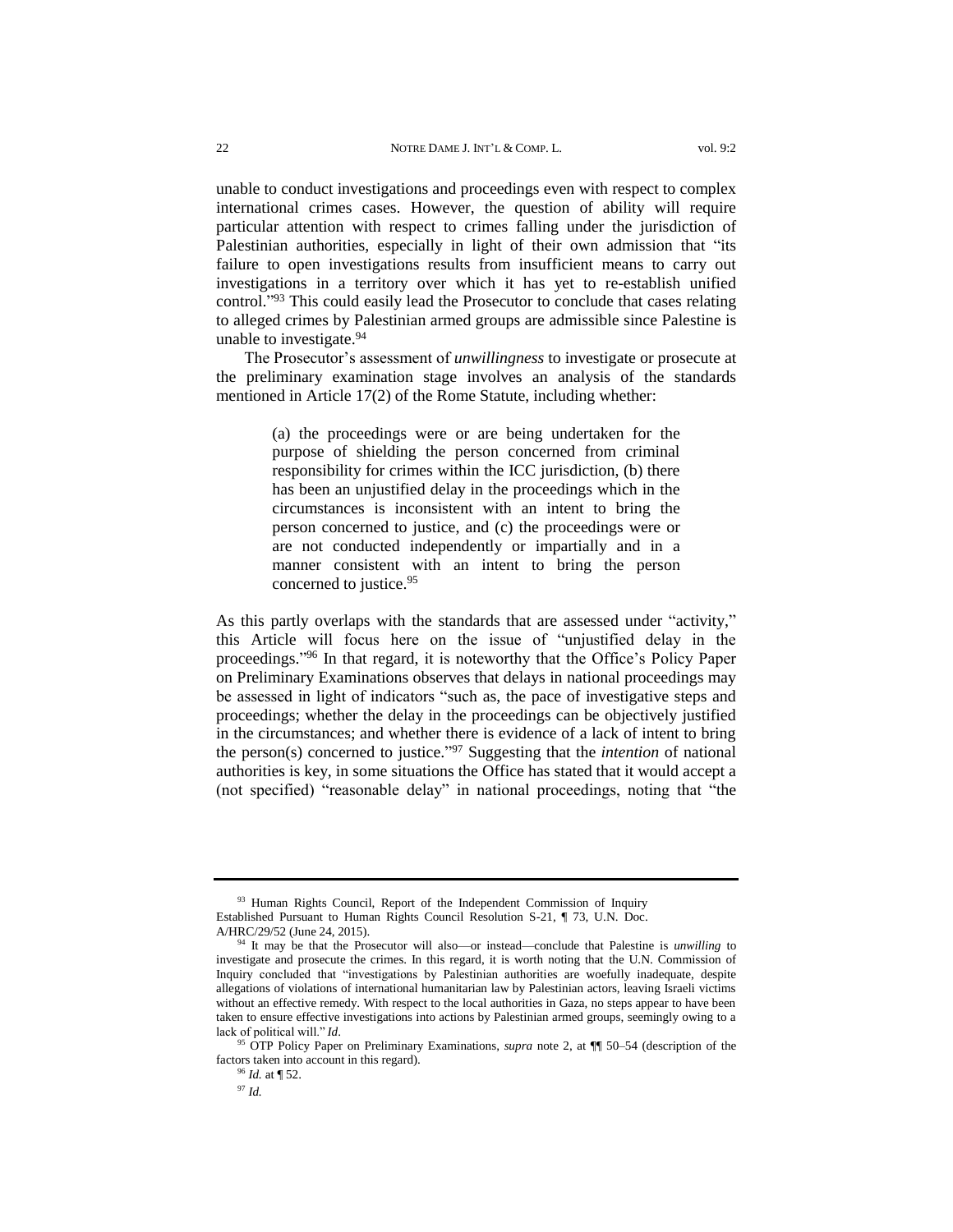fight against impunity appear[s] to remain a priority" of the relevant national authorities.<sup>98</sup>

Given the time that has passed since the incidents in Gaza under preliminary examination occurred, the question of whether there has been an "unjustified delay" with respect to taking forward the investigation of these crimes ought to arise in the Prosecutor's assessment of willingness. Israeli authorities point to the complexity of its investigations into crimes in Gaza as a factor impacting their duration.<sup>99</sup> This is "common practice," and this aspect of the complementarity assessment has presented significant challenges for advancing accountability in situations involving states with significant resources. Such states may be able to demonstrate that investigations into the conduct of their armed forces are on-going, and claim that these take a long time to complete due to their complexity, but they ultimately lead to no or very limited accountability. In the U.K., for example, more than ten years after the alleged crimes took place in Iraq, investigations are reportedly still ongoing, but there is little to suggest the continuation will bring about any meaningful form of accountability.<sup>100</sup> This brings into question whether the ICC Prosecutor would benefit from establishing deadlines for its conclusion of the complementarity assessment at the preliminary examination stage.

As in other cases involving global and regional power, the main challenge for bringing complementarity into action with respect to crimes allegedly committed by Israel is, thus, not "ability" but "willingness." As follows from the analysis above, the framework for assessing complementarity during preliminary examinations presents a range of obstacles for advancing accountability, in particular in situations where there is prolonged domestic investigatory activity. As will be discussed below, this brings into question the merits of pursuing a strategy of positive complementarity in such situations.

## <span id="page-24-0"></span>IV. POSITIVE COMPLEMENTARITY—AN ASSET OR OBSTACLE TO ACCOUNTABILITY FOR CRIMES IN PALESTINE?

## <span id="page-24-1"></span>A. *PRELIMINARY EXAMINATIONS, POSITIVE COMPLEMENTARITY, AND STATE POWER*

The principle of complementarity has often been pointed to as the cornerstone of the Rome Statute. <sup>101</sup> The principle is usually perceived as

<sup>98</sup> 2016 OTP Report on Preliminary Examination Activities, *supra* note 35 at ¶¶ 271–272 (remarks in regard to Guinea).

STATE OF ISRAEL, THE ISRAELI SYSTEM OF MILITARY JUSTICE  $\P$  457 (2015). The Ministry of Foreign Affairs explains that "[o]ngoing examinations and investigations take time, due to, amongst other things, the complexity of the issues, the challenges in investigating these types of incidents [] and the need to coordinate testimony from third parties."

<sup>100</sup> *See generally Accountability for British War Crimes in Iraq*, *supra* note [8.](#page-4-1)

<sup>101</sup> *See, e.g*., Markus Benzing, *The Complementarity Regime of the International Criminal Court: International Criminal Justice Between State Sovereignty and the Fight Against Impunity*, 7 MAX PLANCK Y.B. U.N. L. 591, 593 (2003); Jonathan I. Charney, *International Criminal Law and the Role of Domestic Courts*, 95 AM. J. INT'L L. 120, 120 (2001); Eve La Haye, *The Jurisdiction of the*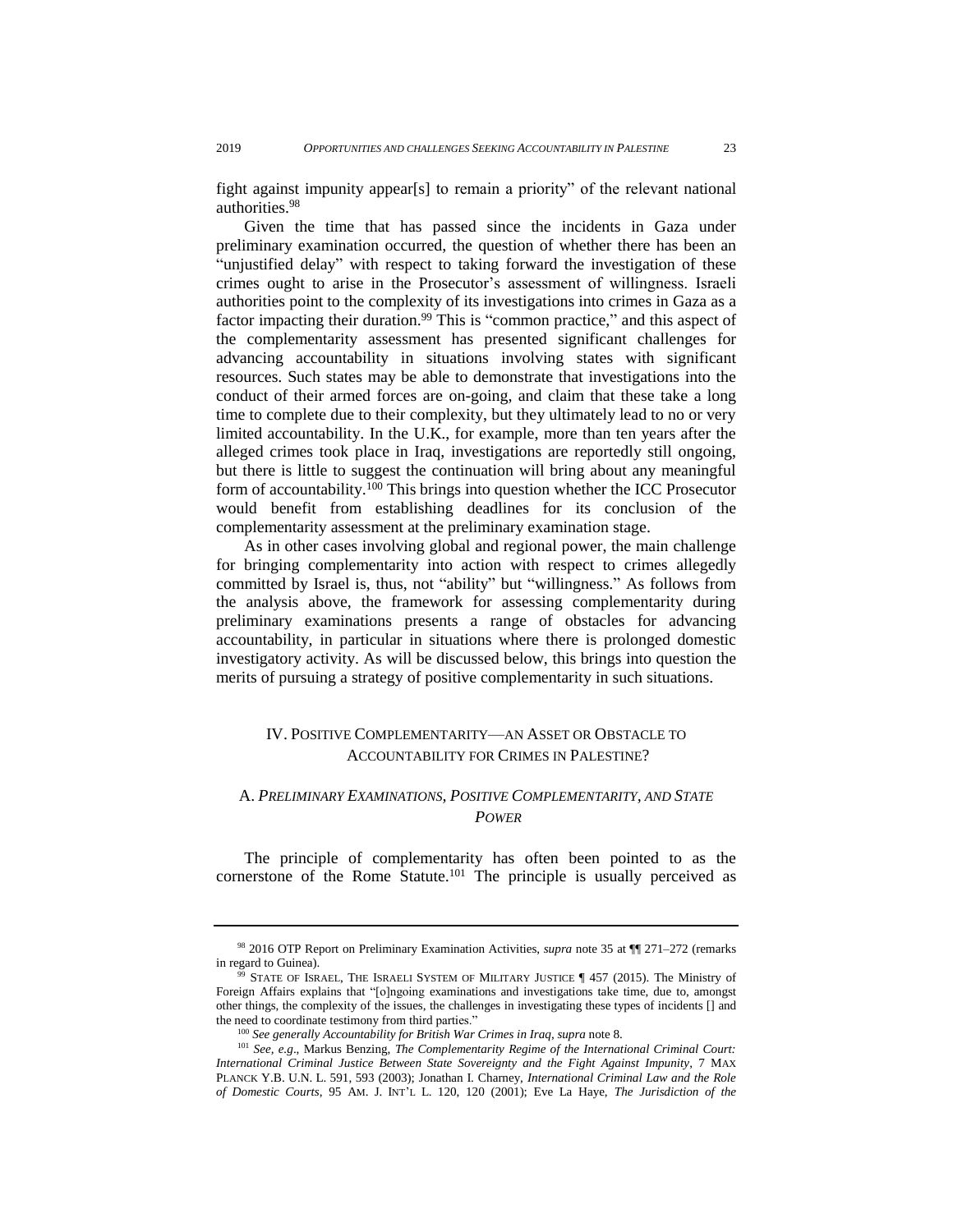something inherently "good," because (1) it respects state sovereignty and thereby, is thought to encourage state acceptance and ratification; $102$  (2) it encourages the Court to use its limited resources wisely and focus on crimes that would otherwise be left unaddressed; $103$  (3) it facilitates norm transmission as the principle is thought to create a "strong incentive for national implementation;" <sup>104</sup> and (4) it promotes accountability because the principle will "serve as a catalyst through which states parties are induced to comply with their obligation to investigate and prosecute ICC crimes."<sup>105</sup>

With respect to the latter argument, often referred to as a question of "positive complementarity,"<sup>106</sup> international criminal law scholarship tends to assume that the potential for this to occur is greatest at the preliminary examinations stage. The expectation typically is that once the ICC Prosecutor opens a preliminary examination, the threat that the Office will proceed to a full investigation will add sufficient pressure on the state in question for it to commence its own proceedings, even if there may be important contradicting national interests. The prevailing view seems to be that the anticipated reaction from a state under preliminary examination is that it will "aggressively and fairly pursue domestic prosecutions of international crimes so as not to trigger the jurisdiction of the ICC over the case and invite the glare of the eyes of the international community upon it." $107$  The argument often is that preliminary examinations present a powerful policy instrument of the ICC Prosecutor because they "entail a high degree of "soft power" due to the large degree of prosecutorial discretion, the indeterminacy of the decision-making process and the strong expressive dimensions of ICC action." <sup>108</sup> ICC prosecutors have similarly made far-reaching claims concerning the importance of positive complementarity, sometimes implying that the ultimate goal of advancing accountability for international crimes is best achieved by encouraging national

*International Criminal Court: Controversies over the Preconditions for Exercising its Jurisdiction*, 46 NETH. INT'L L. REV. 1 (1999).

<sup>102</sup> *See, e.g.*, Frederic Mégret, *Why Would* States *Want to* Join *the* ICC*?* A *Theoretical Exploration Based* on the Legal *Nature* of *Complementarity, in* COMPLEMENTARY VIEWS ON COMPLEMENTARITY 1–38 (Jann Kleffner & Gerben Kor eds., 2006).

<sup>103</sup> *See, e.g.*, ANTONIO CASSESE, INTERNATIONAL CRIMINAL LAW 351–52 (Oxford Univ. Press 2003).

<sup>104</sup> Jann K. Kleffner, *The Impact of Complementarity on National Implementation of Substantive International Criminal Law*, 1 J. INT'L CRIM. JUST. 86, 86 (2003).

<sup>105</sup> Christine Bjork & Juanita Goebertus, *Complementarity in Action: The Role of Civil Society and the ICC in Rule of Law Strengthening in Kenya*, 14 YALE HUM. RTS. & DEV. J. 205, 211 (2011).

<sup>&</sup>lt;sup>106</sup> The Policy Paper on Preliminary Examinations uses the term 'positive complementarity' to refer to a situation where national judicial authorities and the ICC "function together" to create an "interdependent, mutually reinforcing international system of justice." OTP Policy Paper on Preliminary Examinations, *supra* note [2,](#page-3-0) at ¶ 100.

<sup>107</sup> Bjork and Goebertus, *supra* note 105 at 208 (citing Mark S. Ellis, *The International Criminal Court and Its Implications for Domestic Law and National Capacity Building*, 15 FLA. J. INT'L L. 215, 223 (2003)) (summarizing the prevailing view). For examples of such expectations to positive complementarity*,* see William W. Burke-White, *Implementing a Policy of Positive Complementarity in the Rome System of Justice*, 19(1) CRIM. L. FORUM 59, 62 (2007) (noting that "the overall goal of the Rome Statute—ending impunity—may be best achieved through . . . encouragement of national prosecutions"); *see also Byproduct or Conscious Goal*, *supra* note 22, at 181 (noting that preliminary examinations can serve as an effective means of catalyzing political will toward prosecution in situations under analysis as they create pressure for national judicial proceedings and the possible incarceration of those responsible for crimes).

<sup>108</sup> Stahn, *supra* not[e 22,](#page-8-1) at 416.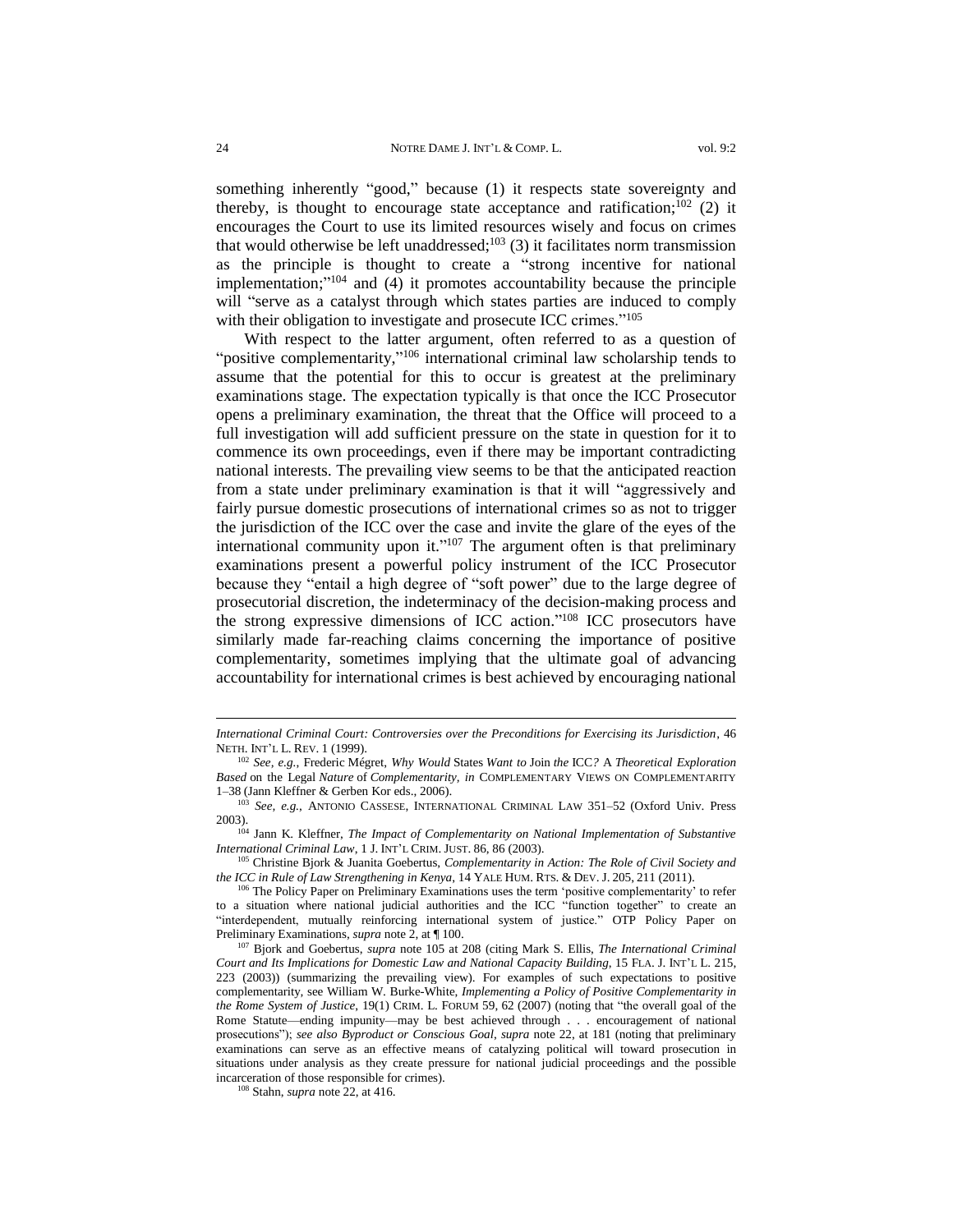authorities to prosecute such crimes in their own courts. ICC Prosecutor Bensouda argues that the preliminary examination phase "is one of the most remarkable efficiency tools we have at our disposal as it encourages national prosecutions and prevents or puts an end to abuses," allowing the Court "to avoid opening investigations and prosecutions when national mechanisms are functioning in accordance with our founding Statute."<sup>109</sup> The Policy Paper on Preliminary Examinations states that one of the overall goals of preliminary examinations involves the "ending of impunity, by encouraging genuine national proceedings"<sup>110</sup>—a goal sometimes referred to in the Paper as "[e]nding [i]mpunity through [p]ositive [c]omplementarity." <sup>111</sup> The Paper emphasizes that "a significant part of the Office's efforts at the preliminary examination stage is directed towards encouraging States to carry out their primary responsibility to investigate and prosecute international crimes."<sup>112</sup> In practice, the ICC Prosecutor has sometimes been deferential to national proceedings, seemingly avoiding to make a final conclusion on complementarity as part of the admissibility assessment, in order to promote positive complementarity.<sup>113</sup>

This begs the question whether the ICC Prosecutor will decide to proceed with an investigation in the Palestine situation in the near future if it deems that the legal requirements to complementarity are currently not satisfied, or if the Office will "wait it out" in the hope that positive complementarity will ultimately work.<sup>114</sup>

<sup>109</sup> Fatou Bensouda, *Reflections from the International Criminal Court Prosecutor*, 45 CASE W. RES. J. INT'L L. 505, 507–09 (2012) (further noting that that positive complementarity implies "a proactive policy of cooperation and consultation, aimed at promoting national proceedings and at positioning itself as a sword of Damocles, ready to intervene in the event of unwillingness or inability by national authorities"). Former Chief Prosecutor Moreno-Ocampo infamously stated that, "[t]he effectiveness of the International Criminal Court should not be measured by the number of cases that reach it. On the contrary, complementarity implies that the absence of trials before this Court, as a consequence of the regular functioning of national institutions, would be a major success." Luis Moreno-Ocampo (former Chief Prosecutor of the ICC), Statement, Ceremony for the Solemn Undertaking of the Chief Prosecutor of the International Criminal Court (June 16, 2003).

<sup>110</sup> OTP Policy Paper on Preliminary Examinations, *supra* note [2,](#page-3-0) at ¶ 93.

<sup>111</sup> *Id*. at ¶ 100.

<sup>112</sup> *Id*.

<sup>113</sup> David Bosco, *Assessing Complementarity in Palestine*, LAWFARE (June 7, 2016), <https://www.lawfareblog.com/assessing-complementarity-palestine> (noting that the Prosecutor has been "very deferential to national proceedings [even ones fraught with problems] in places like Colombia, Georgia, and Russia." (brackets included in original)).

<sup>&</sup>lt;sup>114</sup> However, ICC prosecutors state this is not how decisions are made within the Office. In a recent blog post, Emeric Rogier, Head of the Situational Analysis Section of the Office of the Prosecutor, observes that positive complementarity is "not a policy choice." Emeric Rogier, *The Ethos of ["Positive](https://www.ejiltalk.org/the-ethos-of-positive-complementarity/) [Complementarity"](https://www.ejiltalk.org/the-ethos-of-positive-complementarity/)*, EJIL: TALK (Dec. 11, 2018)*,* [https://www.ejiltalk.org/the-ethos-of-positive](https://www.ejiltalk.org/the-ethos-of-positive-complementarity/#more-16701)[complementarity/#more-16701.](https://www.ejiltalk.org/the-ethos-of-positive-complementarity/#more-16701) At the same time, however*,* Rogier notes that positive complementarity is only pursued in some situations (using the examples of Guinea and Colombia), but not in others (using the example of U.K. in relation to Iraq), noting that "[i]n some cases, the OTP must first satisfy itself, as in the Iraq/UK [sic] situation, that alleged crimes within the jurisdiction of the Court have been committed and/or meet the gravity threshold." *Id.* However, if pursuing positive complementarity is not articulated by prosecutors as a policy choice, but at the same it is a goal only pursued in some situations, not others, one can question on what basis that is decided, since the Office must of course always first satisfy itself that there is a reasonable basis to believe that crimes within the jurisdiction of the Court were committed.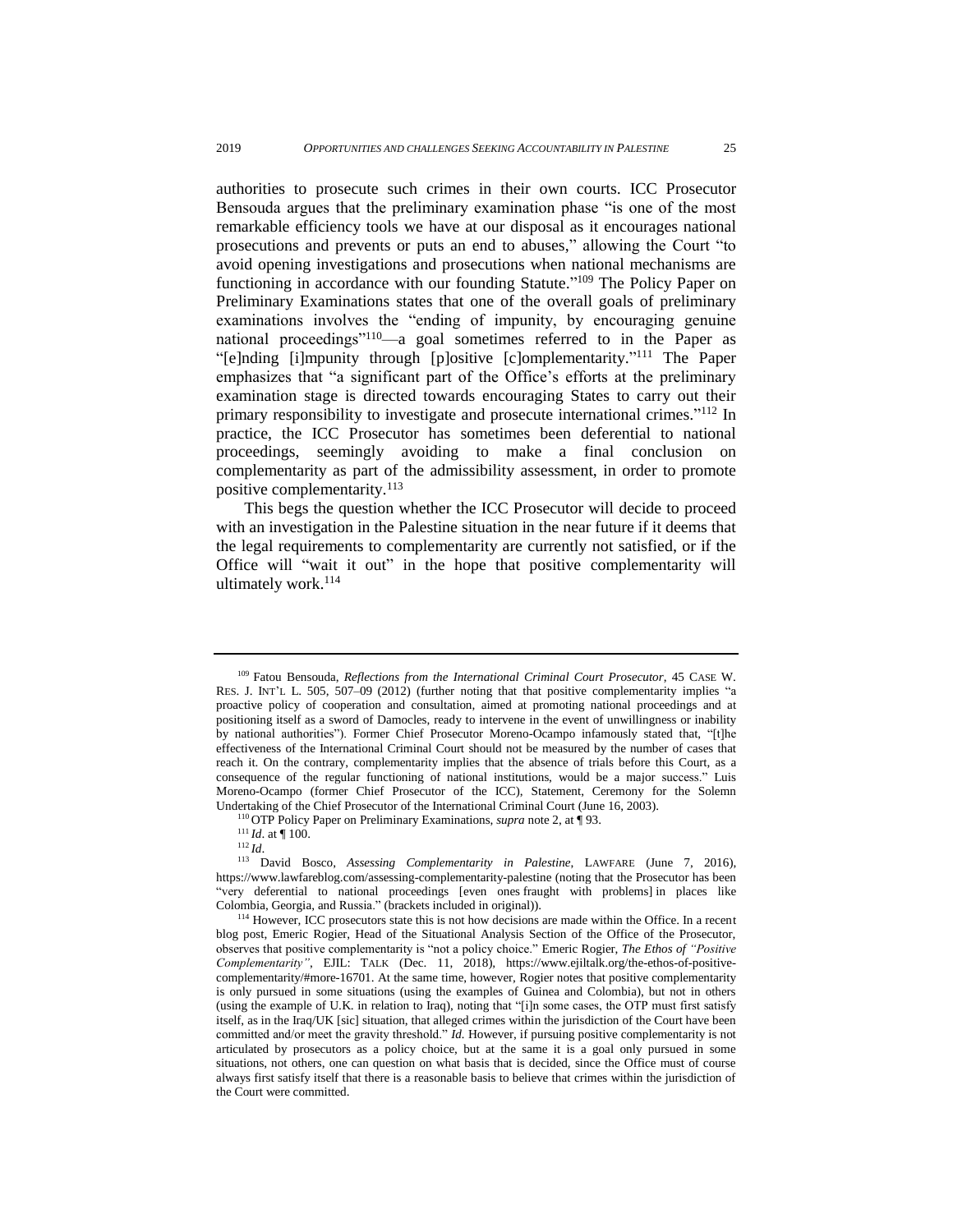## <span id="page-27-0"></span>B. *WHY POSITIVE COMPLEMENTARITY IS UNLIKELY TO WORK IN THE PALESTINE SITUATION*

Despite optimism among ICC prosecutors and many scholars alike concerning the capacity of preliminary examinations to galvanize domestic accountability processes, there is surprisingly little empirical evidence that ICC preliminary examinations actually "trigger" genuine domestic accountability processes.<sup>115</sup> In fact, the limited empirical research that does exist on the topic often challenges—and sometimes even contradicts—the assumption made by prosecutors that preliminary examinations, through positive complementarity, present the most significant tool for advancing accountability.<sup>116</sup> Importantly, none of the preliminary examinations that have been closed to date were terminated on the basis of an admissibility assessment that domestic processes rendered further ICC action uniustified.<sup>117</sup>

Challenges to making positive complementarity work are likely to be particularly pronounced in situations involving states with significant resources because they are better placed to manage or counter the ICC's "soft power," or simply because they feel they have less to fear from the ICC.<sup>118</sup> For example, nothing suggests that ICC activity with respect to the U.S. activities in Afghanistan has prompted U.S. authorities to take more seriously their obligations to prosecute torture and other international crimes. Following a tenyear preliminary examination of the situation in Afghanistan, in November 2017, the Prosecutor finally decided to request the Chamber's authorization of the opening of an investigation, noting that "no national investigations or prosecutions have been conducted or are ongoing against those who appear most responsible for the crimes allegedly committed by members of the US armed forces" and the CIA.<sup>119</sup> Similarly, the ICC Prosecutor sought and obtained permission to open an investigation into the situation in Georgia on the basis that no relevant domestic proceedings had been opened in Russia.<sup>120</sup>

<sup>115</sup>*See* Paul Seils, *Making Complementarity Work: Maximizing the Limited Role of the Prosecutor*, *in* THE INTERNATIONAL CRIMINAL COURT AND COMPLEMENTARITY: FROM THEORY TO PRACTICE 989, 1012 (Carsten Stahn and Mohamed M. El Zeidy eds., 2011) (noting that whereas publicizing a situation under preliminary examination may well have a catalytic influence, there is no proof of it having made a difference.); *see also* Geoff Dancy & Florencia Montal, *Unintended Positive Complementarity: Why International Criminal Court Investigations Increase Domestic Human Rights Prosecutions*, 111 AM. J. INT'L L. 689 (2017).

<sup>116</sup> *See e.g*., Dancy & Montal, *supra* note 115; s*ee also Pressure Point*, *supra* note 91.

<sup>117</sup> Thomas Obel Hansen*, The Policy Paper on Preliminary Examinations: Ending Impunity through 'Positive Complementarity'?* (Transitional Justice Inst., Working Paper No. 17–01), [https://papers.ssrn.com/sol3/papers.cfm?abstract\\_id=2939139.](https://papers.ssrn.com/sol3/papers.cfm?abstract_id=2939139)

<sup>118</sup> *See* Stahn, *supra* note [22](#page-8-1) at 423–24 (noting that: "[e]xisting experiences show that ICC engagement has promoted complementarity in countries with a strong rule of law culture. It has been less effective in fragile environments. Domestic political elites may use ICC engagement as a means to advancing their own political agendas."). In the view of this author, there is no reason to assume that political elites in more resourceful states will be less inclined to instrumentalize ICC processes, and there appears to be no concrete examples of positive complementarity 'working' in such states.

<sup>119</sup> Int'l Criminal Court, Office of the Prosecutor, Public Redacted Version of "Request for Authorisation of an Investigation Pursuant to Article 15", ICC-02/17-7-Red.20, ¶¶ 299, 312 (Nov. 20, 2017) (noting that the complementarity assessment was complicated by the fact that US authorities did not engage her Office). At the time of writing, the Chamber was yet to rule on the request.

Int'l Criminal Court, Office of the Prosecutor, Report on Preliminary Examination Activities (2015), ¶ 256 (Nov. 12, 2015) (The Prosecutor determined that, "despite a number of reported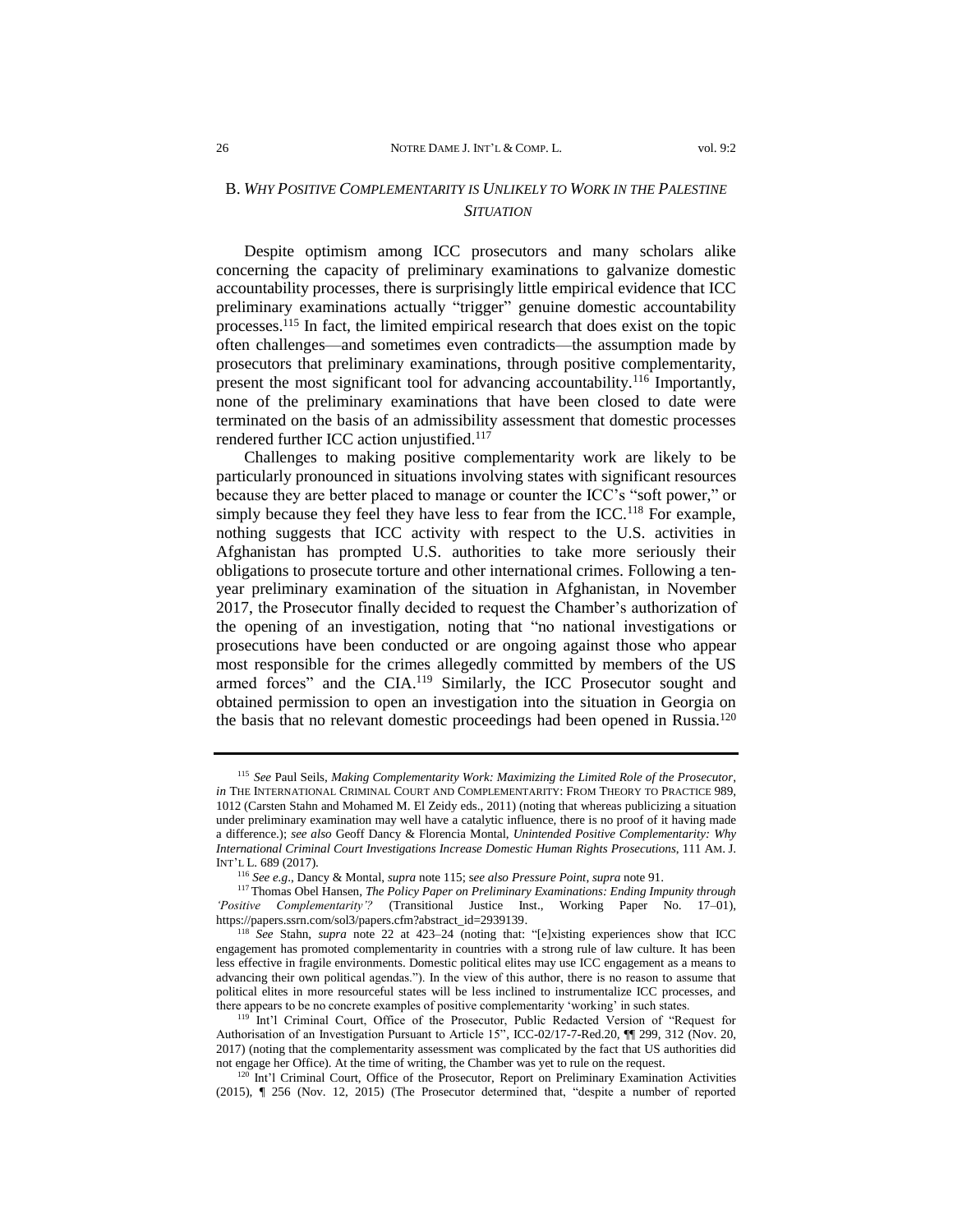It is also questionable whether the ICC's preliminary examination of the situation in Iraq, involving allegations against British forces, has advanced accountability at the domestic level. Despite assurances by British authorities that they take accountability seriously and their submission that the ICC's preliminary examination should be terminated on grounds of complementarity, $121$  there is little to suggest that any meaningful (criminal) accountability for war crimes in Iraq will happen in the U.K. In 2017, the government closed IHAT, the investigative body tasked with looking into Iraq claims and fulfilling Britain's obligations under the complementarity regime.<sup>122</sup> Further frustrating the process of seeking accountability for crimes in Iraq, the British government "targeted the lawyers involved in the accountability processes, and have made broader moves aimed at avoiding a repeat of the legal processes that have emerged in this case, including a proposal to derogate from human rights law so that it no longer applies to situations of armed conflict."<sup>123</sup>

This suggests that mainstream assumptions concerning the value of preliminary examinations for positive complementarity may be overstated, particularly in situations involving global and regional powers that perceive that they have strong political interests in avoiding legal scrutiny of their armed and security forces, and more broadly their legal and policy security framework.

The particular circumstances surrounding the Palestine examination make it unlikely that this situation should be different in terms of the ICC's ability to "push" the authorities into conducting genuine proceedings against the persons allegedly responsible for the crimes under ICC examination. This is most clearly the case concerning Israeli settlement activities. Since these are authorized by the State and any investigation would almost automatically lead to the senior leadership, it is virtually impossible to imagine that the ICC process has the capacity to bring about a genuine domestic legal process, regardless of the stigma associated with ICC intervention and regardless of what action the ICC Prosecutor takes.<sup>124</sup> In short, no soft, or hard, power will make Israel pursue state-sanctioned settlement activities as a crime.<sup>125</sup>

verification efforts, no concrete and progressive steps have been taken in Russia to ascertain the criminal responsibility of those involved in the alleged crimes related to the potential case(s) identified in the Request.").

 $121$  The British government has made it clear that it believes the preliminary examination should be closed, on three grounds: (1) the Court lacks jurisdiction since the crimes were not committed on a large scale; (2) due to the existence of judicial measures in the U.K. that address crimes in Iraq, the Rome Statute's complementarity regime renders the situation inadmissible; and (3) the information that the preliminary examination is based on is not credible. *See further Accountability for British War Crimes in Iraq*, *supra* note [8.](#page-4-1)

 $122$  IHAT was replaced by a smaller team of service police investigators, criticized by human rights organizations for lacking any semblance of an independent investigation. *Id*. at 445–46.

<sup>123</sup> *Id*. at 430; *see also Pressure Point*, *supra* note 91, at 7 (noting that Human Rights Watch research "indicates that the ICC's involvement so far has not per se instigated or influenced national proceedings in significant ways").

<sup>&</sup>lt;sup>124</sup> See Stahn, *supra* note [22,](#page-8-1) at 416-418, for discussion on the stigma associated with ICC intervention (observing, *inter alia*, that preliminary examinations "have a strong expressivist dimension

<sup>. . .</sup> They express harm and gravity of alleged violations and set important signals about the type of atrocity situations that international criminal justice cares about"; further noting that one of most important functions of preliminary examinations "lies in their social disapproval of a particular form of behaviour,[sic] and their impact on accountability discourse" and that "[s]pecific findings in a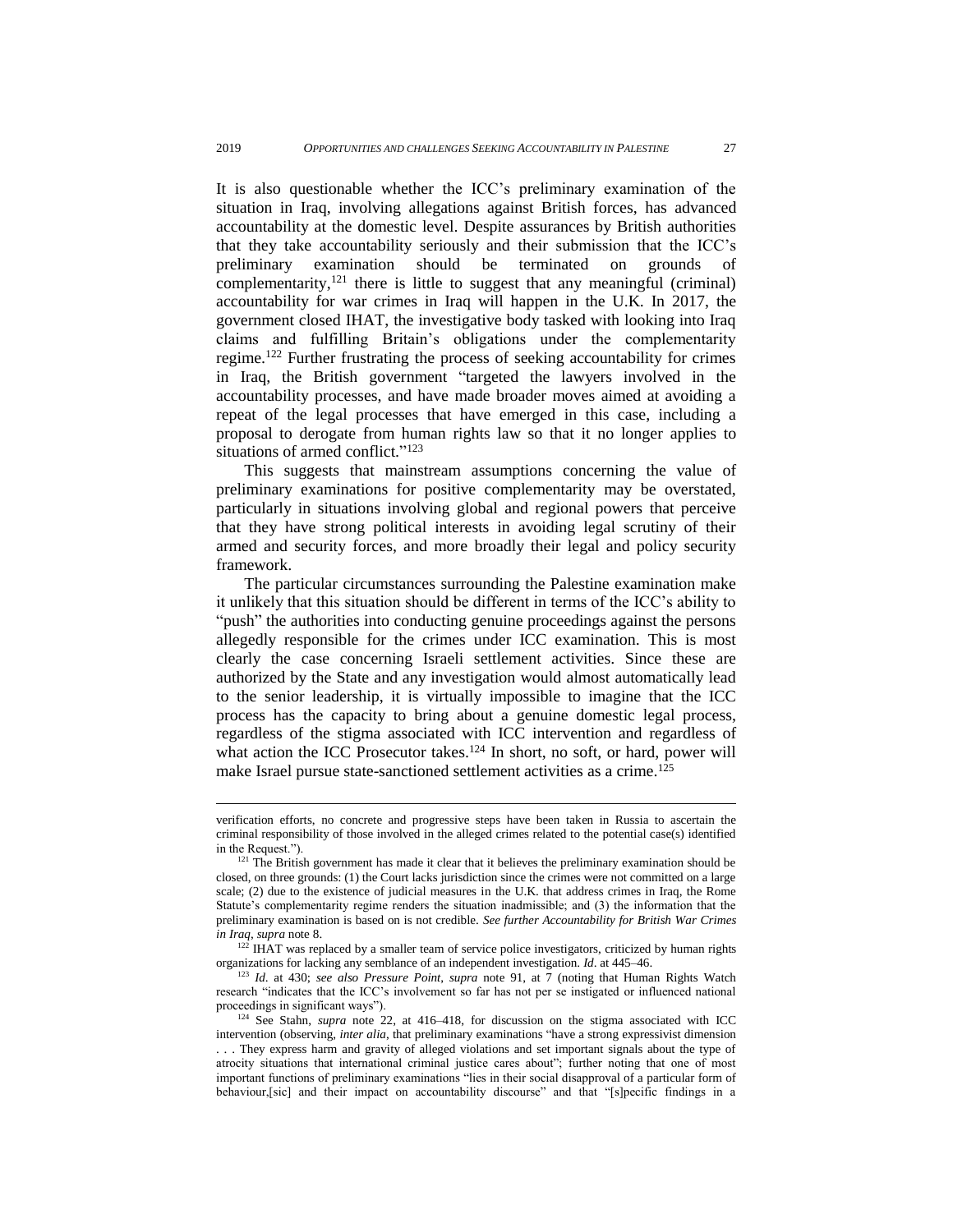This should lead the ICC Prosecutor to abandon any expectation of positive complementarity, at least with regard to these aspects of the Palestine examination.

#### **CONCLUSION**

<span id="page-29-0"></span>ICC activities are increasingly focused on the conduct of global and regional powers. This presents a significant change in international justice and the international system more generally. Yet for now only one investigation (Georgia) has been opened which targets a global or regional power (Russia) and no arrest warrants have been issued or trials commenced against any citizen of a global or regional power to date.

Whereas there are multiple reasons for the difficulties associated with advancing accountability for crimes by global and regional powers, this Article has pointed to challenges posed by the ICC's complementarity framework. States with significant resources and sophisticated legal systems have unique opportunities to utilize these to halt quick progression of ICC activity. Notably, as appears to be the case with respect to Israeli inquiries into crimes during the 2014 Gaza conflict, such states may initiate investigatory activity, but without intending to bring about meaningful accountability for those most responsible for the crimes. Even when they do not, as is the case with Israeli settlements, the policy objective of positive complementarity, endorsed by ICC prosecutors and many commentators alike, can in the worst case serve to delay accountability.

Expectations to positive complementarity ought to be low in situations where the legal assessment of complementarity points to inactivity following a sustained period of time, or when identified accountability processes only pursue a limited number of direct physical perpetrators, or for other reasons suggest lack of political will to advance accountability domestically. In situations where it is asserted that a global or regional power has proven over a sustained period of time that it is unwilling to investigate and prosecute those most responsible for crimes under ICC examination—as is the case with Israel's settlement activities and crimes committed in the 2014 Gaza conflict there is little merit in pursuing positive complementarity in the face of state opposition to accountability. If anything, states with significant resources and sophisticated legal systems ought to be held to more rigorous standards than states that for reasons of limited capacity may experience challenges giving effect to accountability norms. So far, most ICC investigations have focused on the latter category.

preliminary examination or the mere absence of closure may entail certain stigmas or associations that states, governments or affected entities are keen to avoid.").

<sup>&</sup>lt;sup>125</sup> See *Pressure Point, supra* note 91, at 8, for a discussion on the general challenges to positive complementarity in situations where there is no, or only very limited, political will domestically for accountability (noting "[t]he extent of opposition to accountability by powerful interests in the country will constrain the OTP's influence. The lack of full political support for accountability—regardless of stated intention by governments—was a constant across" the case studies examined by Human Rights Watch).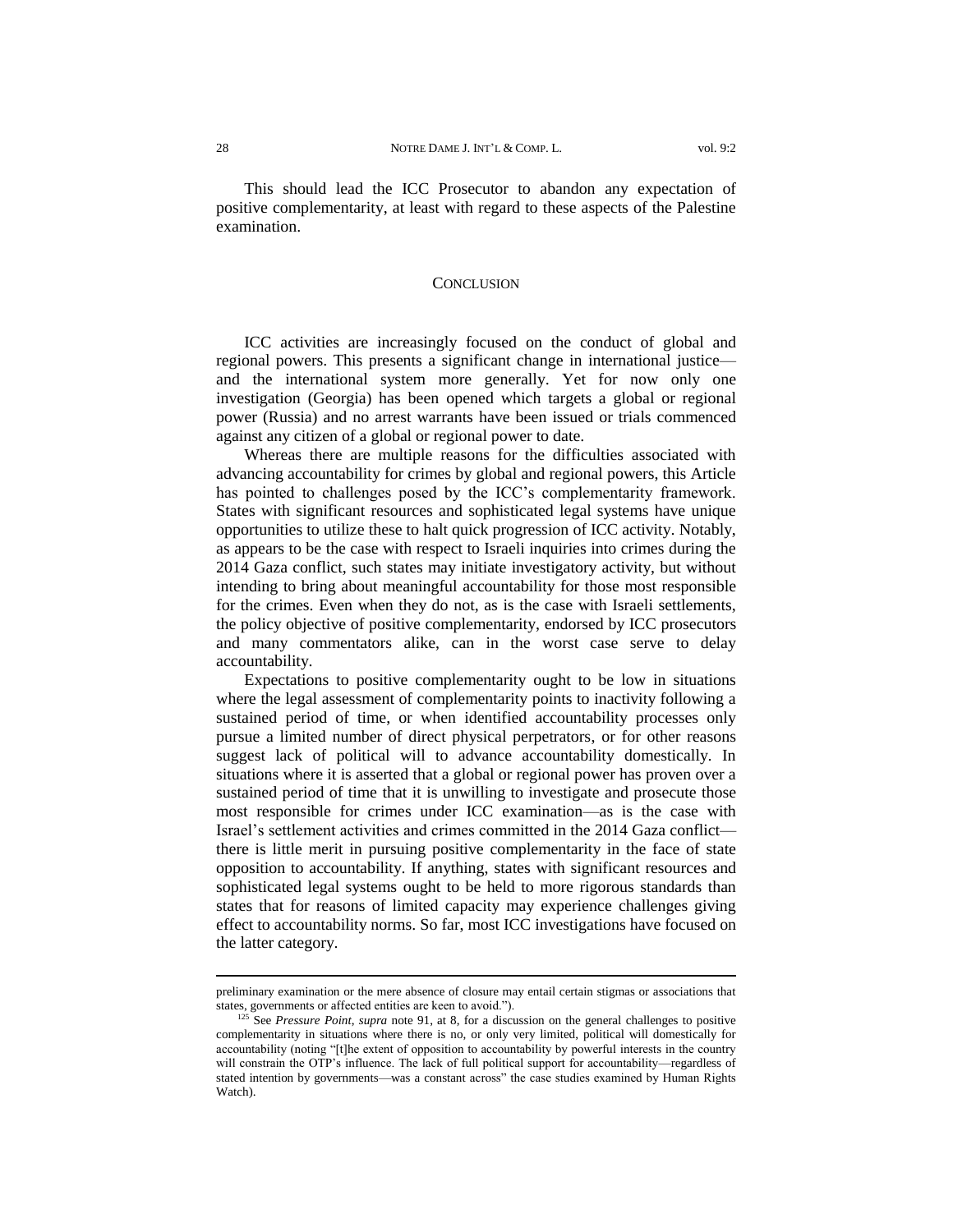Despite the challenges pointed to in this Article, the ICC's intervention in Palestine does present an opportunity to advance accountability norms for violations of international law in the country, including Israel's settlement activities and violations reported to be committed by both parties to the 2014 Gaza conflict. Even if accountability for crimes in Palestine may not happen in the near future, the ICC's intervention is important because it influences the behavior of actors in the conflict and disseminates particular narratives of the violations, the actors responsible, and the conflict more broadly. In a sense, the Prosecutor's decision to focus on certain crimes—including Israeli settlement activities—"elevates" public perceptions of the seriousness of the behavior in question and makes it subject to additional international scrutiny and potentially condemnation. In particular, the symbolic and practical importance of potentially adjudicating settlement as a war crime under the Rome Statute should not be underestimated. Even if the Palestine examination may not progress quickly, as long as it remains open it will continue to have significant legitimacy costs for Israel.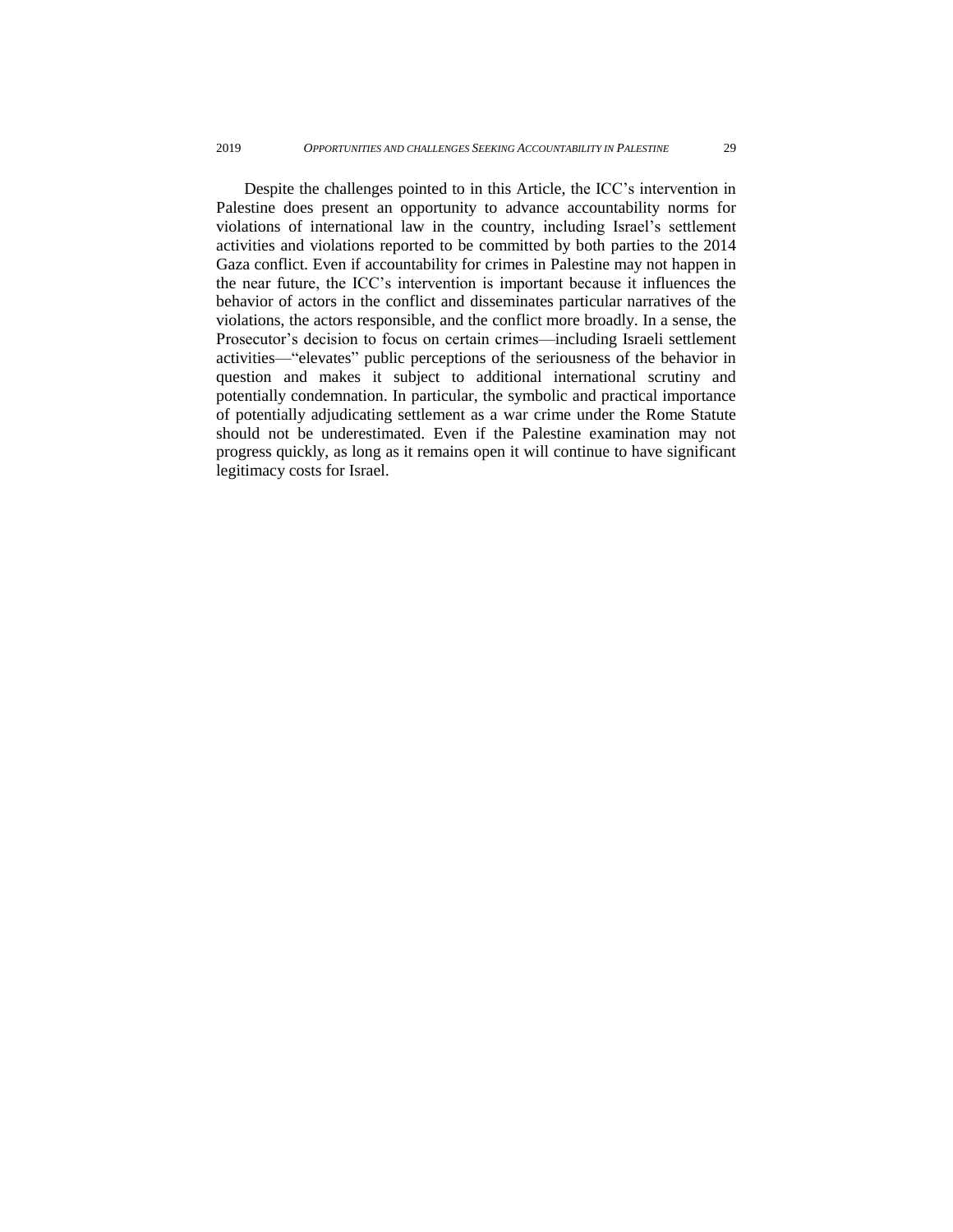#### 30 NOTRE DAME J. INT'L & COMP. L. vol. 9:2

## <span id="page-31-0"></span>ANNEX - OVERVIEW OF ICC ACTIVITY RELATING TO GLOBAL AND REGIONAL POWERS (AS OF FEBRUARY 2019)

| $\rightarrow$ Progress of ICC activity     |                                                                                                                                                                                                                                                       |                                                                                                                                                                                                                                                                                                                                                   |                                                                                                                                                                                                                                                                                                                                                                                 |                                                                                                                                                                                                                                                                                                   |                                                                                                                                        |  |
|--------------------------------------------|-------------------------------------------------------------------------------------------------------------------------------------------------------------------------------------------------------------------------------------------------------|---------------------------------------------------------------------------------------------------------------------------------------------------------------------------------------------------------------------------------------------------------------------------------------------------------------------------------------------------|---------------------------------------------------------------------------------------------------------------------------------------------------------------------------------------------------------------------------------------------------------------------------------------------------------------------------------------------------------------------------------|---------------------------------------------------------------------------------------------------------------------------------------------------------------------------------------------------------------------------------------------------------------------------------------------------|----------------------------------------------------------------------------------------------------------------------------------------|--|
|                                            | Russia (Ukraine)                                                                                                                                                                                                                                      | <b>Israel (Palestine)</b>                                                                                                                                                                                                                                                                                                                         | UK (Iraq)                                                                                                                                                                                                                                                                                                                                                                       | <b>US (Afghanistan)</b>                                                                                                                                                                                                                                                                           | Russia (Georgia)                                                                                                                       |  |
| <b>Status of PE/</b><br>inv.               | PE announced<br>opened in 2014 / PE<br>currently in phase<br>two                                                                                                                                                                                      | PE announced re-<br>opened in 2015 after<br>initial closure in<br>2012 / PE currently<br>in phase three                                                                                                                                                                                                                                           | PE announced re-<br>opened in 2014 after<br>initial closure in<br>2006 / PE currently<br>in phase three                                                                                                                                                                                                                                                                         | PE announced<br>opened in 2007 /<br>OTP req. to open<br>inv. submitted in<br>Nov 2017 (yet to be<br>decided)                                                                                                                                                                                      | PE announced<br>opened in 2008 /<br>inv. opened in Oct<br>2015 (no trials or<br>arrest warrants to<br>date)                            |  |
| <b>Legal basis</b><br>for PE/inv.          | Art $12(3)$ decl. by<br>Ukraine (potential<br>inv. to rely on<br>proprio motu<br>powers)                                                                                                                                                              | Art $12(3)$ decl. by<br>Palestine +<br>Palestine referral<br>(Palestine state)<br>party)                                                                                                                                                                                                                                                          | Potential inv. to rely<br>on proprio motu<br>(U.K. state party)                                                                                                                                                                                                                                                                                                                 | Potential inv. to rely<br>on proprio motu<br>(Afghanistan state<br>party)                                                                                                                                                                                                                         | Proprio motu<br>(Georgia state<br>party)                                                                                               |  |
| <b>Actors under</b><br><b>ICC</b> scrutiny | 1) "Self-defense<br>militia"/ "anti-<br>government armed<br>groups"; 2) Russian<br>armed forces; 3)<br>Russian authorities;<br>4) de facto Crimean<br>authorities; 5) pro-<br>Ukrainian forces                                                        | 1) Israeli<br>authorities; 2)<br>Israeli armed forces;<br>3) Palestinian armed<br>groups                                                                                                                                                                                                                                                          | 1) U.K. armed<br>forces                                                                                                                                                                                                                                                                                                                                                         | 1) Taliban; 2)<br>Afghan security<br>forces, $3)$ U.S.<br>armed forces and<br><b>CIA</b>                                                                                                                                                                                                          | Armed forces of:<br>$1)$ Georgia, 2)<br>South Ossetia, and<br>3) Russia                                                                |  |
| Complement<br>arity<br>assessment          | No PE<br>complementarity<br>assessment yet /<br>unclear if<br>complementarity<br>could pose obstacle<br>to opening of inv.                                                                                                                            | PE complementarity<br>assessment<br>commenced/<br>complementarity<br>could pose obstacle<br>to opening of inv. re<br>Israeli crimes in<br>Gaza; unlikely re<br>settlements and<br>Palestinian armed<br>groups                                                                                                                                     | PE complementarity<br>assessment<br>commenced/<br>complementarity<br>could pose obstacle<br>to opening of inv.                                                                                                                                                                                                                                                                  | PE complementarity<br>assessment<br>completed/<br>complementarity<br>unlikely to pose<br>obstacle to opening<br>of inv.                                                                                                                                                                           | PE<br>complementarity<br>assessment<br>completed/<br>complementarity<br>could pose<br>obstacle re Russia<br>but unlikely re<br>Georgia |  |
| Government<br>response (by<br>main power)  | Aggressive / not<br>engaging:<br>•No engagement<br>with Court<br>•Active steps to<br>undermine<br>accountability:<br>withdrew signature<br>to Rome Statute in<br>2016<br>•Rejects legitimacy<br>of ICC process on<br>basis that Court is<br>political | Shifting (aggressive<br>to conciliatory)/<br>engaging:<br>•Some engagement<br>with Court<br>•Active steps to<br>undermine<br>accountability: a)<br>efforts to prevent<br>Palestine from<br>joining ICC; b)<br>states will<br>"dismantle" ICC<br>•Rejects legitimacy<br>of ICC process on<br>basis that Court is<br>political / "anti-<br>Israeli" | Measured /<br>engaging:<br>•Extensive<br>engagement with<br>Court<br>•Active steps to<br>undermine<br>accountability: 1)<br>targeting of<br>involved lawyers; 2)<br>broader moves to<br>avoid repetition of<br>legal process<br>•Rejects legitimacy<br>of ICC process on<br>basis that: a)<br>allegations not<br>credible; b) ICC<br>lacks jurisdiction);<br>c) complementarity | Aggressive / not<br>engaging:<br>•No (official)<br>engagement with<br>Court<br>• Strongly worded<br>statements<br>concerning possible<br>reprisals against<br>Court officials etc<br>•Rejects legitimacy<br>of ICC process on<br>basis that ICC does<br>not have jurisdiction<br>over US citizens | [see Russia<br>response under<br>"Ukraine<br>examination"]                                                                             |  |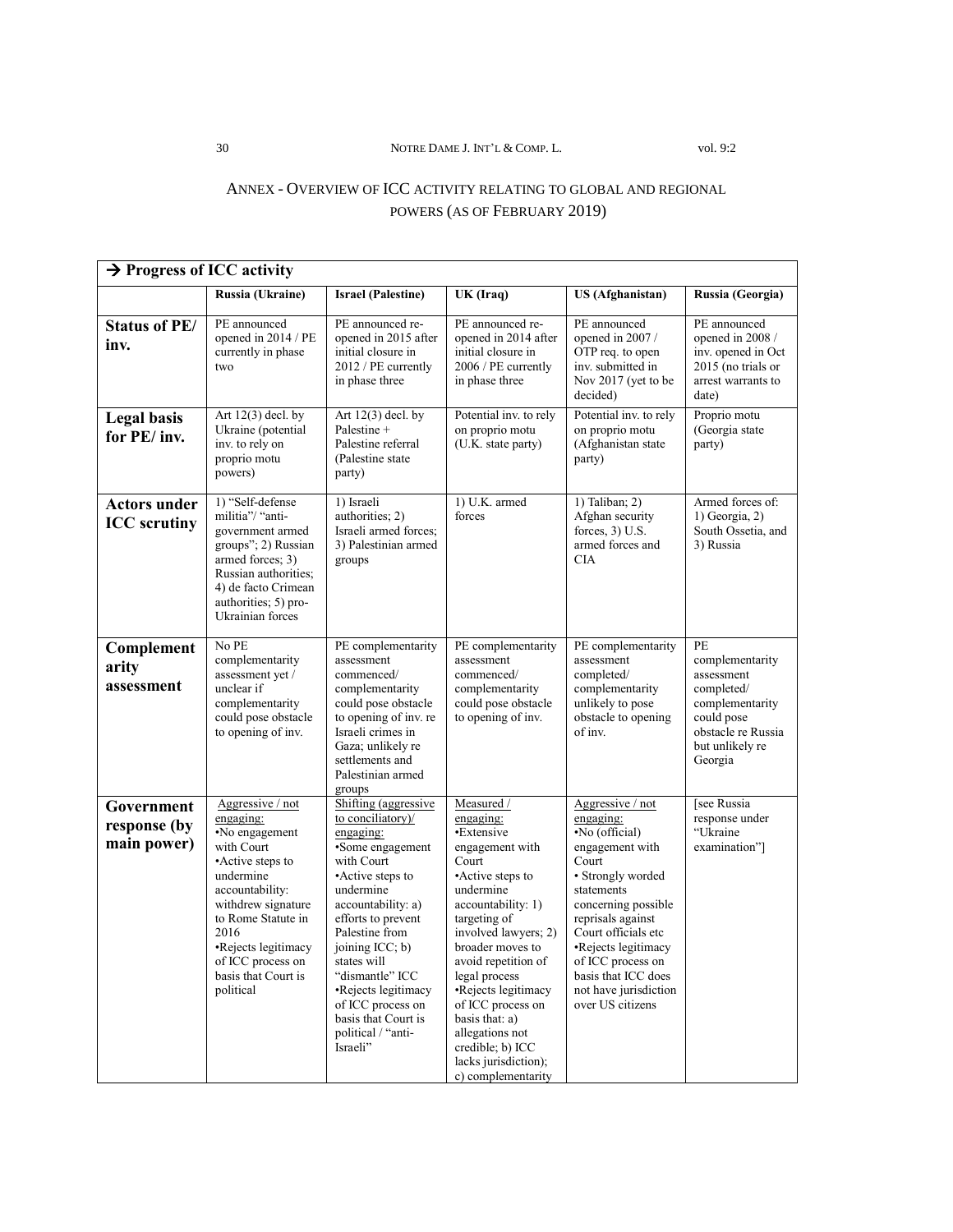## <span id="page-32-0"></span>**POST-SCRIPT: OPPORTUNITIES AND CHALLENGES SEEKING ACCOUNTABILITY FOR WAR CRIMES IN PALESTINE UNDER THE INTERNATIONAL CRIMINAL COURT'S COMPLEMENTARITY REGIME**

This Article was drafted and edited for publication before the Pre-Trial Chamber II rendered its long-awaited decision in April 2019 on the Prosecutor's request for authorization of an investigation into the situation in Afghanistan, declining the Prosecutor's request.<sup>126</sup> Whereas the Chamber found that the statutory requirements relating to subject-matter jurisdiction and admissibility—and thus complementarity—were met for the purposes of this stage of the proceedings, $127$  it held that the opening of an investigation would not be in "the interests of justice" under Article 53(1)(c) of the Rome Statute.<sup>128</sup> The Chamber cited to the significant time elapsed between the alleged crimes and the investigation request, constraints on the Prosecutor's resources, and—conspicuously—the political circumstances surrounding the Afghanistan situation, including expected non-cooperation by both state and non-state parties, such as the United States (U.S.), which the Chamber concluded made the "prospects for a successful investigation and prosecution extremely limited."<sup>129</sup> Commentators have—and rightly so, the Author believes—noted that the decision rewards non-cooperation and open hostility towards the ICC,<sup>130</sup> and that ICC judges have never before appeared "so clearly political than with their decision not to investigate []Afghanistan."<sup>131</sup> Where some commentators suggest the decision may likely be *ultra vires*, <sup>132</sup> others speculate that the Prosecutor may not be able to appeal

<sup>&</sup>lt;sup>126</sup> Int'l Criminal Court, Situation in the Islamic Republic of Afghanistan, ICC-02/17, Decision Pursuant to Article 15 of the Rome Statute on the Authorisation of an Investigation into the Situation in the Islamic Republic of Afghanistan, (Apr. 12, 2019) [hereinafter Decision ICC-02/17].

<sup>&</sup>lt;sup>127</sup> With regard to complementarity, the Chamber observed that "the information about investigation efforts at the domestic level in the US made available by the Prosecution, the Chamber notes that the information does not show that criminal investigations or prosecutions have been conducted on the incidents referred to and relied upon by the Prosecution, also bearing in mind that national proceedings designed to result in non-judicial and administrative measures rather than criminal prosecutions do not result in inadmissibility under article 17." *Id.* at ¶ 79.

<sup>128</sup> Rome Statute, *supra* note 10, at art. 53(1)(c).

<sup>129</sup> Decision ICC-02/17, *supra* note 1, at ¶¶ 91–96.

<sup>&</sup>lt;sup>130</sup> Dov Jacobs, ICC Pre-Trial Chamber Rejects OTP Request to Open an Investigation in Afghanistan: Some Preliminary Thoughts on an Ultra Vires Decision, SPREADING JAM (Apr. 12, 2019), [https://dovjacobs.com/2019/04/12/icc-pre-trial-chamber-rejects-otp-request-to-open-an-investigation](https://dovjacobs.com/2019/04/12/icc-pre-trial-chamber-rejects-otp-request-to-open-an-investigation-in-afghanistan-some-preliminary-thoughts-on-an-ultra-vires-decision/)[in-afghanistan-some-preliminary-thoughts-on-an-ultra-vires-decision/;](https://dovjacobs.com/2019/04/12/icc-pre-trial-chamber-rejects-otp-request-to-open-an-investigation-in-afghanistan-some-preliminary-thoughts-on-an-ultra-vires-decision/) Mark Kersten, *Why the ICC Should Have Opened an Investigation into Afghanistan. And How It Could 'Win' a Confrontation with Washington*, JUST. CONFLICT (Apr. 12, 2019), [https://justiceinconflict.org/2019/04/12/why-the-icc](https://justiceinconflict.org/2019/04/12/why-the-icc-should-have-opened-an-investigation-into-afghanistan-and-how-it-could-win-a-confrontation-with-washington/)[should-have-opened-an-investigation-into-afghanistan-and-how-it-could-win-a-confrontation-with-](https://justiceinconflict.org/2019/04/12/why-the-icc-should-have-opened-an-investigation-into-afghanistan-and-how-it-could-win-a-confrontation-with-washington/)

[washington/;](https://justiceinconflict.org/2019/04/12/why-the-icc-should-have-opened-an-investigation-into-afghanistan-and-how-it-could-win-a-confrontation-with-washington/) Kevin J. Heller, *One Word for the PTC on the Interests of Justice: Taliban*, OPINIO JURIS (Apr. 13, 2019), [http://opiniojuris.org/2019/04/13/one-word-for-the-ptc-on-the-interests-of-justice](http://opiniojuris.org/2019/04/13/one-word-for-the-ptc-on-the-interests-of-justice-taliban/)[taliban/.](http://opiniojuris.org/2019/04/13/one-word-for-the-ptc-on-the-interests-of-justice-taliban/)

Mark Kersten (@MarkKersten), TWITTER (Apr. 13, 2019, 11:39 A.M.), [https://twitter.com/MarkKersten/status/1117135116789145600.](https://twitter.com/MarkKersten/status/1117135116789145600)

<sup>132</sup> Dov Jacobs, *Some Extra Thoughts on Why the ICC Pre-Trial Chamber Acted Ultra Vires in Using the "Interests of Justice" to Not Open an Investigation in Afghanistan*, SPREADING JAM (Apr. 12,